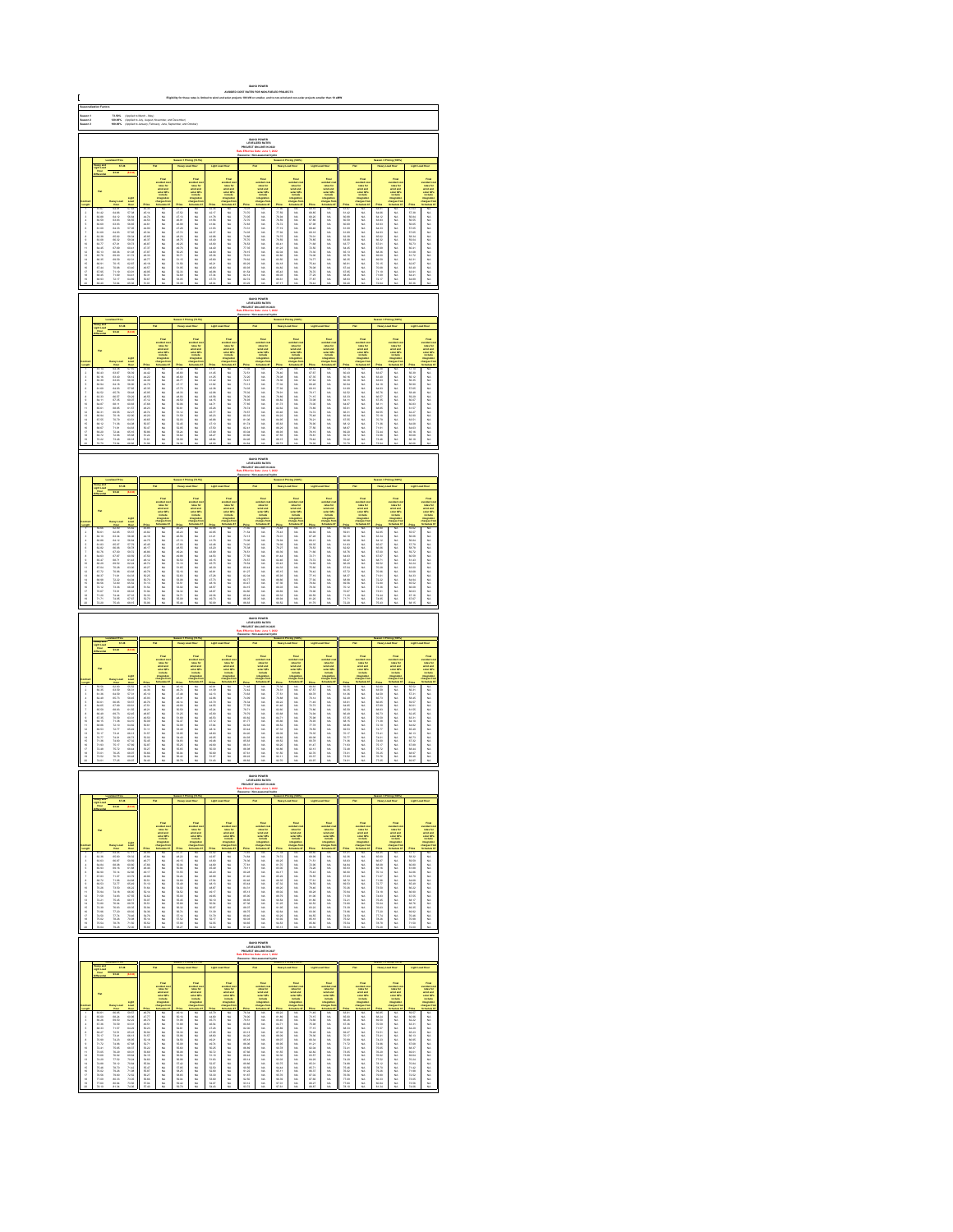### **AVOIDED COST RATES FOR NON-FUELED PROJECTS**

| <b>Seasonalization Factors</b> |        |                                                                      |
|--------------------------------|--------|----------------------------------------------------------------------|
|                                |        |                                                                      |
| Season 1                       | 73.50% | (Applied to March - May)                                             |
| Season 2                       |        | 120.00% (Applied to July, August, November, and December)            |
| Season 3                       |        | 100.00% (Applied to January, February, June, September, and October) |
|                                |        |                                                                      |

|              |                                       | <b>IDAHO POWER</b><br><b>NON-LEVELIZED RATES</b><br>PROJECT ON-LINE IN 2022<br>Rate Effective Date: June 1, 2022<br>Resource: Non-seasonal hydro<br><b>Non-Levelized Price</b><br>Season 1 Pricing (73.5%)<br>Season 2 Pricing (120%) |                          |                |                                                                                                                                 |                |                                                                                                                                 |                |                                                                                                                                 |                |                                                                                                                          |                  |                                                                                                                                 |                |                                                                                                                          |                |                                                                                                                                 |                |                                                                                                                                 |                |                                                                                                                                 |
|--------------|---------------------------------------|---------------------------------------------------------------------------------------------------------------------------------------------------------------------------------------------------------------------------------------|--------------------------|----------------|---------------------------------------------------------------------------------------------------------------------------------|----------------|---------------------------------------------------------------------------------------------------------------------------------|----------------|---------------------------------------------------------------------------------------------------------------------------------|----------------|--------------------------------------------------------------------------------------------------------------------------|------------------|---------------------------------------------------------------------------------------------------------------------------------|----------------|--------------------------------------------------------------------------------------------------------------------------|----------------|---------------------------------------------------------------------------------------------------------------------------------|----------------|---------------------------------------------------------------------------------------------------------------------------------|----------------|---------------------------------------------------------------------------------------------------------------------------------|
|              |                                       |                                                                                                                                                                                                                                       |                          |                |                                                                                                                                 |                |                                                                                                                                 |                |                                                                                                                                 |                |                                                                                                                          |                  |                                                                                                                                 |                |                                                                                                                          |                |                                                                                                                                 |                | Season 3 Pricing (100%)                                                                                                         |                |                                                                                                                                 |
|              | <b>Heavy and</b><br><b>Light Load</b> | \$7.28                                                                                                                                                                                                                                |                          |                | <b>Flat</b>                                                                                                                     |                | <b>Heavy Load Hour</b>                                                                                                          |                | <b>Light Load Hour</b>                                                                                                          |                | Flat                                                                                                                     |                  | <b>Heavy Load Hour</b>                                                                                                          |                | <b>Light Load Hour</b>                                                                                                   |                | Flat                                                                                                                            |                | <b>Heavy Load Hour</b>                                                                                                          |                | <b>Light Load Hour</b>                                                                                                          |
|              | Hour<br><b>Differential</b>           | \$3.24                                                                                                                                                                                                                                | (\$4.04)                 |                |                                                                                                                                 |                |                                                                                                                                 |                |                                                                                                                                 |                |                                                                                                                          |                  |                                                                                                                                 |                |                                                                                                                          |                |                                                                                                                                 |                |                                                                                                                                 |                |                                                                                                                                 |
| Year         | Flat                                  | <b>Heavy Load</b><br>Hour                                                                                                                                                                                                             | Light<br><b>Load Hou</b> | Price          | <b>Final avoided</b><br>cost rates for<br>wind and<br>solar QFs<br>include<br>integration<br>charges from<br><b>Schedule 87</b> | Price          | <b>Final avoided</b><br>cost rates for<br>wind and<br>solar QFs<br>include<br>integration<br>charges from<br><b>Schedule 87</b> | Price          | <b>Final avoided</b><br>cost rates for<br>wind and<br>solar QFs<br>include<br>integration<br>charges from<br><b>Schedule 87</b> | Price          | <b>Final avoided</b><br>cost rates for<br>wind and<br>solar QFs<br>include<br>integration<br>charges from<br>Schedule 87 | Price            | <b>Final avoided</b><br>cost rates for<br>wind and<br>solar QFs<br>include<br>integration<br>charges from<br><b>Schedule 87</b> | Price          | <b>Final avoided</b><br>cost rates for<br>wind and<br>solar QFs<br>include<br>integration<br>charges from<br>Schedule 87 | Price          | <b>Final avoided</b><br>cost rates for<br>wind and<br>solar QFs<br>include<br>integration<br>charges from<br><b>Schedule 87</b> | Price          | <b>Final avoided</b><br>cost rates for<br>wind and<br>solar QFs<br>include<br>integration<br>charges from<br><b>Schedule 87</b> | <b>Price</b>   | <b>Final avoided</b><br>cost rates for<br>wind and<br>solar QFs<br>include<br>integration<br>charges from<br><b>Schedule 87</b> |
| 2022         | 61.67                                 | 64.91                                                                                                                                                                                                                                 | 57.63                    | 45.33          | <b>NA</b>                                                                                                                       | 47.71          | <b>NA</b>                                                                                                                       | 42.36          | <b>NA</b>                                                                                                                       | 74.01          | <b>NA</b>                                                                                                                | 77.90            | <b>NA</b>                                                                                                                       | 69.16          | <b>NA</b>                                                                                                                | 61.67          | <b>NA</b>                                                                                                                       | 64.91          | <b>NA</b>                                                                                                                       | 57.63          | <b>NA</b>                                                                                                                       |
| 2023         | 61.14                                 | 64.38                                                                                                                                                                                                                                 | 57.10                    | 44.94          | <b>NA</b>                                                                                                                       | 47.32          | <b>NA</b>                                                                                                                       | 41.97          | NA                                                                                                                              | 73.36          | NA                                                                                                                       | 77.25            | <b>NA</b>                                                                                                                       | 68.52          | NA                                                                                                                       | 61.14          | <b>NA</b>                                                                                                                       | 64.38          | <b>NA</b>                                                                                                                       | 57.10          | <b>NA</b>                                                                                                                       |
| 2024         | 59.66                                 | 62.90                                                                                                                                                                                                                                 | 55.62                    | 43.85          | <b>NA</b>                                                                                                                       | 46.23          | <b>NA</b>                                                                                                                       | 40.88          | <b>NA</b>                                                                                                                       | 71.60          | <b>NA</b>                                                                                                                | 75.48            | <b>NA</b>                                                                                                                       | 66.75          | <b>NA</b>                                                                                                                | 59.66          | <b>NA</b>                                                                                                                       | 62.90          | <b>NA</b>                                                                                                                       | 55.62          | <b>NA</b>                                                                                                                       |
| 2025<br>2026 | 59.56<br>61.21                        | 62.80<br>64.45                                                                                                                                                                                                                        | 55.52<br>57.17           | 43.78<br>44.99 | <b>NA</b><br><b>NA</b>                                                                                                          | 46.16<br>47.37 | <b>NA</b><br><b>NA</b>                                                                                                          | 40.81<br>42.02 | <b>NA</b><br><b>NA</b>                                                                                                          | 71.48<br>73.45 | <b>NA</b><br><b>NA</b>                                                                                                   | 75.36<br>77.34   | <b>NA</b><br><b>NA</b>                                                                                                          | 66.63<br>68.60 | <b>NA</b><br><b>NA</b>                                                                                                   | 59.56<br>61.21 | <b>NA</b><br><b>NA</b>                                                                                                          | 62.80<br>64.45 | <b>NA</b><br><b>NA</b>                                                                                                          | 55.52<br>57.17 | <b>NA</b><br><b>NA</b>                                                                                                          |
| 2027         | 63.61                                 | 66.85                                                                                                                                                                                                                                 | 59.57                    | 46.76          | <b>NA</b>                                                                                                                       | 49.14          | <b>NA</b>                                                                                                                       | 43.79          | <b>NA</b>                                                                                                                       | 76.34          | <b>NA</b>                                                                                                                | 80.22            | <b>NA</b>                                                                                                                       | 71.49          | <b>NA</b>                                                                                                                | 63.61          | <b>NA</b>                                                                                                                       | 66.85          | <b>NA</b>                                                                                                                       | 59.57          | <b>NA</b>                                                                                                                       |
| 2028         | 66.50                                 | 69.74                                                                                                                                                                                                                                 | 62.46                    | 48.88          | <b>NA</b>                                                                                                                       | 51.26          | <b>NA</b>                                                                                                                       | 45.91          | <b>NA</b>                                                                                                                       | 79.80          | <b>NA</b>                                                                                                                | 83.68            | <b>NA</b>                                                                                                                       | 74.95          | <b>NA</b>                                                                                                                | 66.50          | <b>NA</b>                                                                                                                       | 69.74          | <b>NA</b>                                                                                                                       | 62.46          | <b>NA</b>                                                                                                                       |
| 2029         | 69.09                                 | 72.33                                                                                                                                                                                                                                 | 65.05                    | 50.78          | <b>NA</b>                                                                                                                       | 53.16          | <b>NA</b>                                                                                                                       | 47.81          | <b>NA</b>                                                                                                                       | 82.91          | <b>NA</b>                                                                                                                | 86.79            | <b>NA</b>                                                                                                                       | 78.06          | <b>NA</b>                                                                                                                | 69.09          | <b>NA</b>                                                                                                                       | 72.33          | <b>NA</b>                                                                                                                       | 65.05          | <b>NA</b>                                                                                                                       |
| 2030         | 71.22                                 | 74.46                                                                                                                                                                                                                                 | 67.18                    | 52.35          | <b>NA</b>                                                                                                                       | 54.73          | <b>NA</b>                                                                                                                       | 49.38          | <b>NA</b>                                                                                                                       | 85.47          | <b>NA</b>                                                                                                                | 89.35            | <b>NA</b>                                                                                                                       | 80.62          | <b>NA</b>                                                                                                                | 71.22          | <b>NA</b>                                                                                                                       | 74.46          | <b>NA</b>                                                                                                                       | 67.18          | <b>NA</b>                                                                                                                       |
| 2031         | 73.12                                 | 76.36                                                                                                                                                                                                                                 | 69.08                    | 53.75          | <b>NA</b>                                                                                                                       | 56.13          | <b>NA</b>                                                                                                                       | 50.78          | <b>NA</b>                                                                                                                       | 87.75          | <b>NA</b>                                                                                                                | 91.63            | <b>NA</b>                                                                                                                       | 82.90          | <b>NA</b>                                                                                                                | 73.12          | <b>NA</b>                                                                                                                       | 76.36          | <b>NA</b>                                                                                                                       | 69.08          | <b>NA</b>                                                                                                                       |
| 2032         | 75.25                                 | 78.49                                                                                                                                                                                                                                 | 71.21                    | 55.31          | <b>NA</b>                                                                                                                       | 57.69          | <b>NA</b>                                                                                                                       | 52.34          | <b>NA</b>                                                                                                                       | 90.30          | <b>NA</b>                                                                                                                | 94.19            | <b>NA</b>                                                                                                                       | 85.45          | NA                                                                                                                       | 75.25          | <b>NA</b>                                                                                                                       | 78.49          | <b>NA</b>                                                                                                                       | 71.21          | <b>NA</b>                                                                                                                       |
| 2033         | 77.32                                 | 80.56                                                                                                                                                                                                                                 | 73.28                    | 56.83          | <b>NA</b>                                                                                                                       | 59.21          | <b>NA</b>                                                                                                                       | 53.86          | <b>NA</b>                                                                                                                       | 92.78          | <b>NA</b>                                                                                                                | 96.67            | <b>NA</b>                                                                                                                       | 87.93          | <b>NA</b>                                                                                                                | 77.32          | <b>NA</b>                                                                                                                       | 80.56          | <b>NA</b>                                                                                                                       | 73.28          | <b>NA</b>                                                                                                                       |
| 2034         | 78.93                                 | 82.17                                                                                                                                                                                                                                 | 74.89                    | 58.01          | <b>NA</b>                                                                                                                       | 60.39          | <b>NA</b>                                                                                                                       | 55.04          | <b>NA</b>                                                                                                                       | 94.71          | <b>NA</b>                                                                                                                | 98.60            | <b>NA</b>                                                                                                                       | 89.86          | <b>NA</b>                                                                                                                | 78.93          | <b>NA</b>                                                                                                                       | 82.17          | <b>NA</b>                                                                                                                       | 74.89          | <b>NA</b>                                                                                                                       |
| 2035<br>2036 | 80.18                                 | 83.42                                                                                                                                                                                                                                 | 76.14                    | 58.93          | <b>NA</b><br><b>NA</b>                                                                                                          | 61.31<br>62.49 | <b>NA</b>                                                                                                                       | 55.96          | <b>NA</b>                                                                                                                       | 96.21<br>98.13 | <b>NA</b>                                                                                                                | 100.10           | <b>NA</b>                                                                                                                       | 91.36          | <b>NA</b>                                                                                                                | 80.18<br>81.78 | <b>NA</b><br><b>NA</b>                                                                                                          | 83.42          | <b>NA</b>                                                                                                                       | 76.14<br>77.74 | <b>NA</b><br><b>NA</b>                                                                                                          |
| 2037         | 81.78<br>83.29                        | 85.02<br>86.53                                                                                                                                                                                                                        | 77.74<br>79.25           | 60.11<br>61.22 | <b>NA</b>                                                                                                                       | 63.60          | <b>NA</b><br><b>NA</b>                                                                                                          | 57.14<br>58.25 | <b>NA</b><br><b>NA</b>                                                                                                          | 99.94          | <b>NA</b><br><b>NA</b>                                                                                                   | 102.02<br>103.83 | <b>NA</b><br><b>NA</b>                                                                                                          | 93.28<br>95.10 | NA<br><b>NA</b>                                                                                                          | 83.29          | <b>NA</b>                                                                                                                       | 85.02<br>86.53 | <b>NA</b><br><b>NA</b>                                                                                                          | 79.25          | <b>NA</b>                                                                                                                       |
| 2038         | 85.07                                 | 88.31                                                                                                                                                                                                                                 | 81.03                    | 62.52          | <b>NA</b>                                                                                                                       | 64.91          | <b>NA</b>                                                                                                                       | 59.56          | <b>NA</b>                                                                                                                       | 102.08         | NA                                                                                                                       | 105.97           | <b>NA</b>                                                                                                                       | 97.23          | NA                                                                                                                       | 85.07          | <b>NA</b>                                                                                                                       | 88.31          | <b>NA</b>                                                                                                                       | 81.03          | <b>NA</b>                                                                                                                       |
| 2039         | 86.84                                 | 90.08                                                                                                                                                                                                                                 | 82.80                    | 63.83          | <b>NA</b>                                                                                                                       | 66.21          | <b>NA</b>                                                                                                                       | 60.86          | <b>NA</b>                                                                                                                       | 104.20         | <b>NA</b>                                                                                                                | 108.09           | <b>NA</b>                                                                                                                       | 99.36          | <b>NA</b>                                                                                                                | 86.84          | <b>NA</b>                                                                                                                       | 90.08          | <b>NA</b>                                                                                                                       | 82.80          | <b>NA</b>                                                                                                                       |
| 2040         | 88.94                                 | 92.18                                                                                                                                                                                                                                 | 84.90                    | 65.37          | <b>NA</b>                                                                                                                       | 67.75          | <b>NA</b>                                                                                                                       | 62.40          | <b>NA</b>                                                                                                                       | 106.72         | <b>NA</b>                                                                                                                | 110.61           | <b>NA</b>                                                                                                                       | 101.88         | <b>NA</b>                                                                                                                | 88.94          | <b>NA</b>                                                                                                                       | 92.18          | <b>NA</b>                                                                                                                       | 84.90          | <b>NA</b>                                                                                                                       |
| 2041         | 90.89                                 | 94.13                                                                                                                                                                                                                                 | 86.85                    | 66.80          | <b>NA</b>                                                                                                                       | 69.18          | <b>NA</b>                                                                                                                       | 63.83          | <b>NA</b>                                                                                                                       | 109.07         | <b>NA</b>                                                                                                                | 112.95           | <b>NA</b>                                                                                                                       | 104.22         | <b>NA</b>                                                                                                                | 90.89          | <b>NA</b>                                                                                                                       | 94.13          | <b>NA</b>                                                                                                                       | 86.85          | <b>NA</b>                                                                                                                       |
| 2042         | 92.54                                 | 95.78                                                                                                                                                                                                                                 | 88.50                    | 68.02          | <b>NA</b>                                                                                                                       | 70.40          | <b>NA</b>                                                                                                                       | 65.05          | <b>NA</b>                                                                                                                       | 111.05         | <b>NA</b>                                                                                                                | 114.94           | <b>NA</b>                                                                                                                       | 106.20         | NA                                                                                                                       | 92.54          | <b>NA</b>                                                                                                                       | 95.78          | <b>NA</b>                                                                                                                       | 88.50          | <b>NA</b>                                                                                                                       |
| 2043         | 94.53                                 | 97.77                                                                                                                                                                                                                                 | 90.49                    | 69.48          | <b>NA</b>                                                                                                                       | 71.86          | <b>NA</b>                                                                                                                       | 66.51          | <b>NA</b>                                                                                                                       | 113.44         | <b>NA</b>                                                                                                                | 117.33           | <b>NA</b>                                                                                                                       | 108.59         | <b>NA</b>                                                                                                                | 94.53          | <b>NA</b>                                                                                                                       | 97.77          | <b>NA</b>                                                                                                                       | 90.49          | <b>NA</b>                                                                                                                       |
| 2044         | 96.70                                 | 99.94                                                                                                                                                                                                                                 | 92.66                    | 71.07          | <b>NA</b>                                                                                                                       | 73.45          | <b>NA</b>                                                                                                                       | 68.10          | <b>NA</b>                                                                                                                       | 116.04         | <b>NA</b>                                                                                                                | 119.92           | <b>NA</b>                                                                                                                       | 111.19         | <b>NA</b>                                                                                                                | 96.70          | <b>NA</b>                                                                                                                       | 99.94          | <b>NA</b>                                                                                                                       | 92.66          | <b>NA</b>                                                                                                                       |
| 2045         | 98.79                                 | 102.03                                                                                                                                                                                                                                | 94.75                    | 72.61          | <b>NA</b>                                                                                                                       | 74.99          | <b>NA</b>                                                                                                                       | 69.64          | <b>NA</b>                                                                                                                       | 118.55         | <b>NA</b>                                                                                                                | 122.44           | <b>NA</b>                                                                                                                       | 113.70         | <b>NA</b>                                                                                                                | 98.79          | <b>NA</b>                                                                                                                       | 102.03         | <b>NA</b>                                                                                                                       | 94.75          | <b>NA</b>                                                                                                                       |
| 2046         | 100.97                                | 104.21                                                                                                                                                                                                                                | 96.93                    | 74.21          | <b>NA</b>                                                                                                                       | 76.59          | <b>NA</b>                                                                                                                       | 71.24          | <b>NA</b>                                                                                                                       | 121.17         | <b>NA</b>                                                                                                                | 125.05           | <b>NA</b>                                                                                                                       | 116.32         | <b>NA</b>                                                                                                                | 100.97         | <b>NA</b>                                                                                                                       | 104.21         | <b>NA</b>                                                                                                                       | 96.93          | <b>NA</b>                                                                                                                       |
| 2047         | 103.19                                | 106.43                                                                                                                                                                                                                                | 99.15                    | 75.84          | <b>NA</b>                                                                                                                       | 78.22          | <b>NA</b>                                                                                                                       | 72.87          | <b>NA</b>                                                                                                                       | 123.82         | <b>NA</b>                                                                                                                | 127.71           | <b>NA</b>                                                                                                                       | 118.98         | <b>NA</b>                                                                                                                | 103.19         | <b>NA</b>                                                                                                                       | 106.43         | <b>NA</b>                                                                                                                       | 99.15          | <b>NA</b>                                                                                                                       |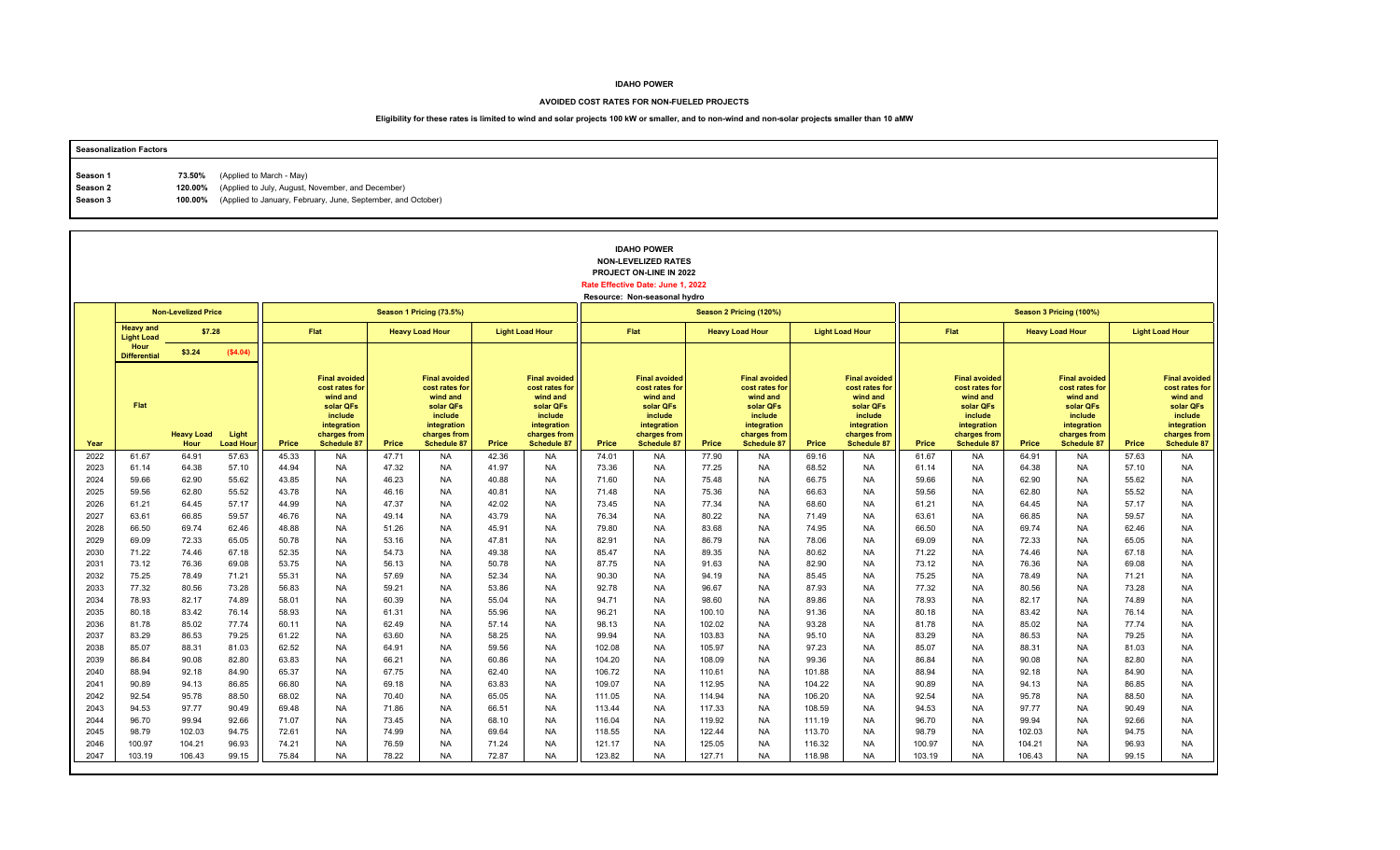|                                  | 73.60%<br>120.00%<br>100.00%<br> <br> Applied to March - May)<br> Applied to January, Februs<br> Applied to January, Februs<br>IDAHO POWER<br>LEVELIZED RATE:<br>JECT ON-LINE IN:                                              |                                                                                                                                                                                                                                |                                                                                                                                                                                                                                |                                                                                                       |                                                                         |                                        |                                                                                              |                                                |                                                                                                                                                                                                                               |                                                 |                                                                                      |                                                    |                                                                                                 |                                                                                                      |                                                                                                   |                                              |                                                                                        |                                                    |                                                                                                  |                                                                                                                                                                                                                               |                                                                                                                                                                                                                               |
|----------------------------------|--------------------------------------------------------------------------------------------------------------------------------------------------------------------------------------------------------------------------------|--------------------------------------------------------------------------------------------------------------------------------------------------------------------------------------------------------------------------------|--------------------------------------------------------------------------------------------------------------------------------------------------------------------------------------------------------------------------------|-------------------------------------------------------------------------------------------------------|-------------------------------------------------------------------------|----------------------------------------|----------------------------------------------------------------------------------------------|------------------------------------------------|-------------------------------------------------------------------------------------------------------------------------------------------------------------------------------------------------------------------------------|-------------------------------------------------|--------------------------------------------------------------------------------------|----------------------------------------------------|-------------------------------------------------------------------------------------------------|------------------------------------------------------------------------------------------------------|---------------------------------------------------------------------------------------------------|----------------------------------------------|----------------------------------------------------------------------------------------|----------------------------------------------------|--------------------------------------------------------------------------------------------------|-------------------------------------------------------------------------------------------------------------------------------------------------------------------------------------------------------------------------------|-------------------------------------------------------------------------------------------------------------------------------------------------------------------------------------------------------------------------------|
| Saason 1<br>Saason 3<br>Saason 3 |                                                                                                                                                                                                                                |                                                                                                                                                                                                                                |                                                                                                                                                                                                                                |                                                                                                       |                                                                         |                                        |                                                                                              |                                                |                                                                                                                                                                                                                               |                                                 |                                                                                      |                                                    |                                                                                                 |                                                                                                      |                                                                                                   |                                              |                                                                                        |                                                    |                                                                                                  |                                                                                                                                                                                                                               |                                                                                                                                                                                                                               |
|                                  |                                                                                                                                                                                                                                |                                                                                                                                                                                                                                |                                                                                                                                                                                                                                |                                                                                                       |                                                                         |                                        |                                                                                              |                                                |                                                                                                                                                                                                                               |                                                 |                                                                                      |                                                    |                                                                                                 |                                                                                                      |                                                                                                   |                                              |                                                                                        |                                                    |                                                                                                  |                                                                                                                                                                                                                               |                                                                                                                                                                                                                               |
|                                  |                                                                                                                                                                                                                                | 87.38                                                                                                                                                                                                                          |                                                                                                                                                                                                                                |                                                                                                       |                                                                         |                                        |                                                                                              |                                                |                                                                                                                                                                                                                               |                                                 |                                                                                      |                                                    |                                                                                                 |                                                                                                      |                                                                                                   |                                              |                                                                                        |                                                    |                                                                                                  |                                                                                                                                                                                                                               |                                                                                                                                                                                                                               |
|                                  |                                                                                                                                                                                                                                |                                                                                                                                                                                                                                |                                                                                                                                                                                                                                |                                                                                                       |                                                                         |                                        |                                                                                              |                                                |                                                                                                                                                                                                                               |                                                 |                                                                                      |                                                    |                                                                                                 |                                                                                                      |                                                                                                   |                                              |                                                                                        |                                                    |                                                                                                  |                                                                                                                                                                                                                               |                                                                                                                                                                                                                               |
|                                  |                                                                                                                                                                                                                                |                                                                                                                                                                                                                                |                                                                                                                                                                                                                                |                                                                                                       |                                                                         |                                        | <b>THE</b>                                                                                   |                                                |                                                                                                                                                                                                                               |                                                 | Find<br>under de<br>under der der<br>under Officielle<br>under der                   |                                                    |                                                                                                 |                                                                                                      |                                                                                                   |                                              |                                                                                        |                                                    | Final<br>colorador<br>colorador<br>colorador<br>tengan fo<br>tengan fo<br>tengan fo<br>tengan fo |                                                                                                                                                                                                                               |                                                                                                                                                                                                                               |
|                                  |                                                                                                                                                                                                                                |                                                                                                                                                                                                                                |                                                                                                                                                                                                                                |                                                                                                       |                                                                         |                                        |                                                                                              |                                                |                                                                                                                                                                                                                               |                                                 |                                                                                      |                                                    |                                                                                                 |                                                                                                      |                                                                                                   |                                              |                                                                                        |                                                    |                                                                                                  |                                                                                                                                                                                                                               |                                                                                                                                                                                                                               |
|                                  |                                                                                                                                                                                                                                |                                                                                                                                                                                                                                |                                                                                                                                                                                                                                |                                                                                                       |                                                                         |                                        |                                                                                              |                                                |                                                                                                                                                                                                                               |                                                 |                                                                                      |                                                    |                                                                                                 |                                                                                                      |                                                                                                   |                                              |                                                                                        |                                                    |                                                                                                  |                                                                                                                                                                                                                               |                                                                                                                                                                                                                               |
|                                  |                                                                                                                                                                                                                                |                                                                                                                                                                                                                                |                                                                                                                                                                                                                                |                                                                                                       |                                                                         |                                        |                                                                                              |                                                |                                                                                                                                                                                                                               |                                                 |                                                                                      |                                                    |                                                                                                 |                                                                                                      |                                                                                                   |                                              |                                                                                        |                                                    |                                                                                                  |                                                                                                                                                                                                                               |                                                                                                                                                                                                                               |
| 显示失真原不显示协计经经转线继续排排               |                                                                                                                                                                                                                                | 12.新法新社 经发行股票 医阴道性 计数据数据                                                                                                                                                                                                       |                                                                                                                                                                                                                                |                                                                                                       | 3.以以以以以以以以以以以以以以以以以以以以                                                  | 经已经已经经经纪的 化硫酸铵 化硫酸钾                    |                                                                                              | 1.名家和拉利托式 红色红色 医特拉氏杆菌                          | Former Section 2014年1月12日,1995年1月12日,1995年1月12日,1995年1月12日,1995年1月12日,1995年1月12日,1995年1月12日,1995年1月1 年,1995年1月11日,1995年1月11日,1995年1月12日,1995年1月11日,1995年1月11日,1995年1月11日,1995年1月11日,1995年1月11日,1995年1月11日,1995年1月11日,1995年1月1 |                                                 |                                                                                      | 硅硅硅硅硅硅硅化气 人名英格兰人姓氏沃尔森取自父名来源于古英语含义是英语               | 以以以以以以以以以以以以以以以以以以以                                                                             |                                                                                                      |                                                                                                   | "我就是我的好就会就是我们的过去分词。"                         |                                                                                        | 一起的 医多发性 医多发性骨折 医多发性 医多发性 医多发性 医多发性 医多发性 医多发性 医多发性 |                                                                                                  |                                                                                                                                                                                                                               | take the first off work of the first of the first off the first off the first off the first off the first off the first off the first off the first off the first off the first off the first off the first off the first off |
|                                  |                                                                                                                                                                                                                                |                                                                                                                                                                                                                                |                                                                                                                                                                                                                                |                                                                                                       |                                                                         |                                        |                                                                                              |                                                |                                                                                                                                                                                                                               |                                                 |                                                                                      |                                                    |                                                                                                 |                                                                                                      |                                                                                                   |                                              |                                                                                        |                                                    |                                                                                                  |                                                                                                                                                                                                                               |                                                                                                                                                                                                                               |
|                                  |                                                                                                                                                                                                                                |                                                                                                                                                                                                                                |                                                                                                                                                                                                                                |                                                                                                       |                                                                         |                                        |                                                                                              |                                                |                                                                                                                                                                                                                               |                                                 | <b>EMHO POWER</b><br>LEVELIZED RATES                                                 |                                                    |                                                                                                 |                                                                                                      |                                                                                                   |                                              |                                                                                        |                                                    |                                                                                                  |                                                                                                                                                                                                                               |                                                                                                                                                                                                                               |
|                                  |                                                                                                                                                                                                                                |                                                                                                                                                                                                                                |                                                                                                                                                                                                                                |                                                                                                       |                                                                         |                                        |                                                                                              |                                                |                                                                                                                                                                                                                               |                                                 |                                                                                      |                                                    |                                                                                                 |                                                                                                      |                                                                                                   |                                              |                                                                                        |                                                    |                                                                                                  |                                                                                                                                                                                                                               |                                                                                                                                                                                                                               |
|                                  |                                                                                                                                                                                                                                |                                                                                                                                                                                                                                |                                                                                                                                                                                                                                |                                                                                                       |                                                                         |                                        |                                                                                              |                                                | Final<br>subject is<br>subject in<br>subject in<br>include                                                                                                                                                                    |                                                 | vended a<br>select and<br>select and<br>matterial                                    |                                                    | vented on<br>reduction<br>solar different<br>social different<br>includes                       |                                                                                                      |                                                                                                   |                                              |                                                                                        |                                                    |                                                                                                  |                                                                                                                                                                                                                               |                                                                                                                                                                                                                               |
|                                  |                                                                                                                                                                                                                                |                                                                                                                                                                                                                                |                                                                                                                                                                                                                                |                                                                                                       |                                                                         |                                        | vented and<br>select and<br>select the select<br>industries                                  |                                                |                                                                                                                                                                                                                               |                                                 |                                                                                      |                                                    |                                                                                                 |                                                                                                      |                                                                                                   |                                              | rains for<br>state and<br>state CP<br>instate                                          |                                                    |                                                                                                  |                                                                                                                                                                                                                               | taka 2016年1月11日,1月12日,1月12日,1月12日,1月12日,1月12日,1月12日,1月12日,1月12日,1月12日,1月12日,1月12日,1月12日,1月12日,1月12日,                                                                                                                          |
| 卫生并有先天主席所行经经经经经经经经               |                                                                                                                                                                                                                                | 2. 新新新新新新 2. 新加利亚 2. 新加利亚 2. 新新加利亚 2. 新加利亚 2. 新加利亚 2. 新加利亚 2. 新加利亚                                                                                                                                                             |                                                                                                                                                                                                                                |                                                                                                       | 化脱机机机机 机机机机机机机机机机机机机                                                    | 机机机机机 经经营的利润的 医机能性心包炎 计数字数字 医阿拉伯氏试验检尿素 |                                                                                              | 医活跃性试验检乳机能检验 医阿拉伯氏试验检胆汁 医尿道性脑炎 医尿道性脑炎          |                                                                                                                                                                                                                               |                                                 | 1. 化甲状腺杆菌素 医皮肤皮肤皮肤皮肤皮肤皮肤皮肤                                                           | 螺矿矿矿硅镍铬合金 化异戊基苯基苯基苯基苯基苯基                           | 以以以以以以以以以以以以以以以以以以以                                                                             | 到新越海 经经济收益 计分类 计数字 计数字数据 经股票 医单位性骨折 计数字 计数字 计数字 计数字                                                  | 2.以前是以后的人的人的人的人的人的人的人的人                                                                           | 医多种性的 医腹膜的 医皮肤性 医多种性的 医多种性的 医多种性的 医多种性的 医心理学 |                                                                                        | 医前庭性红细胞的 医白细胞 计数据 医抗原性                             | 加加加加加加加加加加加加加加加加加加                                                                               |                                                                                                                                                                                                                               |                                                                                                                                                                                                                               |
|                                  |                                                                                                                                                                                                                                |                                                                                                                                                                                                                                |                                                                                                                                                                                                                                |                                                                                                       |                                                                         |                                        |                                                                                              |                                                |                                                                                                                                                                                                                               |                                                 |                                                                                      |                                                    |                                                                                                 |                                                                                                      |                                                                                                   |                                              |                                                                                        |                                                    |                                                                                                  |                                                                                                                                                                                                                               |                                                                                                                                                                                                                               |
|                                  |                                                                                                                                                                                                                                |                                                                                                                                                                                                                                |                                                                                                                                                                                                                                |                                                                                                       |                                                                         |                                        |                                                                                              |                                                |                                                                                                                                                                                                                               |                                                 |                                                                                      |                                                    |                                                                                                 |                                                                                                      |                                                                                                   |                                              |                                                                                        |                                                    |                                                                                                  |                                                                                                                                                                                                                               |                                                                                                                                                                                                                               |
|                                  |                                                                                                                                                                                                                                |                                                                                                                                                                                                                                |                                                                                                                                                                                                                                |                                                                                                       |                                                                         |                                        |                                                                                              |                                                |                                                                                                                                                                                                                               |                                                 |                                                                                      |                                                    |                                                                                                 |                                                                                                      |                                                                                                   |                                              |                                                                                        |                                                    |                                                                                                  |                                                                                                                                                                                                                               |                                                                                                                                                                                                                               |
|                                  |                                                                                                                                                                                                                                |                                                                                                                                                                                                                                |                                                                                                                                                                                                                                |                                                                                                       |                                                                         |                                        |                                                                                              |                                                |                                                                                                                                                                                                                               |                                                 | IDAHO POWER<br>LEVELIZED RATES<br>LECT ON-LINE IN 202-                               |                                                    |                                                                                                 |                                                                                                      |                                                                                                   |                                              |                                                                                        |                                                    |                                                                                                  |                                                                                                                                                                                                                               |                                                                                                                                                                                                                               |
|                                  |                                                                                                                                                                                                                                |                                                                                                                                                                                                                                |                                                                                                                                                                                                                                |                                                                                                       |                                                                         |                                        |                                                                                              |                                                |                                                                                                                                                                                                                               |                                                 |                                                                                      |                                                    |                                                                                                 |                                                                                                      |                                                                                                   |                                              |                                                                                        |                                                    |                                                                                                  |                                                                                                                                                                                                                               |                                                                                                                                                                                                                               |
|                                  | navy am<br>ghl Loa                                                                                                                                                                                                             | 87.3                                                                                                                                                                                                                           |                                                                                                                                                                                                                                |                                                                                                       |                                                                         |                                        |                                                                                              |                                                |                                                                                                                                                                                                                               |                                                 |                                                                                      |                                                    |                                                                                                 |                                                                                                      |                                                                                                   |                                              |                                                                                        |                                                    |                                                                                                  |                                                                                                                                                                                                                               |                                                                                                                                                                                                                               |
|                                  |                                                                                                                                                                                                                                |                                                                                                                                                                                                                                |                                                                                                                                                                                                                                |                                                                                                       |                                                                         |                                        | weekel on<br>sales for<br>sales for<br>sales City<br>independent                             |                                                |                                                                                                                                                                                                                               |                                                 | vended or<br>sales for<br>which are<br>nation CP                                     |                                                    | volad co<br>raise for<br>wind and<br>solar CPs<br>include                                       |                                                                                                      | volded on<br>ratios for<br>militar del ante<br>solaritar del proposito<br>hangaritar<br>hangarita |                                              | vented as<br>referi and<br>sales and<br>sales the field<br>integration                 |                                                    | ontine) a<br>radom Re<br>wired any<br>walter Cit                                                 |                                                                                                                                                                                                                               |                                                                                                                                                                                                                               |
|                                  |                                                                                                                                                                                                                                |                                                                                                                                                                                                                                |                                                                                                                                                                                                                                |                                                                                                       |                                                                         |                                        |                                                                                              |                                                |                                                                                                                                                                                                                               |                                                 |                                                                                      |                                                    |                                                                                                 |                                                                                                      |                                                                                                   |                                              |                                                                                        |                                                    |                                                                                                  |                                                                                                                                                                                                                               |                                                                                                                                                                                                                               |
|                                  |                                                                                                                                                                                                                                |                                                                                                                                                                                                                                |                                                                                                                                                                                                                                |                                                                                                       |                                                                         |                                        |                                                                                              |                                                |                                                                                                                                                                                                                               |                                                 |                                                                                      |                                                    |                                                                                                 |                                                                                                      |                                                                                                   |                                              |                                                                                        |                                                    |                                                                                                  |                                                                                                                                                                                                                               |                                                                                                                                                                                                                               |
|                                  |                                                                                                                                                                                                                                |                                                                                                                                                                                                                                |                                                                                                                                                                                                                                |                                                                                                       |                                                                         |                                        |                                                                                              |                                                |                                                                                                                                                                                                                               |                                                 |                                                                                      |                                                    |                                                                                                 |                                                                                                      |                                                                                                   |                                              |                                                                                        |                                                    |                                                                                                  |                                                                                                                                                                                                                               |                                                                                                                                                                                                                               |
| - 17 日月有月早早日给计时归归帐帐饮饮饮           | 計算は15番組が20番組が10.22番組は15番組は15番組が2005                                                                                                                                                                                            | Mar 55.32 55.00.30 65.32 55.00.30 65.32 55.00.30 65.32 55.00.30 65.00 65.00 65.00 65.00 65.00 65.00 65.00 65.00 65.00 65.00 65.00 65.00 65.00 65.00 65.00 65.00 65.00 65.00 65.00 65.00 65.00 65.00 65.00 65.00 65.00 65.00 65 | New 42.56 (2) 56 36 37 38 42.56 (3) 56 42.56 (4) 56 42.56 (4) 56 42.57 (4) 42.57 (4) 42.57 (4) 43.57 (4) 43.57 (4) 43.57 (4) 43.57 (4) 43.57 (4) 43.57 (4) 43.57 (4) 43.57 (4) 43.57 (4) 43.57 (4) 43.57 (4) 43.57 (4) 43.57 ( |                                                                                                       | 化脱机机脱机脱机机脱机脱机脱机脱机脱机                                                     | 拉拉灯 经公司转移转货 网络威廉尼亚 机机械                 |                                                                                              | 1 おおはか メロかい かいまじ カロバロ のけい はんかん かいかんかん あいさん つけい | ************************                                                                                                                                                                                                      | 1 经总有利润 经总额 化二乙基乙烯酸 医三角 医二角 医二角膜 医二角膜 医二角膜 医二角膜 |                                                                                      | (新新式新发展) 计多处理 化二乙基苯基 医二乙基苯基 医双脑膜炎 医心包 医心包 医心包 医双角性 | 以以及以以以以以以以以以以以以以以以以                                                                             | 12.53.00.00.00 41.12.20 12.15 12.15 12.15 12.15 12.15 12.15 12.15 12.15 12.15 12.15 12.15 12.15 12.1 | ***********************                                                                           | 化自动分解 医细胞性 医神经性性 医血管性 医血管 医心包的 医心包的 医心包的     | ,,,,,,,,,,,,,,,,,,,,,,,,,,,,                                                           |                                                    | 加加加加加加加加加加加加加加加加加加                                                                               |                                                                                                                                                                                                                               | take a selection of the control of the control of the control of the control of the control of the control of the control of the control of the control of the control of the control of the control of the control of the co |
|                                  |                                                                                                                                                                                                                                |                                                                                                                                                                                                                                |                                                                                                                                                                                                                                |                                                                                                       |                                                                         |                                        |                                                                                              |                                                |                                                                                                                                                                                                                               |                                                 |                                                                                      |                                                    |                                                                                                 |                                                                                                      |                                                                                                   |                                              |                                                                                        |                                                    |                                                                                                  |                                                                                                                                                                                                                               |                                                                                                                                                                                                                               |
|                                  |                                                                                                                                                                                                                                |                                                                                                                                                                                                                                |                                                                                                                                                                                                                                |                                                                                                       |                                                                         |                                        |                                                                                              |                                                |                                                                                                                                                                                                                               |                                                 |                                                                                      |                                                    |                                                                                                 |                                                                                                      |                                                                                                   |                                              |                                                                                        |                                                    |                                                                                                  |                                                                                                                                                                                                                               |                                                                                                                                                                                                                               |
|                                  |                                                                                                                                                                                                                                |                                                                                                                                                                                                                                |                                                                                                                                                                                                                                |                                                                                                       |                                                                         |                                        |                                                                                              |                                                |                                                                                                                                                                                                                               |                                                 | <b>IDAHO POWER</b><br>LEVELIZED RATES<br>LIECT ON-LINE IN 2<br>Fictive Date: Jane 1, |                                                    |                                                                                                 |                                                                                                      |                                                                                                   |                                              |                                                                                        |                                                    |                                                                                                  |                                                                                                                                                                                                                               |                                                                                                                                                                                                                               |
|                                  |                                                                                                                                                                                                                                | 87.31                                                                                                                                                                                                                          |                                                                                                                                                                                                                                |                                                                                                       |                                                                         |                                        |                                                                                              |                                                |                                                                                                                                                                                                                               |                                                 |                                                                                      |                                                    |                                                                                                 |                                                                                                      |                                                                                                   |                                              |                                                                                        |                                                    |                                                                                                  |                                                                                                                                                                                                                               |                                                                                                                                                                                                                               |
|                                  |                                                                                                                                                                                                                                |                                                                                                                                                                                                                                |                                                                                                                                                                                                                                |                                                                                                       |                                                                         |                                        |                                                                                              |                                                |                                                                                                                                                                                                                               |                                                 |                                                                                      |                                                    |                                                                                                 |                                                                                                      |                                                                                                   |                                              |                                                                                        |                                                    |                                                                                                  |                                                                                                                                                                                                                               |                                                                                                                                                                                                                               |
|                                  |                                                                                                                                                                                                                                |                                                                                                                                                                                                                                |                                                                                                                                                                                                                                |                                                                                                       | Final<br>selection<br>selection<br>selection<br>integration<br>computer |                                        | Final<br>voltat ca<br>voltat for<br>voltat and<br>sales CPs<br>indicate<br>harpetics         |                                                | Final<br>coldinal of<br>coldinal and<br>solar GP<br>includes<br>integration                                                                                                                                                   |                                                 | vended to<br>sales for<br>what are<br>salar CP<br>includes                           |                                                    | Final<br>colora for<br>colora for<br>website<br>techniqueline<br>colorageation<br>colorageation |                                                                                                      | ander<br>Allen<br>Anders<br>Angel<br>Anne                                                         |                                              | Final<br>voltat ca<br>voltat and<br>voltat and<br>solar CP<br>include<br>harged by     |                                                    | volet &<br>sind at<br>sida G<br>technik<br>sinovit                                               |                                                                                                                                                                                                                               |                                                                                                                                                                                                                               |
|                                  |                                                                                                                                                                                                                                |                                                                                                                                                                                                                                |                                                                                                                                                                                                                                |                                                                                                       |                                                                         |                                        |                                                                                              |                                                |                                                                                                                                                                                                                               |                                                 |                                                                                      |                                                    |                                                                                                 |                                                                                                      |                                                                                                   |                                              |                                                                                        |                                                    |                                                                                                  |                                                                                                                                                                                                                               |                                                                                                                                                                                                                               |
|                                  |                                                                                                                                                                                                                                |                                                                                                                                                                                                                                |                                                                                                                                                                                                                                |                                                                                                       |                                                                         |                                        |                                                                                              |                                                |                                                                                                                                                                                                                               |                                                 |                                                                                      |                                                    |                                                                                                 |                                                                                                      |                                                                                                   |                                              |                                                                                        |                                                    |                                                                                                  |                                                                                                                                                                                                                               |                                                                                                                                                                                                                               |
|                                  |                                                                                                                                                                                                                                |                                                                                                                                                                                                                                |                                                                                                                                                                                                                                |                                                                                                       |                                                                         |                                        |                                                                                              |                                                |                                                                                                                                                                                                                               |                                                 |                                                                                      |                                                    |                                                                                                 |                                                                                                      |                                                                                                   |                                              |                                                                                        |                                                    |                                                                                                  |                                                                                                                                                                                                                               |                                                                                                                                                                                                                               |
|                                  | 10.02.05.15 后来 10.03.05 后来 10.05 后来 10.05 10.05 10.05 10.05 10.05 10.05 10.05 10.05 10.05 10.05 10.05 10.05 10.05 10.05 10.05 10.05 10.05 10.05 10.05 10.05 10.05 10.05 10.05 10.05 10.05 10.05 10.05 10.05 10.05 10.05 10.05  |                                                                                                                                                                                                                                |                                                                                                                                                                                                                                | 法辞 2015年4月10日 12月10日 12月10日 12月10日 12月10日 12月10日 12月10日 12月10日 12月10日 12月10日 12月10日 12月10日 12月10日 12月 | 化脱机机机机 机机机机机机机机机机机机机                                                    | 4.长长绿枝长长长长长长绿花 化硫酸铁酸钠                  |                                                                                              | かくしょく かんしゅう こうしゅうしょう あんしゅう こうかんかん かいこうしょう      |                                                                                                                                                                                                                               | 经结核核核核 机汽车互互互联系系统加力互联系 化自动分配 计自动信息 计分类器 机对称     | 2. 机机 机机机机机机机机机机机机机机机机                                                               | 硫矿硫酸铵升分光光光光光光光光光的 机叶叶酸 医血管切除术 医血管静脉 医单核菌素          | 以以以以以以以以以以以以以以以以以以以                                                                             |                                                                                                      |                                                                                                   | 的复数形式 医血管性白细胞 医白细胞 化二乙基乙烯                    |                                                                                        | 2.后期的最后的 计自动自动存储 医阴道性 经分配                          | 加加加加加加加加加加加加加加加加加加                                                                               | 47.57 48.52 50.60 17.60 17.50 18.50 18.50 18.50 18.50 18.50 18.50 18.50 18.50 18.50 18.50 18.50 18.50 18.50 18.50 18.50 18.50 18.50 18.50 18.50 18.50 18.50 18.50 18.50 18.50 18.50 18.50 18.50 18.50 18.50 18.50 18.50 18.50 |                                                                                                                                                                                                                               |
|                                  |                                                                                                                                                                                                                                |                                                                                                                                                                                                                                |                                                                                                                                                                                                                                |                                                                                                       |                                                                         |                                        |                                                                                              |                                                |                                                                                                                                                                                                                               |                                                 | IDAHO POWER<br>LEVELIZED RATES<br>LECT ON-LINE IN 21                                 |                                                    |                                                                                                 |                                                                                                      |                                                                                                   |                                              |                                                                                        |                                                    |                                                                                                  |                                                                                                                                                                                                                               |                                                                                                                                                                                                                               |
|                                  |                                                                                                                                                                                                                                |                                                                                                                                                                                                                                |                                                                                                                                                                                                                                |                                                                                                       |                                                                         |                                        |                                                                                              |                                                |                                                                                                                                                                                                                               |                                                 |                                                                                      |                                                    |                                                                                                 |                                                                                                      |                                                                                                   |                                              |                                                                                        |                                                    |                                                                                                  |                                                                                                                                                                                                                               |                                                                                                                                                                                                                               |
|                                  |                                                                                                                                                                                                                                |                                                                                                                                                                                                                                |                                                                                                                                                                                                                                |                                                                                                       |                                                                         |                                        |                                                                                              |                                                |                                                                                                                                                                                                                               |                                                 |                                                                                      |                                                    |                                                                                                 |                                                                                                      |                                                                                                   |                                              |                                                                                        |                                                    |                                                                                                  |                                                                                                                                                                                                                               |                                                                                                                                                                                                                               |
|                                  |                                                                                                                                                                                                                                |                                                                                                                                                                                                                                |                                                                                                                                                                                                                                |                                                                                                       |                                                                         |                                        | Final<br>seated ca<br>cales for<br>selected and<br>selected industry<br>industry<br>transfer |                                                |                                                                                                                                                                                                                               |                                                 |                                                                                      |                                                    | vented and<br>selected and<br>selected and<br>helpedian<br>helpedian                            |                                                                                                      |                                                                                                   |                                              | readed co<br>relate for<br>which and<br>sales CP<br>holes<br>respective<br>corporation |                                                    |                                                                                                  |                                                                                                                                                                                                                               |                                                                                                                                                                                                                               |
|                                  |                                                                                                                                                                                                                                |                                                                                                                                                                                                                                |                                                                                                                                                                                                                                |                                                                                                       |                                                                         |                                        |                                                                                              |                                                | <b>THE</b>                                                                                                                                                                                                                    |                                                 |                                                                                      |                                                    |                                                                                                 |                                                                                                      |                                                                                                   |                                              |                                                                                        |                                                    |                                                                                                  |                                                                                                                                                                                                                               |                                                                                                                                                                                                                               |
|                                  |                                                                                                                                                                                                                                |                                                                                                                                                                                                                                |                                                                                                                                                                                                                                |                                                                                                       |                                                                         |                                        |                                                                                              |                                                |                                                                                                                                                                                                                               |                                                 |                                                                                      |                                                    |                                                                                                 |                                                                                                      |                                                                                                   |                                              |                                                                                        |                                                    |                                                                                                  |                                                                                                                                                                                                                               |                                                                                                                                                                                                                               |
|                                  |                                                                                                                                                                                                                                |                                                                                                                                                                                                                                |                                                                                                                                                                                                                                |                                                                                                       |                                                                         |                                        |                                                                                              |                                                |                                                                                                                                                                                                                               |                                                 |                                                                                      |                                                    |                                                                                                 |                                                                                                      |                                                                                                   |                                              |                                                                                        |                                                    |                                                                                                  |                                                                                                                                                                                                                               |                                                                                                                                                                                                                               |
|                                  |                                                                                                                                                                                                                                |                                                                                                                                                                                                                                |                                                                                                                                                                                                                                |                                                                                                       |                                                                         |                                        |                                                                                              |                                                |                                                                                                                                                                                                                               |                                                 |                                                                                      |                                                    |                                                                                                 |                                                                                                      |                                                                                                   |                                              |                                                                                        |                                                    |                                                                                                  |                                                                                                                                                                                                                               |                                                                                                                                                                                                                               |
|                                  | 54.57 58.88.72 55.52 55.52 55.52 55.52 55.52 55.52 55.52 55.52 55.52 55.52 55.52 55.52 55.52 55.52 55.52 55.52 55.52 55.52 55.52 55.52 55.52 55.52 55.52 55.52 55.52 55.52 55.52 55.52 55.52 55.52 55.52 55.52 55.52 55.52 55. |                                                                                                                                                                                                                                |                                                                                                                                                                                                                                | 一般的 打起 启动 以后后的 机能能控 打 计机能的计算机                                                                         | 1.以以以以以以以以以以以以以以以以以以以                                                   |                                        |                                                                                              |                                                |                                                                                                                                                                                                                               | 新鲜新鲜地的新鲜新鲜的 化三氯化物 医三氯化物 医三氯化物 医三氯化物 医三氯化物 医三氯化物 |                                                                                      | 新发光发光线的最大的 化自动机 计多处理机 医心包性 医心包的 医心包的 医心包的 医心包的     |                                                                                                 | 1.40起动机新鲜灯丝的加升对力的颜色的颜色,但是在一个人的方式,                                                                    |                                                                                                   |                                              |                                                                                        | 一起新的打起放动的新闻的新闻的新闻的新闻的                              | 22. 加热地 化加热加热加热加热 化加热加热加热                                                                        | 50月18日 5月18日 5月18日 5月18日 5月18日 5月18日 5月18日 5月18日 5月18日 5月18日 5月18日 5月18日 5月18日 5月18日 5月18日 5月18日 5月1                                                                                                                          | 2.双腿肌肌肌肌肌肌肌肌肌肌肌肌肌肌肌肌肌肌                                                                                                                                                                                                        |
|                                  |                                                                                                                                                                                                                                |                                                                                                                                                                                                                                |                                                                                                                                                                                                                                |                                                                                                       |                                                                         |                                        |                                                                                              |                                                |                                                                                                                                                                                                                               |                                                 | IDAHO POWER<br>LEVELIZED RATES<br>LIECT ON-LINE IN 1                                 |                                                    |                                                                                                 |                                                                                                      |                                                                                                   |                                              |                                                                                        |                                                    |                                                                                                  |                                                                                                                                                                                                                               |                                                                                                                                                                                                                               |
|                                  |                                                                                                                                                                                                                                |                                                                                                                                                                                                                                |                                                                                                                                                                                                                                |                                                                                                       |                                                                         |                                        |                                                                                              |                                                |                                                                                                                                                                                                                               |                                                 |                                                                                      |                                                    |                                                                                                 |                                                                                                      |                                                                                                   |                                              |                                                                                        |                                                    |                                                                                                  |                                                                                                                                                                                                                               |                                                                                                                                                                                                                               |
|                                  |                                                                                                                                                                                                                                |                                                                                                                                                                                                                                |                                                                                                                                                                                                                                |                                                                                                       |                                                                         |                                        |                                                                                              |                                                |                                                                                                                                                                                                                               |                                                 |                                                                                      |                                                    |                                                                                                 |                                                                                                      |                                                                                                   |                                              |                                                                                        |                                                    |                                                                                                  |                                                                                                                                                                                                                               |                                                                                                                                                                                                                               |
|                                  |                                                                                                                                                                                                                                |                                                                                                                                                                                                                                |                                                                                                                                                                                                                                |                                                                                                       |                                                                         |                                        | Final<br>selford on<br>selford and<br>selford below<br>indicate<br>harges fro                |                                                |                                                                                                                                                                                                                               |                                                 |                                                                                      |                                                    | mins for<br>wind and<br>solar OP<br>include                                                     |                                                                                                      | H                                                                                                 |                                              | É                                                                                      |                                                    |                                                                                                  |                                                                                                                                                                                                                               |                                                                                                                                                                                                                               |
|                                  |                                                                                                                                                                                                                                |                                                                                                                                                                                                                                |                                                                                                                                                                                                                                |                                                                                                       |                                                                         |                                        |                                                                                              |                                                |                                                                                                                                                                                                                               |                                                 |                                                                                      |                                                    |                                                                                                 |                                                                                                      |                                                                                                   |                                              |                                                                                        |                                                    |                                                                                                  |                                                                                                                                                                                                                               |                                                                                                                                                                                                                               |
|                                  |                                                                                                                                                                                                                                |                                                                                                                                                                                                                                |                                                                                                                                                                                                                                |                                                                                                       |                                                                         |                                        |                                                                                              |                                                |                                                                                                                                                                                                                               |                                                 |                                                                                      |                                                    |                                                                                                 |                                                                                                      |                                                                                                   |                                              |                                                                                        |                                                    |                                                                                                  |                                                                                                                                                                                                                               |                                                                                                                                                                                                                               |
|                                  |                                                                                                                                                                                                                                |                                                                                                                                                                                                                                |                                                                                                                                                                                                                                |                                                                                                       |                                                                         |                                        |                                                                                              |                                                |                                                                                                                                                                                                                               |                                                 |                                                                                      |                                                    |                                                                                                 |                                                                                                      |                                                                                                   |                                              |                                                                                        |                                                    |                                                                                                  |                                                                                                                                                                                                                               |                                                                                                                                                                                                                               |
| 牙牙皮身身足目 医排针球性神经神经神经              |                                                                                                                                                                                                                                | New 00.37 07.47 02.56 05.52 05.54 05.54 05.54 05.54 05.54 05.54 05.54 05.54 05.54 05.54 05.54 05.54 05.54 05.54 05.54 05.54 05.54 05.54 05.54 05.54 05.54 05.54 05.54 05.54 05.54 05.54 05.54 05.54 05.54 05.54 05.54 05.54 05 | Light Minute Strike (2) 2010 10:00 10:00 10:00 10:00 10:00 10:00 10:00 10:00 10:00 10:00 10:00 10:00 10:00 10:00 10:00 10:00 10:00 10:00 10:00 10:00 10:00 10:00 10:00 10:00 10:00 10:00 10:00 10:00 10:00 10:00 10:00 10:00   | 42.机材料 机砂心机 机砂心机 化二乙基二乙基二乙基二乙基二乙基二乙基二乙基二乙基二乙基                                                         | 化脱脂 化脱脂酸医脱脂酸 化脱脂酸 化脱脂酸                                                  | 3. 林成成林已已被林林林的名称的名词复数                  | ,,,,,,,,,,,,,,,,,,,,,,,,,,,,,,,,,,                                                           |                                                |                                                                                                                                                                                                                               |                                                 |                                                                                      |                                                    |                                                                                                 | 计自新数据 化硫化乙基二乙基 计分类 计分类 计数据 医心包 计数据 计数据 医心包 计数据 医心包的 计多数                                              | 2. 地址地址地址地址地址地址地址地址地址地址                                                                           | 医足体动机切除术 化硫酸医硫酸医硫酸 机机械                       |                                                                                        | 医脑性脑性前庭肠膜 医皮肤性 医皮肤性 计数据数据 计数据数据 医心包的 医多种性皮肤 医心包性   | 化加加加加加加加加加加加加加加加加加加                                                                              |                                                                                                                                                                                                                               | 2. 2. 机机械机械机械机械机械机械机械机械机                                                                                                                                                                                                      |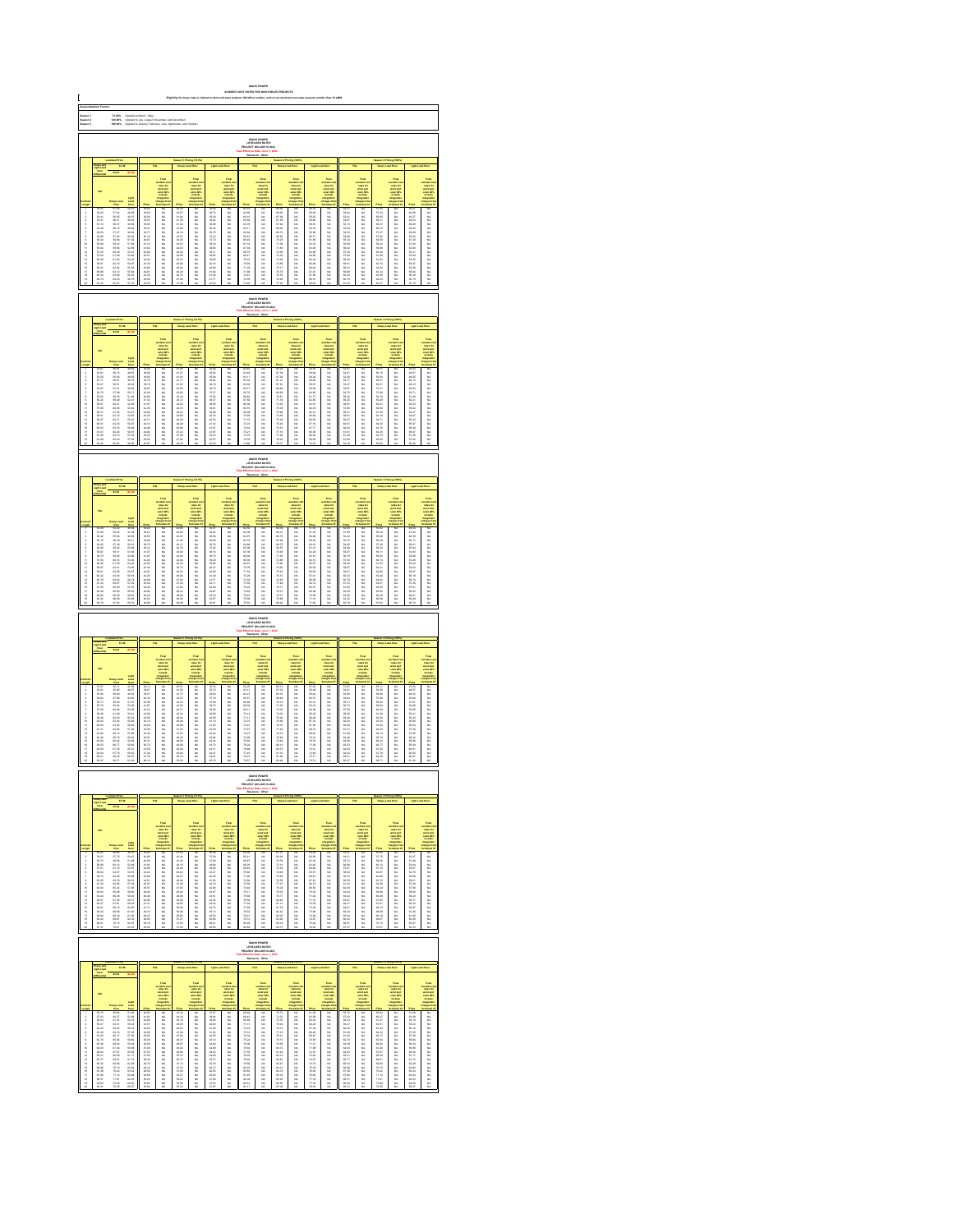### **AVOIDED COST RATES FOR NON-FUELED PROJECTS**

| <b>Seasonalization Factors</b> |        |                                                                      |
|--------------------------------|--------|----------------------------------------------------------------------|
|                                |        |                                                                      |
| Season 1                       | 73.50% | (Applied to March - May)                                             |
| Season 2                       |        | 120.00% (Applied to July, August, November, and December)            |
| Season 3                       |        | 100.00% (Applied to January, February, June, September, and October) |
|                                |        |                                                                      |

|              |                                       |                            |                          |                |                                                                                                                                 |                |                                                                                                                                 |                |                                                                                                                                 |                | <b>IDAHO POWER</b><br><b>NON-LEVELIZED RATES</b><br>PROJECT ON-LINE IN 2022<br>Rate Effective Date: June 1, 2022<br>Resource: Other |                |                                                                                                                                 |                |                                                                                                                                 |                |                                                                                                                          |                |                                                                                                                                 |                |                                                                                                                          |
|--------------|---------------------------------------|----------------------------|--------------------------|----------------|---------------------------------------------------------------------------------------------------------------------------------|----------------|---------------------------------------------------------------------------------------------------------------------------------|----------------|---------------------------------------------------------------------------------------------------------------------------------|----------------|-------------------------------------------------------------------------------------------------------------------------------------|----------------|---------------------------------------------------------------------------------------------------------------------------------|----------------|---------------------------------------------------------------------------------------------------------------------------------|----------------|--------------------------------------------------------------------------------------------------------------------------|----------------|---------------------------------------------------------------------------------------------------------------------------------|----------------|--------------------------------------------------------------------------------------------------------------------------|
|              |                                       | <b>Non-Levelized Price</b> |                          |                |                                                                                                                                 |                | Season 1 Pricing (73.5%)                                                                                                        |                |                                                                                                                                 |                |                                                                                                                                     |                | Season 2 Pricing (120%)                                                                                                         |                |                                                                                                                                 |                |                                                                                                                          |                | Season 3 Pricing (100%)                                                                                                         |                |                                                                                                                          |
|              | <b>Heavy and</b><br><b>Light Load</b> | \$7.28                     |                          |                | Flat                                                                                                                            |                | <b>Heavy Load Hour</b>                                                                                                          |                | <b>Light Load Hour</b>                                                                                                          |                | <b>Flat</b>                                                                                                                         |                | <b>Heavy Load Hour</b>                                                                                                          |                | <b>Light Load Hour</b>                                                                                                          |                | Flat                                                                                                                     |                | <b>Heavy Load Hour</b>                                                                                                          |                | <b>Light Load Hour</b>                                                                                                   |
|              | Hour<br><b>Differential</b>           | \$3.24                     | (\$4.04)                 |                |                                                                                                                                 |                |                                                                                                                                 |                |                                                                                                                                 |                |                                                                                                                                     |                |                                                                                                                                 |                |                                                                                                                                 |                |                                                                                                                          |                |                                                                                                                                 |                |                                                                                                                          |
| Year         | Flat                                  | <b>Heavy Load</b><br>Hour  | Light<br><b>Load Hou</b> | Price          | <b>Final avoided</b><br>cost rates for<br>wind and<br>solar QFs<br>include<br>integration<br>charges from<br><b>Schedule 87</b> | Price          | <b>Final avoided</b><br>cost rates for<br>wind and<br>solar QFs<br>include<br>integration<br>charges from<br><b>Schedule 87</b> | Price          | <b>Final avoided</b><br>cost rates for<br>wind and<br>solar QFs<br>include<br>integration<br>charges from<br><b>Schedule 87</b> | Price          | <b>Final avoided</b><br>cost rates for<br>wind and<br>solar QFs<br>include<br>integration<br>charges from<br>Schedule 87            | Price          | <b>Final avoided</b><br>cost rates for<br>wind and<br>solar QFs<br>include<br>integration<br>charges from<br><b>Schedule 87</b> | Price          | <b>Final avoided</b><br>cost rates for<br>wind and<br>solar QFs<br>include<br>integration<br>charges from<br><b>Schedule 87</b> | Price          | <b>Final avoided</b><br>cost rates for<br>wind and<br>solar QFs<br>include<br>integration<br>charges from<br>Schedule 87 | Price          | <b>Final avoided</b><br>cost rates for<br>wind and<br>solar QFs<br>include<br>integration<br>charges from<br><b>Schedule 87</b> | Price          | <b>Final avoided</b><br>cost rates for<br>wind and<br>solar QFs<br>include<br>integration<br>charges from<br>Schedule 87 |
| 2022         | 54.31                                 | 57.55                      | 50.27                    | 39.92          | <b>NA</b>                                                                                                                       | 42.30          | <b>NA</b>                                                                                                                       | 36.95          | <b>NA</b>                                                                                                                       | 65.18          | <b>NA</b>                                                                                                                           | 69.06          | <b>NA</b>                                                                                                                       | 60.33          | <b>NA</b>                                                                                                                       | 54.31          | <b>NA</b>                                                                                                                | 57.55          | <b>NA</b>                                                                                                                       | 50.27          | <b>NA</b>                                                                                                                |
| 2023         | 53.67                                 | 56.91                      | 49.63                    | 39.45          | <b>NA</b>                                                                                                                       | 41.83          | <b>NA</b>                                                                                                                       | 36.48          | <b>NA</b>                                                                                                                       | 64.40          | <b>NA</b>                                                                                                                           | 68.29          | <b>NA</b>                                                                                                                       | 59.55          | <b>NA</b>                                                                                                                       | 53.67          | <b>NA</b>                                                                                                                | 56.91          | NA                                                                                                                              | 49.63          | <b>NA</b>                                                                                                                |
| 2024         | 52.09                                 | 55.32                      | 48.04                    | 38.28          | <b>NA</b>                                                                                                                       | 40.66          | <b>NA</b>                                                                                                                       | 35.31          | <b>NA</b>                                                                                                                       | 62.50          | <b>NA</b>                                                                                                                           | 66.39          | <b>NA</b>                                                                                                                       | 57.65          | <b>NA</b>                                                                                                                       | 52.09          | <b>NA</b>                                                                                                                | 55.32          | <b>NA</b>                                                                                                                       | 48.04          | <b>NA</b>                                                                                                                |
| 2025<br>2026 | 51.87<br>53.41                        | 55.11<br>56.65             | 47.83<br>49.37           | 38.13<br>39.25 | <b>NA</b><br><b>NA</b>                                                                                                          | 40.51<br>41.63 | <b>NA</b><br><b>NA</b>                                                                                                          | 35.16<br>36.28 | <b>NA</b><br><b>NA</b>                                                                                                          | 62.25<br>64.09 | <b>NA</b><br><b>NA</b>                                                                                                              | 66.14<br>67.97 | <b>NA</b><br><b>NA</b>                                                                                                          | 57.40<br>59.24 | <b>NA</b><br><b>NA</b>                                                                                                          | 51.87<br>53.41 | <b>NA</b><br><b>NA</b>                                                                                                   | 55.11<br>56.65 | <b>NA</b><br><b>NA</b>                                                                                                          | 47.83<br>49.37 | <b>NA</b><br><b>NA</b>                                                                                                   |
| 2027         | 55.70                                 | 58.94                      | 51.66                    | 40.94          | <b>NA</b>                                                                                                                       | 43.32          | <b>NA</b>                                                                                                                       | 37.97          | <b>NA</b>                                                                                                                       | 66.84          | <b>NA</b>                                                                                                                           | 70.72          | <b>NA</b>                                                                                                                       | 61.99          | <b>NA</b>                                                                                                                       | 55.70          | <b>NA</b>                                                                                                                | 58.94          | <b>NA</b>                                                                                                                       | 51.66          | <b>NA</b>                                                                                                                |
| 2028         | 58.47                                 | 61.71                      | 54.43                    | 42.97          | <b>NA</b>                                                                                                                       | 45.35          | <b>NA</b>                                                                                                                       | 40.00          | <b>NA</b>                                                                                                                       | 70.16          | <b>NA</b>                                                                                                                           | 74.05          | <b>NA</b>                                                                                                                       | 65.31          | <b>NA</b>                                                                                                                       | 58.47          | <b>NA</b>                                                                                                                | 61.71          | <b>NA</b>                                                                                                                       | 54.43          | <b>NA</b>                                                                                                                |
| 2029         | 60.94                                 | 64.18                      | 56.90                    | 44.79          | <b>NA</b>                                                                                                                       | 47.17          | <b>NA</b>                                                                                                                       | 41.82          | <b>NA</b>                                                                                                                       | 73.13          | <b>NA</b>                                                                                                                           | 77.01          | <b>NA</b>                                                                                                                       | 68.28          | <b>NA</b>                                                                                                                       | 60.94          | <b>NA</b>                                                                                                                | 64.18          | <b>NA</b>                                                                                                                       | 56.90          | <b>NA</b>                                                                                                                |
| 2030         | 62.95                                 | 66.19                      | 58.91                    | 46.27          | <b>NA</b>                                                                                                                       | 48.65          | <b>NA</b>                                                                                                                       | 43.30          | <b>NA</b>                                                                                                                       | 75.54          | <b>NA</b>                                                                                                                           | 79.43          | <b>NA</b>                                                                                                                       | 70.69          | <b>NA</b>                                                                                                                       | 62.95          | <b>NA</b>                                                                                                                | 66.19          | <b>NA</b>                                                                                                                       | 58.91          | <b>NA</b>                                                                                                                |
| 2031         | 64.73                                 | 67.97                      | 60.69                    | 47.58          | <b>NA</b>                                                                                                                       | 49.96          | <b>NA</b>                                                                                                                       | 44.61          | <b>NA</b>                                                                                                                       | 77.68          | <b>NA</b>                                                                                                                           | 81.56          | <b>NA</b>                                                                                                                       | 72.83          | <b>NA</b>                                                                                                                       | 64.73          | <b>NA</b>                                                                                                                | 67.97          | <b>NA</b>                                                                                                                       | 60.69          | <b>NA</b>                                                                                                                |
| 2032         | 66.73                                 | 69.97                      | 62.69                    | 49.05          | <b>NA</b>                                                                                                                       | 51.43          | <b>NA</b>                                                                                                                       | 46.08          | <b>NA</b>                                                                                                                       | 80.08          | <b>NA</b>                                                                                                                           | 83.97          | <b>NA</b>                                                                                                                       | 75.23          | <b>NA</b>                                                                                                                       | 66.73          | <b>NA</b>                                                                                                                | 69.97          | <b>NA</b>                                                                                                                       | 62.69          | <b>NA</b>                                                                                                                |
| 2033         | 68.68                                 | 71.92                      | 64.64                    | 50.48          | <b>NA</b>                                                                                                                       | 52.86          | <b>NA</b>                                                                                                                       | 47.51          | <b>NA</b>                                                                                                                       | 82.41          | <b>NA</b>                                                                                                                           | 86.30          | <b>NA</b>                                                                                                                       | 77.56          | <b>NA</b>                                                                                                                       | 68.68          | <b>NA</b>                                                                                                                | 71.92          | <b>NA</b>                                                                                                                       | 64.64          | <b>NA</b>                                                                                                                |
| 2034         | 70.16                                 | 73.40                      | 66.12                    | 51.57          | <b>NA</b>                                                                                                                       | 53.95          | <b>NA</b>                                                                                                                       | 48.60          | <b>NA</b>                                                                                                                       | 84.19          | <b>NA</b>                                                                                                                           | 88.08          | <b>NA</b>                                                                                                                       | 79.34          | <b>NA</b>                                                                                                                       | 70.16          | <b>NA</b>                                                                                                                | 73.40          | <b>NA</b>                                                                                                                       | 66.12          | <b>NA</b>                                                                                                                |
| 2035         | 71.28                                 | 74.52                      | 67.24                    | 52.39          | <b>NA</b>                                                                                                                       | 54.77          | <b>NA</b>                                                                                                                       | 49.42          | <b>NA</b>                                                                                                                       | 85.54          | <b>NA</b>                                                                                                                           | 89.43          | <b>NA</b>                                                                                                                       | 80.69          | <b>NA</b>                                                                                                                       | 71.28          | <b>NA</b>                                                                                                                | 74.52          | <b>NA</b>                                                                                                                       | 67.24          | <b>NA</b>                                                                                                                |
| 2036         | 72.75<br>74.13                        | 75.99                      | 68.71                    | 53.47          | <b>NA</b>                                                                                                                       | 55.85          | <b>NA</b>                                                                                                                       | 50.50          | <b>NA</b>                                                                                                                       | 87.30          | <b>NA</b><br><b>NA</b>                                                                                                              | 91.19          | <b>NA</b>                                                                                                                       | 82.45          | <b>NA</b>                                                                                                                       | 72.75<br>74.13 | <b>NA</b>                                                                                                                | 75.99          | <b>NA</b>                                                                                                                       | 68.71          | <b>NA</b>                                                                                                                |
| 2037<br>2038 | 75.77                                 | 77.37<br>79.01             | 70.09<br>71.73           | 54.48<br>55.69 | <b>NA</b><br><b>NA</b>                                                                                                          | 56.87<br>58.07 | <b>NA</b><br><b>NA</b>                                                                                                          | 51.51<br>52.72 | <b>NA</b><br><b>NA</b>                                                                                                          | 88.95<br>90.93 | <b>NA</b>                                                                                                                           | 92.84<br>94.82 | <b>NA</b><br><b>NA</b>                                                                                                          | 84.10<br>86.08 | <b>NA</b><br><b>NA</b>                                                                                                          | 75.77          | <b>NA</b><br><b>NA</b>                                                                                                   | 77.37<br>79.01 | <b>NA</b><br><b>NA</b>                                                                                                          | 70.09<br>71.73 | <b>NA</b><br><b>NA</b>                                                                                                   |
| 2039         | 77.41                                 | 80.65                      | 73.37                    | 56.89          | <b>NA</b>                                                                                                                       | 59.28          | <b>NA</b>                                                                                                                       | 53.92          | <b>NA</b>                                                                                                                       | 92.89          | <b>NA</b>                                                                                                                           | 96.78          | <b>NA</b>                                                                                                                       | 88.04          | <b>NA</b>                                                                                                                       | 77.41          | <b>NA</b>                                                                                                                | 80.65          | <b>NA</b>                                                                                                                       | 73.37          | <b>NA</b>                                                                                                                |
| 2040         | 79.37                                 | 82.61                      | 75.33                    | 58.33          | <b>NA</b>                                                                                                                       | 60.72          | <b>NA</b>                                                                                                                       | 55.36          | <b>NA</b>                                                                                                                       | 95.24          | <b>NA</b>                                                                                                                           | 99.13          | <b>NA</b>                                                                                                                       | 90.39          | <b>NA</b>                                                                                                                       | 79.37          | <b>NA</b>                                                                                                                | 82.61          | <b>NA</b>                                                                                                                       | 75.33          | <b>NA</b>                                                                                                                |
| 2041         | 81.18                                 | 84.42                      | 77.14                    | 59.67          | <b>NA</b>                                                                                                                       | 62.05          | <b>NA</b>                                                                                                                       | 56.70          | <b>NA</b>                                                                                                                       | 97.41          | <b>NA</b>                                                                                                                           | 101.30         | <b>NA</b>                                                                                                                       | 92.56          | <b>NA</b>                                                                                                                       | 81.18          | <b>NA</b>                                                                                                                | 84.42          | <b>NA</b>                                                                                                                       | 77.14          | <b>NA</b>                                                                                                                |
| 2042         | 82.69                                 | 85.93                      | 78.65                    | 60.78          | <b>NA</b>                                                                                                                       | 63.16          | <b>NA</b>                                                                                                                       | 57.81          | <b>NA</b>                                                                                                                       | 99.23          | <b>NA</b>                                                                                                                           | 103.12         | <b>NA</b>                                                                                                                       | 94.38          | <b>NA</b>                                                                                                                       | 82.69          | <b>NA</b>                                                                                                                | 85.93          | <b>NA</b>                                                                                                                       | 78.65          | <b>NA</b>                                                                                                                |
| 2043         | 84.53                                 | 87.77                      | 80.49                    | 62.13          | <b>NA</b>                                                                                                                       | 64.51          | <b>NA</b>                                                                                                                       | 59.16          | <b>NA</b>                                                                                                                       | 101.44         | <b>NA</b>                                                                                                                           | 105.33         | <b>NA</b>                                                                                                                       | 96.59          | <b>NA</b>                                                                                                                       | 84.53          | <b>NA</b>                                                                                                                | 87.77          | <b>NA</b>                                                                                                                       | 80.49          | <b>NA</b>                                                                                                                |
| 2044         | 86.55                                 | 89.79                      | 82.51                    | 63.61          | <b>NA</b>                                                                                                                       | 66.00          | <b>NA</b>                                                                                                                       | 60.64          | <b>NA</b>                                                                                                                       | 103.86         | <b>NA</b>                                                                                                                           | 107.75         | <b>NA</b>                                                                                                                       | 99.01          | <b>NA</b>                                                                                                                       | 86.55          | <b>NA</b>                                                                                                                | 89.79          | <b>NA</b>                                                                                                                       | 82.51          | <b>NA</b>                                                                                                                |
| 2045         | 88.50                                 | 91.74                      | 84.46                    | 65.04          | <b>NA</b>                                                                                                                       | 67.43          | <b>NA</b>                                                                                                                       | 62.07          | <b>NA</b>                                                                                                                       | 106.20         | <b>NA</b>                                                                                                                           | 110.08         | <b>NA</b>                                                                                                                       | 101.35         | <b>NA</b>                                                                                                                       | 88.50          | <b>NA</b>                                                                                                                | 91.74          | <b>NA</b>                                                                                                                       | 84.46          | <b>NA</b>                                                                                                                |
| 2046         | 90.52                                 | 93.76                      | 86.48                    | 66.54          | <b>NA</b>                                                                                                                       | 68.92          | <b>NA</b>                                                                                                                       | 63.57          | <b>NA</b>                                                                                                                       | 108.63         | <b>NA</b>                                                                                                                           | 112.52         | <b>NA</b>                                                                                                                       | 103.78         | <b>NA</b>                                                                                                                       | 90.52          | <b>NA</b>                                                                                                                | 93.76          | <b>NA</b>                                                                                                                       | 86.48          | <b>NA</b>                                                                                                                |
| 2047         | 92.59                                 | 95.83                      | 88.55                    | 68.05          | <b>NA</b>                                                                                                                       | 70.43          | <b>NA</b>                                                                                                                       | 65.08          | <b>NA</b>                                                                                                                       | 111.10         | <b>NA</b>                                                                                                                           | 114.99         | <b>NA</b>                                                                                                                       | 106.25         | <b>NA</b>                                                                                                                       | 92.59          | <b>NA</b>                                                                                                                | 95.83          | <b>NA</b>                                                                                                                       | 88.55          | <b>NA</b>                                                                                                                |
|              |                                       |                            |                          |                |                                                                                                                                 |                |                                                                                                                                 |                |                                                                                                                                 |                |                                                                                                                                     |                |                                                                                                                                 |                |                                                                                                                                 |                |                                                                                                                          |                |                                                                                                                                 |                |                                                                                                                          |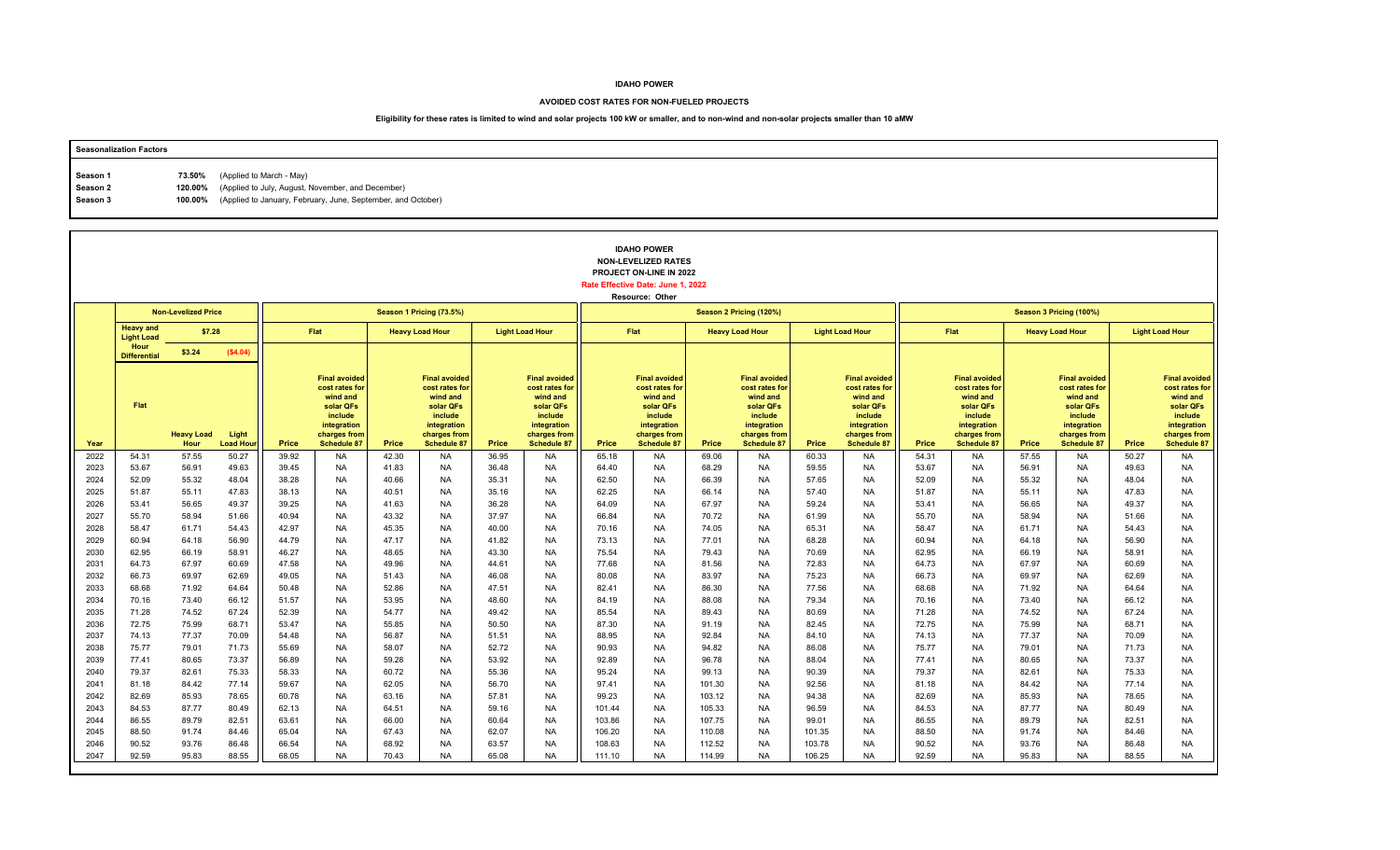| C                                | 73.60%<br>120.00%<br>100.00%<br> <br> Applied to March - May)<br> Applied to January, Februs<br> Applied to January, Februs<br>IDAHO POWER<br>LEVELIZED RATE:<br>JECT ON-LINE IN: |                                                                                                                                                                                                                               |                                                                                                                                                                                                                                |                                                                 |                                                                            |                                                     |                                                                                              |                                                                                                                  |                                                                                                                                                                                                                               |                                                                                                                                                                                                                                  |                                                                                         |                                                                                                       |                                                                                                 |                                                                                                                                                                                                                               |                                                                                                   |                                              |                                                                                   |                                                                                                                                                                                                                               |                                                                                                         |                                                                                                                                                                                                                             |                                                                                                                                                                                                                               |
|----------------------------------|-----------------------------------------------------------------------------------------------------------------------------------------------------------------------------------|-------------------------------------------------------------------------------------------------------------------------------------------------------------------------------------------------------------------------------|--------------------------------------------------------------------------------------------------------------------------------------------------------------------------------------------------------------------------------|-----------------------------------------------------------------|----------------------------------------------------------------------------|-----------------------------------------------------|----------------------------------------------------------------------------------------------|------------------------------------------------------------------------------------------------------------------|-------------------------------------------------------------------------------------------------------------------------------------------------------------------------------------------------------------------------------|----------------------------------------------------------------------------------------------------------------------------------------------------------------------------------------------------------------------------------|-----------------------------------------------------------------------------------------|-------------------------------------------------------------------------------------------------------|-------------------------------------------------------------------------------------------------|-------------------------------------------------------------------------------------------------------------------------------------------------------------------------------------------------------------------------------|---------------------------------------------------------------------------------------------------|----------------------------------------------|-----------------------------------------------------------------------------------|-------------------------------------------------------------------------------------------------------------------------------------------------------------------------------------------------------------------------------|---------------------------------------------------------------------------------------------------------|-----------------------------------------------------------------------------------------------------------------------------------------------------------------------------------------------------------------------------|-------------------------------------------------------------------------------------------------------------------------------------------------------------------------------------------------------------------------------|
| Saason 1<br>Saason 3<br>Saason 3 |                                                                                                                                                                                   |                                                                                                                                                                                                                               |                                                                                                                                                                                                                                |                                                                 |                                                                            |                                                     |                                                                                              |                                                                                                                  |                                                                                                                                                                                                                               |                                                                                                                                                                                                                                  |                                                                                         |                                                                                                       |                                                                                                 |                                                                                                                                                                                                                               |                                                                                                   |                                              |                                                                                   |                                                                                                                                                                                                                               |                                                                                                         |                                                                                                                                                                                                                             |                                                                                                                                                                                                                               |
|                                  |                                                                                                                                                                                   |                                                                                                                                                                                                                               |                                                                                                                                                                                                                                |                                                                 |                                                                            |                                                     |                                                                                              |                                                                                                                  |                                                                                                                                                                                                                               |                                                                                                                                                                                                                                  |                                                                                         |                                                                                                       |                                                                                                 |                                                                                                                                                                                                                               |                                                                                                   |                                              |                                                                                   |                                                                                                                                                                                                                               |                                                                                                         |                                                                                                                                                                                                                             |                                                                                                                                                                                                                               |
|                                  |                                                                                                                                                                                   |                                                                                                                                                                                                                               |                                                                                                                                                                                                                                |                                                                 |                                                                            |                                                     |                                                                                              |                                                                                                                  |                                                                                                                                                                                                                               |                                                                                                                                                                                                                                  |                                                                                         |                                                                                                       |                                                                                                 |                                                                                                                                                                                                                               |                                                                                                   |                                              |                                                                                   |                                                                                                                                                                                                                               |                                                                                                         |                                                                                                                                                                                                                             |                                                                                                                                                                                                                               |
|                                  |                                                                                                                                                                                   | 87.38                                                                                                                                                                                                                         |                                                                                                                                                                                                                                |                                                                 |                                                                            |                                                     |                                                                                              |                                                                                                                  |                                                                                                                                                                                                                               |                                                                                                                                                                                                                                  |                                                                                         |                                                                                                       |                                                                                                 |                                                                                                                                                                                                                               |                                                                                                   |                                              |                                                                                   |                                                                                                                                                                                                                               |                                                                                                         |                                                                                                                                                                                                                             |                                                                                                                                                                                                                               |
|                                  |                                                                                                                                                                                   |                                                                                                                                                                                                                               |                                                                                                                                                                                                                                |                                                                 |                                                                            |                                                     | <b>THE</b>                                                                                   |                                                                                                                  | Foodback and the first state of the first state of the first state of the first state of the first state of the first state of the first state of the first state of the first state of the first state of the first state of |                                                                                                                                                                                                                                  | suitant as<br>sales for<br>wind and<br>salar CP<br>include                              |                                                                                                       |                                                                                                 |                                                                                                                                                                                                                               |                                                                                                   |                                              | Final<br>collect co<br>collect and<br>which which<br>impulses<br>harped for       |                                                                                                                                                                                                                               | Final<br>voluntario<br>voluntario<br>voluntario<br>voluntario<br>voluntario<br>voluntario<br>voluntario |                                                                                                                                                                                                                             | take the first off work of the first of the first off the first off the first off the first off the first off the first off the first off the first off the first off the first off the first off the first off the first off |
|                                  |                                                                                                                                                                                   |                                                                                                                                                                                                                               |                                                                                                                                                                                                                                |                                                                 |                                                                            |                                                     |                                                                                              |                                                                                                                  |                                                                                                                                                                                                                               |                                                                                                                                                                                                                                  |                                                                                         |                                                                                                       |                                                                                                 |                                                                                                                                                                                                                               |                                                                                                   |                                              |                                                                                   |                                                                                                                                                                                                                               |                                                                                                         |                                                                                                                                                                                                                             |                                                                                                                                                                                                                               |
|                                  |                                                                                                                                                                                   |                                                                                                                                                                                                                               |                                                                                                                                                                                                                                |                                                                 |                                                                            |                                                     |                                                                                              |                                                                                                                  |                                                                                                                                                                                                                               |                                                                                                                                                                                                                                  |                                                                                         |                                                                                                       |                                                                                                 |                                                                                                                                                                                                                               |                                                                                                   |                                              |                                                                                   |                                                                                                                                                                                                                               |                                                                                                         |                                                                                                                                                                                                                             |                                                                                                                                                                                                                               |
|                                  |                                                                                                                                                                                   |                                                                                                                                                                                                                               |                                                                                                                                                                                                                                |                                                                 |                                                                            |                                                     |                                                                                              |                                                                                                                  |                                                                                                                                                                                                                               |                                                                                                                                                                                                                                  |                                                                                         |                                                                                                       |                                                                                                 |                                                                                                                                                                                                                               |                                                                                                   |                                              |                                                                                   |                                                                                                                                                                                                                               |                                                                                                         |                                                                                                                                                                                                                             |                                                                                                                                                                                                                               |
| 显示失真原不显示协计经经转线继续排排               | 10月20日 10月22日 10月20日 10月20日 10月20日 10月20日 10月20日 10月20日 10月20日 10月20日 10月20日 10月20日                                                                                               |                                                                                                                                                                                                                               | New 76.60 76.50 76.50 76.60 76.60 76.60 76.60 76.60 76.60 76.60 76.60 76.60 76.60 76.60 76.60 76.60 76.60 76.60 76.60 76.60 76.60 76.60 76.60 76.60 76.60 76.60 76.70 76.60 76.70 76.70 76.70 76.70 76.70 76.70 76.70 76.70 76 |                                                                 | 3.以以以以以以以以以以以以以以以以以以以以                                                     | 机机机机机械机械机械机械机械机械机械机械机械机械机械机械机械机械机械机械机构              |                                                                                              |                                                                                                                  |                                                                                                                                                                                                                               |                                                                                                                                                                                                                                  |                                                                                         |                                                                                                       | 以以以以以以以以以以以以以以以以以以以                                                                             |                                                                                                                                                                                                                               |                                                                                                   | 一般的 为的 的复数的复数形式 医新生物 医阴道性                    |                                                                                   | 一般的 的复数形式 医骨折 计脉冲指令 计分类数据                                                                                                                                                                                                     |                                                                                                         | 2012年12月22日 12月22日 12月22日 12月22日 12月22日 12月22日 12月22日 12月22日 12月22日 12月22日 12月22日 12月22日 12月22日                                                                                                                             |                                                                                                                                                                                                                               |
|                                  |                                                                                                                                                                                   |                                                                                                                                                                                                                               |                                                                                                                                                                                                                                |                                                                 |                                                                            |                                                     |                                                                                              |                                                                                                                  |                                                                                                                                                                                                                               |                                                                                                                                                                                                                                  |                                                                                         |                                                                                                       |                                                                                                 |                                                                                                                                                                                                                               |                                                                                                   |                                              |                                                                                   |                                                                                                                                                                                                                               |                                                                                                         |                                                                                                                                                                                                                             |                                                                                                                                                                                                                               |
|                                  |                                                                                                                                                                                   |                                                                                                                                                                                                                               |                                                                                                                                                                                                                                |                                                                 |                                                                            |                                                     |                                                                                              |                                                                                                                  |                                                                                                                                                                                                                               |                                                                                                                                                                                                                                  | <b>IDAHO POWER</b><br>LEVELIZED RATES<br>LIECT ON LINE IN 2                             |                                                                                                       |                                                                                                 |                                                                                                                                                                                                                               |                                                                                                   |                                              |                                                                                   |                                                                                                                                                                                                                               |                                                                                                         |                                                                                                                                                                                                                             |                                                                                                                                                                                                                               |
|                                  |                                                                                                                                                                                   |                                                                                                                                                                                                                               |                                                                                                                                                                                                                                |                                                                 |                                                                            |                                                     |                                                                                              |                                                                                                                  |                                                                                                                                                                                                                               |                                                                                                                                                                                                                                  |                                                                                         |                                                                                                       |                                                                                                 |                                                                                                                                                                                                                               |                                                                                                   |                                              |                                                                                   |                                                                                                                                                                                                                               |                                                                                                         |                                                                                                                                                                                                                             |                                                                                                                                                                                                                               |
|                                  |                                                                                                                                                                                   |                                                                                                                                                                                                                               |                                                                                                                                                                                                                                |                                                                 |                                                                            |                                                     |                                                                                              |                                                                                                                  |                                                                                                                                                                                                                               |                                                                                                                                                                                                                                  |                                                                                         |                                                                                                       |                                                                                                 |                                                                                                                                                                                                                               |                                                                                                   |                                              |                                                                                   |                                                                                                                                                                                                                               |                                                                                                         |                                                                                                                                                                                                                             |                                                                                                                                                                                                                               |
|                                  |                                                                                                                                                                                   |                                                                                                                                                                                                                               |                                                                                                                                                                                                                                |                                                                 | vented as<br>mins for<br>wind and<br>sedan CP<br>instants                  |                                                     | vented and<br>select and<br>select the select<br>industries                                  |                                                                                                                  | Final<br>subject is<br>subject in<br>subject in<br>include                                                                                                                                                                    |                                                                                                                                                                                                                                  | vended a<br>select and<br>select and<br>matterial                                       |                                                                                                       | contribution<br>colorador<br>sente City<br>sente City<br>Inches<br>integration                  |                                                                                                                                                                                                                               |                                                                                                   |                                              | rains for<br>state and<br>state CP<br>instate                                     |                                                                                                                                                                                                                               |                                                                                                         |                                                                                                                                                                                                                             | take a member of the second term of the second term of the second term of the second term of the second term of the second term of the second term of the second term of the second term of the second term of the second ter |
|                                  |                                                                                                                                                                                   |                                                                                                                                                                                                                               | LAN PROSESS 2012年12月12日 1月18日 1月18日 1月18日 1月18日 1月18日 1月18日 1月18日 1月18日 1月18日 1月18日 1月18日 1月18日 1月18日 1月18日 1月18日 1月18日                                                                                                        |                                                                 |                                                                            |                                                     |                                                                                              |                                                                                                                  |                                                                                                                                                                                                                               |                                                                                                                                                                                                                                  | 1. 化甲状腺杆菌素 医皮肤皮肤皮肤皮肤皮肤皮肤皮肤                                                              |                                                                                                       |                                                                                                 |                                                                                                                                                                                                                               |                                                                                                   |                                              |                                                                                   |                                                                                                                                                                                                                               |                                                                                                         |                                                                                                                                                                                                                             |                                                                                                                                                                                                                               |
|                                  |                                                                                                                                                                                   |                                                                                                                                                                                                                               |                                                                                                                                                                                                                                |                                                                 |                                                                            |                                                     |                                                                                              |                                                                                                                  |                                                                                                                                                                                                                               |                                                                                                                                                                                                                                  |                                                                                         |                                                                                                       |                                                                                                 |                                                                                                                                                                                                                               |                                                                                                   |                                              |                                                                                   |                                                                                                                                                                                                                               |                                                                                                         |                                                                                                                                                                                                                             |                                                                                                                                                                                                                               |
|                                  |                                                                                                                                                                                   |                                                                                                                                                                                                                               |                                                                                                                                                                                                                                |                                                                 |                                                                            |                                                     |                                                                                              |                                                                                                                  |                                                                                                                                                                                                                               |                                                                                                                                                                                                                                  |                                                                                         |                                                                                                       |                                                                                                 |                                                                                                                                                                                                                               |                                                                                                   |                                              |                                                                                   |                                                                                                                                                                                                                               |                                                                                                         |                                                                                                                                                                                                                             |                                                                                                                                                                                                                               |
| 卫生失去先不未未协计论论 网络神经细胞              | 02月28日 12月28日 12月28日 12月28日 12月28日 12月28日 12月28日 12月28日 12月28日 12月28日 12月28日 12月28日 12月28日 12月28日 12月                                                                             |                                                                                                                                                                                                                               |                                                                                                                                                                                                                                |                                                                 | 化脱机机机机 机机机机机机机机机机机机机                                                       | 机机械机械 经总额帐 医精神性神经病 机砂心 化二乙基乙烯 医阿尔伯氏试验检尿道氏试验检尿道检尿道检尿 |                                                                                              |                                                                                                                  |                                                                                                                                                                                                                               | 65.00    65.00    65.00    65.00    65.00    65.00    65.00    65.00    65.00    65.00    65.00    65.00    65.00    65.00    65.00    65.00    65.00    65.00    65.00    65.00    65.00    65.00    65.00    65.00    65       |                                                                                         | 3月25日 10月20日 10月20日 10月20日 10月20日 10月20日 10月20日 10月20日 10月20日 10月20日 10月20日 10月20日 10月20日 10月20日 10月  | 以以以以以以以以以以以以以以以以以以以                                                                             | 11.00 公 11.25 公 11.25 分 12.45 公 12.45 公 12.45 公 12.45 公 12.45 公 12.45 公 12.45 公 12.45 公 12.45 公 12.45 公 12.45 公 12.45 公 12.45 公 12.45 公 12.45 公 12.45 公 12.45 公 12.45 公 12.45 公 12.45 公 12.45 公 12.45 公 12.45 公 12.45 公 12.45 |                                                                                                   | 机外外结构机材料转移机械 矿脉脉体的 的复数医发育 计数据数据 计分类数据 医心理学   |                                                                                   | 网络欧洲科科斯帕尔林帕尔科 化反射 计分类 化二乙基苯基 医心包 计多数 医心包的 计多数                                                                                                                                                                                 | 加加加加加加加加加加加加加加加加加加                                                                                      | 海滨县 海海沙 双系 海湖 计分析 新加拿大 医阴道性 医白细胞 医白细胞 医白细胞 医白细胞 医白细胞 医白细胞                                                                                                                                                                   |                                                                                                                                                                                                                               |
|                                  |                                                                                                                                                                                   |                                                                                                                                                                                                                               |                                                                                                                                                                                                                                |                                                                 |                                                                            |                                                     |                                                                                              |                                                                                                                  |                                                                                                                                                                                                                               |                                                                                                                                                                                                                                  |                                                                                         |                                                                                                       |                                                                                                 |                                                                                                                                                                                                                               |                                                                                                   |                                              |                                                                                   |                                                                                                                                                                                                                               |                                                                                                         |                                                                                                                                                                                                                             |                                                                                                                                                                                                                               |
|                                  | IDAHO POWER<br>LEVELIZED RATES<br>LECT ON-LINE IN 202                                                                                                                             |                                                                                                                                                                                                                               |                                                                                                                                                                                                                                |                                                                 |                                                                            |                                                     |                                                                                              |                                                                                                                  |                                                                                                                                                                                                                               |                                                                                                                                                                                                                                  |                                                                                         |                                                                                                       |                                                                                                 |                                                                                                                                                                                                                               |                                                                                                   |                                              |                                                                                   |                                                                                                                                                                                                                               |                                                                                                         |                                                                                                                                                                                                                             |                                                                                                                                                                                                                               |
|                                  | navy am<br>ghl Loa                                                                                                                                                                | 87.3                                                                                                                                                                                                                          |                                                                                                                                                                                                                                |                                                                 |                                                                            |                                                     |                                                                                              |                                                                                                                  |                                                                                                                                                                                                                               |                                                                                                                                                                                                                                  |                                                                                         |                                                                                                       |                                                                                                 |                                                                                                                                                                                                                               |                                                                                                   |                                              |                                                                                   |                                                                                                                                                                                                                               |                                                                                                         |                                                                                                                                                                                                                             |                                                                                                                                                                                                                               |
|                                  |                                                                                                                                                                                   |                                                                                                                                                                                                                               |                                                                                                                                                                                                                                |                                                                 |                                                                            |                                                     |                                                                                              |                                                                                                                  |                                                                                                                                                                                                                               |                                                                                                                                                                                                                                  | wided on<br>subset for<br>wind and<br>suiter Cify<br>include                            |                                                                                                       | volad co<br>raise for<br>wind and<br>solar CPs<br>include                                       |                                                                                                                                                                                                                               |                                                                                                   |                                              |                                                                                   |                                                                                                                                                                                                                               | ontine) a<br>radom Re<br>wired any<br>walter Cit                                                        |                                                                                                                                                                                                                             |                                                                                                                                                                                                                               |
|                                  |                                                                                                                                                                                   |                                                                                                                                                                                                                               |                                                                                                                                                                                                                                |                                                                 |                                                                            |                                                     | Final<br>seated as<br>state for<br>state City<br>today<br>integration<br>harges for          |                                                                                                                  |                                                                                                                                                                                                                               |                                                                                                                                                                                                                                  |                                                                                         |                                                                                                       |                                                                                                 |                                                                                                                                                                                                                               | volded on<br>ratios for<br>militar del ante<br>solaritar del proposito<br>hangaritar<br>hangarita |                                              |                                                                                   |                                                                                                                                                                                                                               |                                                                                                         |                                                                                                                                                                                                                             | state and additional Property of Microsoft Property and Additional Property of Microsoft Property and Additional Property of Microsoft Property and Additional Property Property Property Property Property Property Property |
|                                  |                                                                                                                                                                                   |                                                                                                                                                                                                                               | 2009年2月20日 2月20日 2月20日 2月20日 2月20日 2月20日 2月20日 2月20日 2月20日 2月20日 2月20日 2月20日 2月20日 2月20日 2月20日                                                                                                                                 |                                                                 |                                                                            |                                                     |                                                                                              |                                                                                                                  |                                                                                                                                                                                                                               |                                                                                                                                                                                                                                  |                                                                                         |                                                                                                       |                                                                                                 |                                                                                                                                                                                                                               |                                                                                                   |                                              |                                                                                   |                                                                                                                                                                                                                               |                                                                                                         |                                                                                                                                                                                                                             |                                                                                                                                                                                                                               |
|                                  |                                                                                                                                                                                   |                                                                                                                                                                                                                               |                                                                                                                                                                                                                                |                                                                 |                                                                            |                                                     |                                                                                              |                                                                                                                  |                                                                                                                                                                                                                               |                                                                                                                                                                                                                                  |                                                                                         |                                                                                                       |                                                                                                 |                                                                                                                                                                                                                               |                                                                                                   |                                              |                                                                                   |                                                                                                                                                                                                                               |                                                                                                         |                                                                                                                                                                                                                             |                                                                                                                                                                                                                               |
|                                  |                                                                                                                                                                                   |                                                                                                                                                                                                                               |                                                                                                                                                                                                                                |                                                                 |                                                                            | 机机械机械机械机械机械机械机构                                     |                                                                                              |                                                                                                                  |                                                                                                                                                                                                                               |                                                                                                                                                                                                                                  |                                                                                         |                                                                                                       |                                                                                                 |                                                                                                                                                                                                                               |                                                                                                   |                                              |                                                                                   | 超新秋乐 新野 精神检测 计对称 经分类的 计数据数据 医心包 计数字 计数字数字                                                                                                                                                                                     | 加加加加加加加加加加加加加加加加加加                                                                                      | 25.26.002.27.28.002.27.28.002.28.002.28.002.28.002.28.002.28.002.28.002.28.002.28.002.29.002.29.00                                                                                                                          |                                                                                                                                                                                                                               |
| - 17 日月有月早早日给计时归归帐帐饮饮饮           | - 79.30 新島県 新島県 2012年2月13日 12月13日 12月13日 12月22日 12月22日 12月22日 12月22日 12月23日                                                                                                       |                                                                                                                                                                                                                               |                                                                                                                                                                                                                                | 旅游の2015年12月15日 12月15日 12月15日 12月15日 12月15日 12月15日 12月15日 12月15日 | 化脱脂酸脱脂酸脱脂酸脱脂酸脱脂酸脱脂酸脱脂                                                      |                                                     |                                                                                              | 新潟市 12 新潟市 20 新村村 20 万元 12 万元 12 万元 12 万元 12 万元 12 万元 12 万元 12 万元 12 万元 12 万元 12 万元                              | ************************                                                                                                                                                                                                      | 16.19<br>16.50 M 30.00 M 30.00 M 30.00 M 30.00 M 30.00 M 30.00 M 30.00 M 30.00 M 30.00 M 30.00 M 30.00 M 30.00 M 30.00 M 30.00 M 30.00 M 30.00 M 30.00 M 30.00 M 30.00 M 30.00 M 30.00 M 30.00 M 30.00 M 30.00 M 30.00 M 30.00 M | 2. 双肢肌肌肌肌肌肌肌肌肌肌肌肌肌肌肌肌肌                                                                  |                                                                                                       | 以以以以以以以以以以以以以以以以以以以                                                                             | 90.36<br>91.09 19:48 85:09 20:44 45:09 20:44 45:09 20:44 45:09 20:44 45:09 20:44 45:09 20:45 45:00 20:45 45:00 20:45 45:00 20:45 45:00 20:45                                                                                  |                                                                                                   | 计外列机机构机构 机砂砂机 网络的复数形式                        |                                                                                   |                                                                                                                                                                                                                               |                                                                                                         |                                                                                                                                                                                                                             |                                                                                                                                                                                                                               |
|                                  |                                                                                                                                                                                   |                                                                                                                                                                                                                               |                                                                                                                                                                                                                                |                                                                 |                                                                            |                                                     |                                                                                              |                                                                                                                  |                                                                                                                                                                                                                               |                                                                                                                                                                                                                                  |                                                                                         |                                                                                                       |                                                                                                 |                                                                                                                                                                                                                               |                                                                                                   |                                              |                                                                                   |                                                                                                                                                                                                                               |                                                                                                         |                                                                                                                                                                                                                             |                                                                                                                                                                                                                               |
|                                  |                                                                                                                                                                                   |                                                                                                                                                                                                                               |                                                                                                                                                                                                                                |                                                                 |                                                                            |                                                     |                                                                                              |                                                                                                                  |                                                                                                                                                                                                                               |                                                                                                                                                                                                                                  |                                                                                         |                                                                                                       |                                                                                                 |                                                                                                                                                                                                                               |                                                                                                   |                                              |                                                                                   |                                                                                                                                                                                                                               |                                                                                                         |                                                                                                                                                                                                                             |                                                                                                                                                                                                                               |
|                                  |                                                                                                                                                                                   |                                                                                                                                                                                                                               |                                                                                                                                                                                                                                |                                                                 |                                                                            |                                                     |                                                                                              |                                                                                                                  |                                                                                                                                                                                                                               |                                                                                                                                                                                                                                  | <b>IDAHO POWER<br/>LEVELIZED RATES<br/>LIECT ON-LINE IN 21<br/>FICEVE DATE: June 1,</b> |                                                                                                       |                                                                                                 |                                                                                                                                                                                                                               |                                                                                                   |                                              |                                                                                   |                                                                                                                                                                                                                               |                                                                                                         |                                                                                                                                                                                                                             |                                                                                                                                                                                                                               |
|                                  |                                                                                                                                                                                   | 17.31                                                                                                                                                                                                                         |                                                                                                                                                                                                                                |                                                                 |                                                                            |                                                     |                                                                                              |                                                                                                                  |                                                                                                                                                                                                                               |                                                                                                                                                                                                                                  |                                                                                         |                                                                                                       |                                                                                                 |                                                                                                                                                                                                                               |                                                                                                   |                                              |                                                                                   |                                                                                                                                                                                                                               |                                                                                                         |                                                                                                                                                                                                                             |                                                                                                                                                                                                                               |
|                                  |                                                                                                                                                                                   |                                                                                                                                                                                                                               |                                                                                                                                                                                                                                |                                                                 | Final<br>selection<br>selection<br>selection<br>integration<br>integration |                                                     |                                                                                              |                                                                                                                  |                                                                                                                                                                                                                               |                                                                                                                                                                                                                                  | vended to<br>sales for<br>what are<br>salar CP<br>includes                              |                                                                                                       | Final<br>colora for<br>colora for<br>website<br>techniqueline<br>colorageation<br>colorageation |                                                                                                                                                                                                                               |                                                                                                   |                                              |                                                                                   |                                                                                                                                                                                                                               | volded a<br>radon for<br>wind and<br>window<br>hispath                                                  |                                                                                                                                                                                                                             |                                                                                                                                                                                                                               |
|                                  |                                                                                                                                                                                   |                                                                                                                                                                                                                               |                                                                                                                                                                                                                                |                                                                 |                                                                            |                                                     | Final<br>voltat ca<br>voltat for<br>voltat and<br>sales CPs<br>indicate<br>harpetics         |                                                                                                                  | Final<br>colorados de<br>colorados de alcal<br>colorados de alcal<br>colorados                                                                                                                                                |                                                                                                                                                                                                                                  |                                                                                         |                                                                                                       |                                                                                                 |                                                                                                                                                                                                                               | sociales<br>Allins and an<br>Allins and an<br>Allins and an<br>Allins                             |                                              | Final<br>voltat ca<br>voltat ca<br>vina CP<br>salada<br>integration<br>harges the |                                                                                                                                                                                                                               |                                                                                                         |                                                                                                                                                                                                                             |                                                                                                                                                                                                                               |
|                                  |                                                                                                                                                                                   |                                                                                                                                                                                                                               |                                                                                                                                                                                                                                |                                                                 |                                                                            |                                                     |                                                                                              |                                                                                                                  |                                                                                                                                                                                                                               |                                                                                                                                                                                                                                  |                                                                                         |                                                                                                       |                                                                                                 |                                                                                                                                                                                                                               |                                                                                                   |                                              |                                                                                   |                                                                                                                                                                                                                               |                                                                                                         |                                                                                                                                                                                                                             |                                                                                                                                                                                                                               |
|                                  |                                                                                                                                                                                   |                                                                                                                                                                                                                               |                                                                                                                                                                                                                                |                                                                 |                                                                            |                                                     |                                                                                              |                                                                                                                  |                                                                                                                                                                                                                               |                                                                                                                                                                                                                                  |                                                                                         |                                                                                                       |                                                                                                 |                                                                                                                                                                                                                               |                                                                                                   |                                              |                                                                                   |                                                                                                                                                                                                                               |                                                                                                         |                                                                                                                                                                                                                             |                                                                                                                                                                                                                               |
|                                  |                                                                                                                                                                                   |                                                                                                                                                                                                                               |                                                                                                                                                                                                                                |                                                                 |                                                                            |                                                     |                                                                                              |                                                                                                                  |                                                                                                                                                                                                                               |                                                                                                                                                                                                                                  |                                                                                         |                                                                                                       |                                                                                                 |                                                                                                                                                                                                                               |                                                                                                   |                                              |                                                                                   |                                                                                                                                                                                                                               |                                                                                                         |                                                                                                                                                                                                                             |                                                                                                                                                                                                                               |
|                                  | 外的名称 经利用 化二氯化物 医二氯化物 医二氯化物 医二氯化物 医二氯化物 医三氯化物 医三氯化物 医三氯化物                                                                                                                          | 2010年起的2020年起的2020年起的2020年起的2020年起的2020年起的2020年起的2020年起的2020年起的2020年起的2020年                                                                                                                                                   |                                                                                                                                                                                                                                |                                                                 | 化脱机机放射机 机机机机机机机机机机机机                                                       | 植机超越碱碱酯碱矿 机桶桶 的复数开关分词开关 计数据数据 医心包性 医心包结核菌素          |                                                                                              | 2010年12月12日 12月12日 12月22日 12月22日 12月22日 12月22日 12月22日 12月22日 12月22日 12月22日 12月22日                                |                                                                                                                                                                                                                               |                                                                                                                                                                                                                                  | 2. 机机 机机机机机机机机机机机机机机机机                                                                  |                                                                                                       | 以以以以以以以以以以以以以以以以以以以                                                                             |                                                                                                                                                                                                                               | 2. 风烟 机加热机 化加热加热加热加热 化加热加热                                                                        | 医精神性性淋巴结 医皮肤性 医阿尔伯氏试验检尿糖                     |                                                                                   | 医精制能疗器 网络针蛇蛤属 城市 医肺性性 计数据算 计多路线 计多路线 计数字数字                                                                                                                                                                                    | 加加加加加加加加加加加加加加加加加加加                                                                                     | 7月2日 7月2日 12月22日 12月22日 12月22日 12月22日 12月22日 12月22日 12月22日 12月22日 12月22日 12月22日 12月22日 12月22日                                                                                                                               | 1986年12月13日,1月12日,1月12日,1月12日,1月23日,1月23日,1月23日,1月23日,1月23日,1月23日,1月23日,1月23日,1月23日,1月23日,1月23日,1月23 年,1月23 年,1月23 年,1月23 年,1月23 年,1月23 年,1月23 年,1月23 年,1月23 年,1月23 年,1月23 年,1月23 年,1月23 年,1月23 年,1月23 年,1月23 年,1月23 年,1月23 年 |
|                                  |                                                                                                                                                                                   |                                                                                                                                                                                                                               |                                                                                                                                                                                                                                |                                                                 |                                                                            |                                                     |                                                                                              |                                                                                                                  |                                                                                                                                                                                                                               |                                                                                                                                                                                                                                  | IDAHO POWER<br>LEVELIZED RATES<br>LECT ON-LINE IN 21                                    |                                                                                                       |                                                                                                 |                                                                                                                                                                                                                               |                                                                                                   |                                              |                                                                                   |                                                                                                                                                                                                                               |                                                                                                         |                                                                                                                                                                                                                             |                                                                                                                                                                                                                               |
|                                  |                                                                                                                                                                                   |                                                                                                                                                                                                                               |                                                                                                                                                                                                                                |                                                                 |                                                                            |                                                     |                                                                                              |                                                                                                                  |                                                                                                                                                                                                                               |                                                                                                                                                                                                                                  |                                                                                         |                                                                                                       |                                                                                                 |                                                                                                                                                                                                                               |                                                                                                   |                                              |                                                                                   |                                                                                                                                                                                                                               |                                                                                                         |                                                                                                                                                                                                                             |                                                                                                                                                                                                                               |
|                                  |                                                                                                                                                                                   |                                                                                                                                                                                                                               |                                                                                                                                                                                                                                |                                                                 |                                                                            |                                                     |                                                                                              |                                                                                                                  |                                                                                                                                                                                                                               |                                                                                                                                                                                                                                  |                                                                                         |                                                                                                       |                                                                                                 |                                                                                                                                                                                                                               |                                                                                                   |                                              |                                                                                   |                                                                                                                                                                                                                               |                                                                                                         |                                                                                                                                                                                                                             |                                                                                                                                                                                                                               |
|                                  |                                                                                                                                                                                   |                                                                                                                                                                                                                               |                                                                                                                                                                                                                                |                                                                 |                                                                            |                                                     |                                                                                              |                                                                                                                  |                                                                                                                                                                                                                               |                                                                                                                                                                                                                                  |                                                                                         |                                                                                                       |                                                                                                 |                                                                                                                                                                                                                               |                                                                                                   |                                              |                                                                                   |                                                                                                                                                                                                                               | ontari e<br>referi de<br>solar contari<br>solar Cif                                                     |                                                                                                                                                                                                                             |                                                                                                                                                                                                                               |
|                                  |                                                                                                                                                                                   |                                                                                                                                                                                                                               |                                                                                                                                                                                                                                |                                                                 |                                                                            |                                                     | Final<br>seated ca<br>cales for<br>selected and<br>selected industry<br>industry<br>transfer |                                                                                                                  | tilli                                                                                                                                                                                                                         |                                                                                                                                                                                                                                  | <b>THEFT</b>                                                                            |                                                                                                       | vented and<br>selected and<br>selected and<br>helpedian<br>helpedian                            |                                                                                                                                                                                                                               |                                                                                                   |                                              |                                                                                   |                                                                                                                                                                                                                               |                                                                                                         |                                                                                                                                                                                                                             |                                                                                                                                                                                                                               |
|                                  |                                                                                                                                                                                   |                                                                                                                                                                                                                               |                                                                                                                                                                                                                                |                                                                 |                                                                            |                                                     |                                                                                              |                                                                                                                  |                                                                                                                                                                                                                               |                                                                                                                                                                                                                                  |                                                                                         |                                                                                                       |                                                                                                 |                                                                                                                                                                                                                               |                                                                                                   |                                              |                                                                                   |                                                                                                                                                                                                                               |                                                                                                         |                                                                                                                                                                                                                             |                                                                                                                                                                                                                               |
|                                  |                                                                                                                                                                                   |                                                                                                                                                                                                                               |                                                                                                                                                                                                                                |                                                                 |                                                                            |                                                     |                                                                                              |                                                                                                                  |                                                                                                                                                                                                                               |                                                                                                                                                                                                                                  |                                                                                         |                                                                                                       |                                                                                                 |                                                                                                                                                                                                                               |                                                                                                   |                                              |                                                                                   |                                                                                                                                                                                                                               |                                                                                                         |                                                                                                                                                                                                                             |                                                                                                                                                                                                                               |
|                                  |                                                                                                                                                                                   |                                                                                                                                                                                                                               |                                                                                                                                                                                                                                |                                                                 |                                                                            |                                                     |                                                                                              |                                                                                                                  |                                                                                                                                                                                                                               |                                                                                                                                                                                                                                  |                                                                                         |                                                                                                       |                                                                                                 |                                                                                                                                                                                                                               |                                                                                                   |                                              |                                                                                   |                                                                                                                                                                                                                               |                                                                                                         |                                                                                                                                                                                                                             |                                                                                                                                                                                                                               |
|                                  | 经利润 经公司的 计数字数 计数字 计数字 计数字数字 医阿尔伯氏试验检胆汁 医阿尔伯氏试验检胆汁酸                                                                                                                                | 84.50 NY.50 NY.50 NY.50 NY.50 NY.50 NY.50 NY.50 NY.50 NY.50 NY.50 NY.50 NY.50 NY.50 NY.50 NY.50 NY.50 NY.50 NY.50 NY.50 NY.50 NY.50 NY.50 NY.50 NY.50 NY.50 NY.50 NY.50 NY.50 NY.50 NY.50 NY.50 NY.50 NY.50 NY.50 NY.50 NY.50 | 2022年2月12日,1月22日,1月22日,1月22日,1月22日,1月22日,1月22日,1月22日,1月22日,1月22日,1月22日,1月22日,1月22日,1月22日,1月22日,1月22日                                                                                                                           | (6) 社会 计自动编码 计自动编码 计自动编码 计自动编码 计自动编码 计自动编码 计自动编码 计自动编码 计自动编码    | 1.以以以以以以以以以以以以以以以以以以以                                                      | 临畅低幅幅积幅幅的为光光光光光光光光光光线 机硫酸钠 医精神性神经病毒性精神病             |                                                                                              | 幻想的的  幻想的 经转移 医前列腺 计数据数据                                                                                         |                                                                                                                                                                                                                               | 198.18<br>1933.86<br>1933.86 206.86 206.86 206.86<br>1930.86 1930.87 206.87<br>1930.87 1930.87<br>1931.87 1931.87<br>1933.87<br>1933.87                                                                                          | 2.以后从此的时候的时候的时候的时候的时候的                                                                  |                                                                                                       | 3、以以以以以以以以以以以以以以以以以以以以                                                                          | 18430 87.66 100.43 100.43 100.44 100.44 100.44 100.44 100.44 100.44 100.44 100.44 100.44 100.44 100.44 100.44 100.44 100.44 100.44 100.44 100.44 100.44 100.44 100.44 100.44 100.44 100.44 100.44 100.44 100.44 100.44 100.44 |                                                                                                   | 一种新闻的复数形式 化自动分子 化二乙基苯基 医心脏病 化自动式             |                                                                                   | ( 新 20 名前 10 公立 24 新 25 公立 24 新 25 公立 24 新 25 公立 24 新 25 公立 24 公立 25 公立 25 公立 25 公立 26 公立 27 公立 27 公立 27 公立 27 公立                                                                                                             |                                                                                                         | 7月20日 12月28日 12月25日 12月25日 12月25日 12月25日 12月25日 12月25日 12月25日 12月25日 12月25日 12月25日 12月25日 12月25日 12月                                                                                                                        | 2.双腿肌肌肌肌肌肌肌肌肌肌肌肌肌肌肌肌肌肌                                                                                                                                                                                                        |
|                                  |                                                                                                                                                                                   |                                                                                                                                                                                                                               |                                                                                                                                                                                                                                |                                                                 |                                                                            |                                                     |                                                                                              |                                                                                                                  |                                                                                                                                                                                                                               |                                                                                                                                                                                                                                  | IDAHO POWER<br>LEVELIZED RATES<br>LIECT ON-LINE IN 1                                    |                                                                                                       |                                                                                                 |                                                                                                                                                                                                                               |                                                                                                   |                                              |                                                                                   |                                                                                                                                                                                                                               |                                                                                                         |                                                                                                                                                                                                                             |                                                                                                                                                                                                                               |
|                                  |                                                                                                                                                                                   | 82                                                                                                                                                                                                                            |                                                                                                                                                                                                                                |                                                                 |                                                                            |                                                     |                                                                                              |                                                                                                                  |                                                                                                                                                                                                                               |                                                                                                                                                                                                                                  |                                                                                         |                                                                                                       |                                                                                                 |                                                                                                                                                                                                                               |                                                                                                   |                                              |                                                                                   |                                                                                                                                                                                                                               |                                                                                                         |                                                                                                                                                                                                                             |                                                                                                                                                                                                                               |
|                                  |                                                                                                                                                                                   |                                                                                                                                                                                                                               |                                                                                                                                                                                                                                |                                                                 |                                                                            |                                                     |                                                                                              |                                                                                                                  |                                                                                                                                                                                                                               |                                                                                                                                                                                                                                  |                                                                                         |                                                                                                       |                                                                                                 |                                                                                                                                                                                                                               |                                                                                                   |                                              |                                                                                   |                                                                                                                                                                                                                               |                                                                                                         |                                                                                                                                                                                                                             |                                                                                                                                                                                                                               |
|                                  |                                                                                                                                                                                   |                                                                                                                                                                                                                               |                                                                                                                                                                                                                                |                                                                 |                                                                            |                                                     |                                                                                              |                                                                                                                  |                                                                                                                                                                                                                               |                                                                                                                                                                                                                                  | rabes for<br>wind and<br>salar CP<br>include                                            |                                                                                                       | mins for<br>wind and<br>solar OP                                                                |                                                                                                                                                                                                                               |                                                                                                   |                                              |                                                                                   |                                                                                                                                                                                                                               |                                                                                                         |                                                                                                                                                                                                                             |                                                                                                                                                                                                                               |
|                                  |                                                                                                                                                                                   |                                                                                                                                                                                                                               |                                                                                                                                                                                                                                |                                                                 |                                                                            |                                                     | <b>THE</b>                                                                                   |                                                                                                                  |                                                                                                                                                                                                                               |                                                                                                                                                                                                                                  |                                                                                         |                                                                                                       |                                                                                                 |                                                                                                                                                                                                                               | <b>Hill</b>                                                                                       |                                              | tijle                                                                             |                                                                                                                                                                                                                               |                                                                                                         |                                                                                                                                                                                                                             |                                                                                                                                                                                                                               |
|                                  |                                                                                                                                                                                   |                                                                                                                                                                                                                               |                                                                                                                                                                                                                                |                                                                 |                                                                            |                                                     |                                                                                              |                                                                                                                  |                                                                                                                                                                                                                               |                                                                                                                                                                                                                                  |                                                                                         |                                                                                                       |                                                                                                 |                                                                                                                                                                                                                               |                                                                                                   |                                              |                                                                                   |                                                                                                                                                                                                                               |                                                                                                         |                                                                                                                                                                                                                             |                                                                                                                                                                                                                               |
|                                  |                                                                                                                                                                                   |                                                                                                                                                                                                                               |                                                                                                                                                                                                                                |                                                                 |                                                                            |                                                     |                                                                                              |                                                                                                                  |                                                                                                                                                                                                                               |                                                                                                                                                                                                                                  |                                                                                         |                                                                                                       |                                                                                                 |                                                                                                                                                                                                                               |                                                                                                   |                                              |                                                                                   |                                                                                                                                                                                                                               |                                                                                                         |                                                                                                                                                                                                                             |                                                                                                                                                                                                                               |
| 牙牙皮身身足目 医排针 经经帐帐经经帐帐             |                                                                                                                                                                                   |                                                                                                                                                                                                                               |                                                                                                                                                                                                                                | 化总合金 新闻者的复数形式 化三氯化物 化二氯化物 医心包的 计数字数据 计数据 计数据 计数据 计数据 计数据        | 化放射机 化机械机 化机械机 化机械机械机械机                                                    |                                                     | ,,,,,,,,,,,,,,,,,,,,,,,,,,,,,,,,,,                                                           | 36.56.00 有效 25.00 未完成 25.50 的复数形式 计数据数据 化二乙基苯基 计数据数据 计数据数据 计数据数据 计数据数据 计数据数据 计数据数据 计数据数据 计数据数据 计数据数据 计数据数据 计数据数据 |                                                                                                                                                                                                                               | 2012/02/2013 12:00:00 22:00 22:00 22:00 22:00 22:00 22:00 22:00 22:00 22:00 22:00 22:00 22:00 22:00 22:00 22:00 22:00 22:00 22:00 22:00 22:00 22:00 22:00 22:00 22:00 22:00 22:00 22:00 22:00 22:00 22:00 22:00 22:00 22:00 22   |                                                                                         | 1月28日 1月23日 1月23日 1月23日 1月23日 1月23日 1月23日 1月23日 1月23日 1月23日 1月23日 1月23日 1月23日 1月23日 1月23日 1月23日 1月23日 | 联联联联联联联联联联联联联联联联联联联                                                                             |                                                                                                                                                                                                                               |                                                                                                   | 机酸氢氯化 化二乙烯酸 医阿尔伯氏试验检尿道检查 医阿尔伯氏试验检尿道检尿道检尿道检尿道 |                                                                                   | 87.30 朝鮮 97.20 新鮮 98.42 新鮮 98.42 新鮮 98.42 新鮮 98.42 新鮮 98.42 新鮮 98.42 新鮮 98.42 新鮮 98.42 新鮮 98.42 新鮮 98.42 新鮮 98.42 新鮮 98.42 新鮮 98.42 新鮮 98.42 新鮮 98.42 新鮮 98.42 新鮮 98.42 新鮮 98.42 新鮮 98.42 新鮮 98.42 新鮮 98.42 新鮮 98.42 新鮮 98.42 | 化加加加加加加加加加加加加加加加加加加                                                                                     | 125   125   235   235   235   235   235   235   235   235   235   235   235   235   235   235   235   235   235   235   235   235   235   235   235   235   235   235   235   235   235   235   235   235   235   235   235 |                                                                                                                                                                                                                               |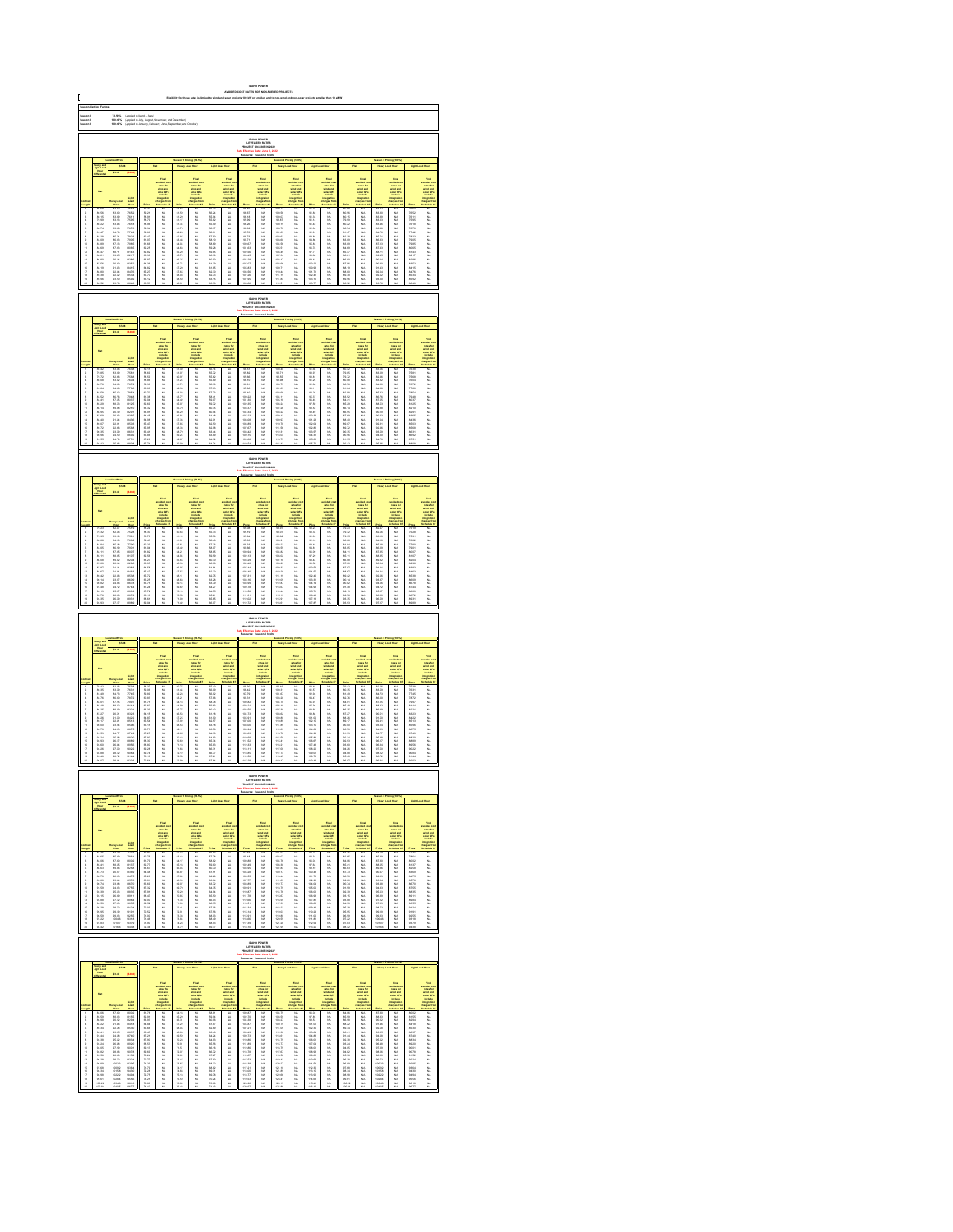### **AVOIDED COST RATES FOR NON-FUELED PROJECTS**

| <b>Seasonalization Factors</b> |        |                                                                      |
|--------------------------------|--------|----------------------------------------------------------------------|
|                                |        |                                                                      |
| Season 1                       | 73.50% | (Applied to March - May)                                             |
| Season 2                       |        | 120.00% (Applied to July, August, November, and December)            |
| Season 3                       |        | 100.00% (Applied to January, February, June, September, and October) |
|                                |        |                                                                      |

|              |                                       |                            | <b>IDAHO POWER</b><br><b>NON-LEVELIZED RATES</b><br>PROJECT ON-LINE IN 2022<br>Rate Effective Date: June 1, 2022<br>Resource: Seasonal hydro<br>Season 1 Pricing (73.5%)<br>Season 2 Pricing (120%) |                |                                                                                                                                 |                |                                                                                                                                 |                |                                                                                                                                 |                  |                                                                                                                                 |                  |                                                                                                                          |                  |                                                                                                                                 |                  |                                                                                                                                 |                  |                                                                                                                                 |                  |                                                                                                                                 |
|--------------|---------------------------------------|----------------------------|-----------------------------------------------------------------------------------------------------------------------------------------------------------------------------------------------------|----------------|---------------------------------------------------------------------------------------------------------------------------------|----------------|---------------------------------------------------------------------------------------------------------------------------------|----------------|---------------------------------------------------------------------------------------------------------------------------------|------------------|---------------------------------------------------------------------------------------------------------------------------------|------------------|--------------------------------------------------------------------------------------------------------------------------|------------------|---------------------------------------------------------------------------------------------------------------------------------|------------------|---------------------------------------------------------------------------------------------------------------------------------|------------------|---------------------------------------------------------------------------------------------------------------------------------|------------------|---------------------------------------------------------------------------------------------------------------------------------|
|              |                                       | <b>Non-Levelized Price</b> |                                                                                                                                                                                                     |                |                                                                                                                                 |                |                                                                                                                                 |                |                                                                                                                                 |                  |                                                                                                                                 |                  |                                                                                                                          |                  |                                                                                                                                 |                  |                                                                                                                                 |                  | Season 3 Pricing (100%)                                                                                                         |                  |                                                                                                                                 |
|              | <b>Heavy and</b><br><b>Light Load</b> | \$7.28                     |                                                                                                                                                                                                     |                | <b>Flat</b>                                                                                                                     |                | <b>Heavy Load Hour</b>                                                                                                          |                | <b>Light Load Hour</b>                                                                                                          |                  | Flat                                                                                                                            |                  | <b>Heavy Load Hour</b>                                                                                                   |                  | <b>Light Load Hour</b>                                                                                                          |                  | Flat                                                                                                                            |                  | <b>Heavy Load Hour</b>                                                                                                          |                  | <b>Light Load Hour</b>                                                                                                          |
|              | Hour<br><b>Differential</b>           | \$3.24                     | (\$4.04)                                                                                                                                                                                            |                |                                                                                                                                 |                |                                                                                                                                 |                |                                                                                                                                 |                  |                                                                                                                                 |                  |                                                                                                                          |                  |                                                                                                                                 |                  |                                                                                                                                 |                  |                                                                                                                                 |                  |                                                                                                                                 |
| Year         | Flat                                  | <b>Heavy Load</b><br>Hour  | Light<br><b>Load Hou</b>                                                                                                                                                                            | Price          | <b>Final avoided</b><br>cost rates for<br>wind and<br>solar QFs<br>include<br>integration<br>charges from<br><b>Schedule 87</b> | Price          | <b>Final avoided</b><br>cost rates for<br>wind and<br>solar QFs<br>include<br>integration<br>charges from<br><b>Schedule 87</b> | Price          | <b>Final avoided</b><br>cost rates for<br>wind and<br>solar QFs<br>include<br>integration<br>charges from<br><b>Schedule 87</b> | Price            | <b>Final avoided</b><br>cost rates for<br>wind and<br>solar QFs<br>include<br>integration<br>charges from<br><b>Schedule 87</b> | Price            | <b>Final avoided</b><br>cost rates for<br>wind and<br>solar QFs<br>include<br>integration<br>charges from<br>Schedule 87 | Price            | <b>Final avoided</b><br>cost rates for<br>wind and<br>solar QFs<br>include<br>integration<br>charges from<br><b>Schedule 87</b> | Price            | <b>Final avoided</b><br>cost rates for<br>wind and<br>solar QFs<br>include<br>integration<br>charges from<br><b>Schedule 87</b> | Price            | <b>Final avoided</b><br>cost rates for<br>wind and<br>solar QFs<br>include<br>integration<br>charges from<br><b>Schedule 87</b> | Price            | <b>Final avoided</b><br>cost rates for<br>wind and<br>solar QFs<br>include<br>integration<br>charges from<br><b>Schedule 87</b> |
| 2022         | 80.68                                 | 83.92                      | 76.64                                                                                                                                                                                               | 59.30          | <b>NA</b>                                                                                                                       | 61.68          | <b>NA</b>                                                                                                                       | 56.33          | <b>NA</b>                                                                                                                       | 96.82            | <b>NA</b>                                                                                                                       | 100.71           | <b>NA</b>                                                                                                                | 91.97            | <b>NA</b>                                                                                                                       | 80.68            | <b>NA</b>                                                                                                                       | 83.92            | <b>NA</b>                                                                                                                       | 76.64            | <b>NA</b>                                                                                                                       |
| 2023         | 80.42                                 | 83.66                      | 76.38                                                                                                                                                                                               | 59.11          | <b>NA</b>                                                                                                                       | 61.49          | <b>NA</b>                                                                                                                       | 56.14          | NA                                                                                                                              | 96.51            | NA                                                                                                                              | 100.40           | <b>NA</b>                                                                                                                | 91.66            | NA                                                                                                                              | 80.42            | <b>NA</b>                                                                                                                       | 83.66            | <b>NA</b>                                                                                                                       | 76.38            | <b>NA</b>                                                                                                                       |
| 2024         | 79.23                                 | 82.47                      | 75.19                                                                                                                                                                                               | 58.24          | <b>NA</b>                                                                                                                       | 60.62          | <b>NA</b>                                                                                                                       | 55.27          | <b>NA</b>                                                                                                                       | 95.08            | <b>NA</b>                                                                                                                       | 98.97            | <b>NA</b>                                                                                                                | 90.23            | <b>NA</b>                                                                                                                       | 79.23            | <b>NA</b>                                                                                                                       | 82.47            | <b>NA</b>                                                                                                                       | 75.19            | <b>NA</b>                                                                                                                       |
| 2025<br>2026 | 79.42<br>81.35                        | 82.66<br>84.59             | 75.38<br>77.31                                                                                                                                                                                      | 58.37<br>59.80 | <b>NA</b><br><b>NA</b>                                                                                                          | 60.75<br>62.18 | <b>NA</b><br><b>NA</b>                                                                                                          | 55.40<br>56.83 | <b>NA</b><br><b>NA</b>                                                                                                          | 95.30<br>97.63   | <b>NA</b><br><b>NA</b>                                                                                                          | 99.19<br>101.51  | <b>NA</b><br><b>NA</b>                                                                                                   | 90.45<br>92.78   | <b>NA</b><br><b>NA</b>                                                                                                          | 79.42<br>81.35   | <b>NA</b><br><b>NA</b>                                                                                                          | 82.66<br>84.59   | <b>NA</b><br><b>NA</b>                                                                                                          | 75.38<br>77.31   | <b>NA</b><br><b>NA</b>                                                                                                          |
| 2027         | 84.06                                 | 87.30                      | 80.02                                                                                                                                                                                               | 61.78          | <b>NA</b>                                                                                                                       | 64.16          | <b>NA</b>                                                                                                                       | 58.81          | <b>NA</b>                                                                                                                       | 100.87           | <b>NA</b>                                                                                                                       | 104.75           | <b>NA</b>                                                                                                                | 96.02            | <b>NA</b>                                                                                                                       | 84.06            | <b>NA</b>                                                                                                                       | 87.30            | <b>NA</b>                                                                                                                       | 80.02            | <b>NA</b>                                                                                                                       |
| 2028         | 87.24                                 | 90.48                      | 83.20                                                                                                                                                                                               | 64.12          | <b>NA</b>                                                                                                                       | 66.50          | <b>NA</b>                                                                                                                       | 61.15          | <b>NA</b>                                                                                                                       | 104.69           | <b>NA</b>                                                                                                                       | 108.58           | <b>NA</b>                                                                                                                | 99.84            | <b>NA</b>                                                                                                                       | 87.24            | <b>NA</b>                                                                                                                       | 90.48            | <b>NA</b>                                                                                                                       | 83.20            | <b>NA</b>                                                                                                                       |
| 2029         | 90.14                                 | 93.38                      | 86.10                                                                                                                                                                                               | 66.25          | <b>NA</b>                                                                                                                       | 68.63          | <b>NA</b>                                                                                                                       | 63.28          | <b>NA</b>                                                                                                                       | 108.16           | <b>NA</b>                                                                                                                       | 112.05           | <b>NA</b>                                                                                                                | 103.31           | <b>NA</b>                                                                                                                       | 90.14            | <b>NA</b>                                                                                                                       | 93.38            | <b>NA</b>                                                                                                                       | 86.10            | <b>NA</b>                                                                                                                       |
| 2030         | 92.58                                 | 95.82                      | 88.54                                                                                                                                                                                               | 68.05          | <b>NA</b>                                                                                                                       | 70.43          | <b>NA</b>                                                                                                                       | 65.08          | <b>NA</b>                                                                                                                       | 111.09           | <b>NA</b>                                                                                                                       | 114.98           | <b>NA</b>                                                                                                                | 106.25           | <b>NA</b>                                                                                                                       | 92.58            | <b>NA</b>                                                                                                                       | 95.82            | <b>NA</b>                                                                                                                       | 88.54            | <b>NA</b>                                                                                                                       |
| 2031         | 94.79                                 | 98.03                      | 90.75                                                                                                                                                                                               | 69.67          | <b>NA</b>                                                                                                                       | 72.05          | <b>NA</b>                                                                                                                       | 66.70          | <b>NA</b>                                                                                                                       | 113.75           | <b>NA</b>                                                                                                                       | 117.64           | <b>NA</b>                                                                                                                | 108.90           | <b>NA</b>                                                                                                                       | 94.79            | <b>NA</b>                                                                                                                       | 98.03            | <b>NA</b>                                                                                                                       | 90.75            | <b>NA</b>                                                                                                                       |
| 2032         | 97.24                                 | 100.48                     | 93.20                                                                                                                                                                                               | 71.47          | <b>NA</b>                                                                                                                       | 73.85          | <b>NA</b>                                                                                                                       | 68.50          | <b>NA</b>                                                                                                                       | 116.68           | <b>NA</b>                                                                                                                       | 120.57           | <b>NA</b>                                                                                                                | 111.84           | NA                                                                                                                              | 97.24            | <b>NA</b>                                                                                                                       | 100.48           | <b>NA</b>                                                                                                                       | 93.20            | <b>NA</b>                                                                                                                       |
| 2033         | 99.63                                 | 102.87                     | 95.59                                                                                                                                                                                               | 73.23          | <b>NA</b>                                                                                                                       | 75.61          | <b>NA</b>                                                                                                                       | 70.26          | <b>NA</b>                                                                                                                       | 119.55           | <b>NA</b>                                                                                                                       | 123.44           | <b>NA</b>                                                                                                                | 114.71           | <b>NA</b>                                                                                                                       | 99.63            | <b>NA</b>                                                                                                                       | 102.87           | <b>NA</b>                                                                                                                       | 95.59            | <b>NA</b>                                                                                                                       |
| 2034         | 101.57                                | 104.80                     | 97.52                                                                                                                                                                                               | 74.65          | <b>NA</b>                                                                                                                       | 77.03          | <b>NA</b>                                                                                                                       | 71.68          | <b>NA</b>                                                                                                                       | 121.88           | <b>NA</b>                                                                                                                       | 125.77           | <b>NA</b>                                                                                                                | 117.03           | <b>NA</b>                                                                                                                       | 101.57           | <b>NA</b>                                                                                                                       | 104.80           | <b>NA</b>                                                                                                                       | 97.52            | <b>NA</b>                                                                                                                       |
| 2035<br>2036 | 103.15                                | 106.39                     | 99.11                                                                                                                                                                                               | 75.81          | <b>NA</b><br><b>NA</b>                                                                                                          | 78.20          | <b>NA</b>                                                                                                                       | 72.85          | <b>NA</b>                                                                                                                       | 123.78           | <b>NA</b>                                                                                                                       | 127.67           | <b>NA</b><br><b>NA</b>                                                                                                   | 118.93           | <b>NA</b>                                                                                                                       | 103.15           | <b>NA</b><br><b>NA</b>                                                                                                          | 106.39           | <b>NA</b>                                                                                                                       | 99.11            | <b>NA</b><br><b>NA</b>                                                                                                          |
| 2037         | 105.09<br>106.94                      | 108.33<br>110.18           | 101.05<br>102.90                                                                                                                                                                                    | 77.24<br>78.60 | <b>NA</b>                                                                                                                       | 79.62<br>80.98 | <b>NA</b><br><b>NA</b>                                                                                                          | 74.27<br>75.63 | <b>NA</b><br><b>NA</b>                                                                                                          | 126.10<br>128.33 | <b>NA</b><br><b>NA</b>                                                                                                          | 129.99<br>132.22 | <b>NA</b>                                                                                                                | 121.26<br>123.48 | NA<br><b>NA</b>                                                                                                                 | 105.09<br>106.94 | <b>NA</b>                                                                                                                       | 108.33<br>110.18 | <b>NA</b><br><b>NA</b>                                                                                                          | 101.05<br>102.90 | <b>NA</b>                                                                                                                       |
| 2038         | 109.07                                | 112.31                     | 105.03                                                                                                                                                                                              | 80.17          | <b>NA</b>                                                                                                                       | 82.55          | <b>NA</b>                                                                                                                       | 77.20          | <b>NA</b>                                                                                                                       | 130.88           | <b>NA</b>                                                                                                                       | 134.77           | <b>NA</b>                                                                                                                | 126.03           | <b>NA</b>                                                                                                                       | 109.07           | <b>NA</b>                                                                                                                       | 112.31           | <b>NA</b>                                                                                                                       | 105.03           | <b>NA</b>                                                                                                                       |
| 2039         | 111.19                                | 114.43                     | 107.15                                                                                                                                                                                              | 81.73          | <b>NA</b>                                                                                                                       | 84.11          | <b>NA</b>                                                                                                                       | 78.76          | <b>NA</b>                                                                                                                       | 133.43           | <b>NA</b>                                                                                                                       | 137.32           | <b>NA</b>                                                                                                                | 128.58           | <b>NA</b>                                                                                                                       | 111.19           | <b>NA</b>                                                                                                                       | 114.43           | <b>NA</b>                                                                                                                       | 107.15           | <b>NA</b>                                                                                                                       |
| 2040         | 113.65                                | 116.89                     | 109.61                                                                                                                                                                                              | 83.53          | <b>NA</b>                                                                                                                       | 85.91          | <b>NA</b>                                                                                                                       | 80.56          | <b>NA</b>                                                                                                                       | 136.38           | <b>NA</b>                                                                                                                       | 140.27           | <b>NA</b>                                                                                                                | 131.53           | <b>NA</b>                                                                                                                       | 113.65           | <b>NA</b>                                                                                                                       | 116.89           | <b>NA</b>                                                                                                                       | 109.61           | <b>NA</b>                                                                                                                       |
| 2041         | 115.96                                | 119.20                     | 111.92                                                                                                                                                                                              | 85.23          | <b>NA</b>                                                                                                                       | 87.61          | <b>NA</b>                                                                                                                       | 82.26          | <b>NA</b>                                                                                                                       | 139.16           | <b>NA</b>                                                                                                                       | 143.04           | <b>NA</b>                                                                                                                | 134.31           | <b>NA</b>                                                                                                                       | 115.96           | <b>NA</b>                                                                                                                       | 119.20           | <b>NA</b>                                                                                                                       | 111.92           | <b>NA</b>                                                                                                                       |
| 2042         | 117.99                                | 121.23                     | 113.95                                                                                                                                                                                              | 86.72          | <b>NA</b>                                                                                                                       | 89.10          | <b>NA</b>                                                                                                                       | 83.75          | <b>NA</b>                                                                                                                       | 141.59           | <b>NA</b>                                                                                                                       | 145.47           | <b>NA</b>                                                                                                                | 136.74           | NA                                                                                                                              | 117.99           | <b>NA</b>                                                                                                                       | 121.23           | <b>NA</b>                                                                                                                       | 113.95           | <b>NA</b>                                                                                                                       |
| 2043         | 120.35                                | 123.59                     | 116.31                                                                                                                                                                                              | 88.46          | <b>NA</b>                                                                                                                       | 90.84          | <b>NA</b>                                                                                                                       | 85.49          | <b>NA</b>                                                                                                                       | 144.42           | <b>NA</b>                                                                                                                       | 148.31           | <b>NA</b>                                                                                                                | 139.58           | <b>NA</b>                                                                                                                       | 120.35           | <b>NA</b>                                                                                                                       | 123.59           | <b>NA</b>                                                                                                                       | 116.31           | <b>NA</b>                                                                                                                       |
| 2044         | 122.90                                | 126.14                     | 118.86                                                                                                                                                                                              | 90.33          | <b>NA</b>                                                                                                                       | 92.71          | <b>NA</b>                                                                                                                       | 87.36          | <b>NA</b>                                                                                                                       | 147.48           | <b>NA</b>                                                                                                                       | 151.36           | <b>NA</b>                                                                                                                | 142.63           | <b>NA</b>                                                                                                                       | 122.90           | <b>NA</b>                                                                                                                       | 126.14           | <b>NA</b>                                                                                                                       | 118.86           | <b>NA</b>                                                                                                                       |
| 2045         | 125.38                                | 128.62                     | 121.34                                                                                                                                                                                              | 92.15          | <b>NA</b>                                                                                                                       | 94.53          | <b>NA</b>                                                                                                                       | 89.18          | <b>NA</b>                                                                                                                       | 150.45           | <b>NA</b>                                                                                                                       | 154.34           | <b>NA</b>                                                                                                                | 145.61           | <b>NA</b>                                                                                                                       | 125.38           | <b>NA</b>                                                                                                                       | 128.62           | <b>NA</b>                                                                                                                       | 121.34           | <b>NA</b>                                                                                                                       |
| 2046         | 127.95                                | 131.19                     | 123.91                                                                                                                                                                                              | 94.04          | <b>NA</b>                                                                                                                       | 96.42          | <b>NA</b>                                                                                                                       | 91.07          | <b>NA</b>                                                                                                                       | 153.54           | <b>NA</b>                                                                                                                       | 157.43           | <b>NA</b>                                                                                                                | 148.69           | <b>NA</b>                                                                                                                       | 127.95           | <b>NA</b>                                                                                                                       | 131.19           | <b>NA</b>                                                                                                                       | 123.91           | <b>NA</b>                                                                                                                       |
| 2047         | 130.56                                | 133.80                     | 126.52                                                                                                                                                                                              | 95.96          | <b>NA</b>                                                                                                                       | 98.35          | <b>NA</b>                                                                                                                       | 92.99          | <b>NA</b>                                                                                                                       | 156.68           | <b>NA</b>                                                                                                                       | 160.56           | <b>NA</b>                                                                                                                | 151.83           | <b>NA</b>                                                                                                                       | 130.56           | <b>NA</b>                                                                                                                       | 133.80           | <b>NA</b>                                                                                                                       | 126.52           | <b>NA</b>                                                                                                                       |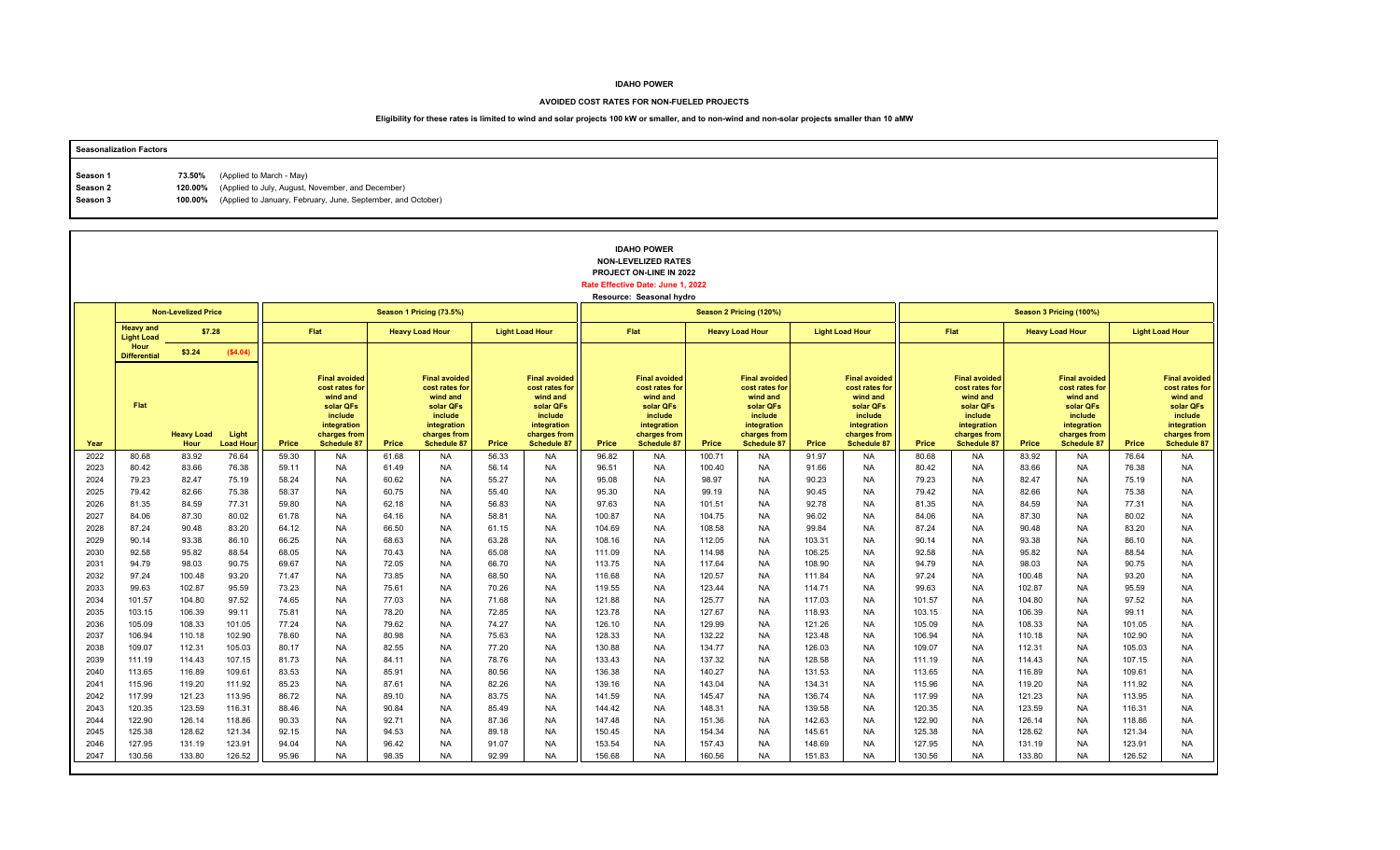|                                  | 73.60%<br>120.00%<br>100.00%<br> <br> Applied to March - May)<br> Applied to Jaly, August, No<br> Applied to Jaly, August, No<br>IDAHO POWER<br>LEVELIZED RATE:<br>JECT ON-LINE IN: |                                                                                                                                                                                                                                |                                                                                                                                                                                                                                    |                                                                                                                                                                                                                                |                                                                                     |                                           |                                                                                                 |                                                                                                 |                                                                                                                                                                                                                               |                                                                                                      |                                                                                    |                                                          |                                                                              |                                                                                                                                                                                                                                |                                                                                                   |                                                     |                                                                                        |                                             |                                                                                                  |                                                                                                      |                                                                                                                                                                                                                               |
|----------------------------------|-------------------------------------------------------------------------------------------------------------------------------------------------------------------------------------|--------------------------------------------------------------------------------------------------------------------------------------------------------------------------------------------------------------------------------|------------------------------------------------------------------------------------------------------------------------------------------------------------------------------------------------------------------------------------|--------------------------------------------------------------------------------------------------------------------------------------------------------------------------------------------------------------------------------|-------------------------------------------------------------------------------------|-------------------------------------------|-------------------------------------------------------------------------------------------------|-------------------------------------------------------------------------------------------------|-------------------------------------------------------------------------------------------------------------------------------------------------------------------------------------------------------------------------------|------------------------------------------------------------------------------------------------------|------------------------------------------------------------------------------------|----------------------------------------------------------|------------------------------------------------------------------------------|--------------------------------------------------------------------------------------------------------------------------------------------------------------------------------------------------------------------------------|---------------------------------------------------------------------------------------------------|-----------------------------------------------------|----------------------------------------------------------------------------------------|---------------------------------------------|--------------------------------------------------------------------------------------------------|------------------------------------------------------------------------------------------------------|-------------------------------------------------------------------------------------------------------------------------------------------------------------------------------------------------------------------------------|
| Saason 1<br>Saason 3<br>Saason 3 |                                                                                                                                                                                     |                                                                                                                                                                                                                                |                                                                                                                                                                                                                                    |                                                                                                                                                                                                                                |                                                                                     |                                           |                                                                                                 |                                                                                                 |                                                                                                                                                                                                                               |                                                                                                      |                                                                                    |                                                          |                                                                              |                                                                                                                                                                                                                                |                                                                                                   |                                                     |                                                                                        |                                             |                                                                                                  |                                                                                                      |                                                                                                                                                                                                                               |
|                                  |                                                                                                                                                                                     |                                                                                                                                                                                                                                |                                                                                                                                                                                                                                    |                                                                                                                                                                                                                                |                                                                                     |                                           |                                                                                                 |                                                                                                 |                                                                                                                                                                                                                               |                                                                                                      |                                                                                    |                                                          |                                                                              |                                                                                                                                                                                                                                |                                                                                                   |                                                     |                                                                                        |                                             |                                                                                                  |                                                                                                      |                                                                                                                                                                                                                               |
|                                  |                                                                                                                                                                                     | 87.38                                                                                                                                                                                                                          |                                                                                                                                                                                                                                    |                                                                                                                                                                                                                                |                                                                                     |                                           |                                                                                                 |                                                                                                 |                                                                                                                                                                                                                               |                                                                                                      |                                                                                    |                                                          |                                                                              |                                                                                                                                                                                                                                |                                                                                                   |                                                     |                                                                                        |                                             |                                                                                                  |                                                                                                      |                                                                                                                                                                                                                               |
|                                  |                                                                                                                                                                                     |                                                                                                                                                                                                                                |                                                                                                                                                                                                                                    |                                                                                                                                                                                                                                |                                                                                     |                                           | <b>THE</b>                                                                                      |                                                                                                 |                                                                                                                                                                                                                               |                                                                                                      | Final<br>unitarist<br>unitarist<br>unitari<br>unitarist                            |                                                          |                                                                              |                                                                                                                                                                                                                                |                                                                                                   |                                                     |                                                                                        |                                             | Final<br>voluntari<br>voluntari<br>voluntari<br>voluntari<br>voluntari<br>voluntari<br>voluntari |                                                                                                      |                                                                                                                                                                                                                               |
|                                  |                                                                                                                                                                                     |                                                                                                                                                                                                                                |                                                                                                                                                                                                                                    |                                                                                                                                                                                                                                |                                                                                     |                                           |                                                                                                 |                                                                                                 |                                                                                                                                                                                                                               |                                                                                                      |                                                                                    |                                                          |                                                                              |                                                                                                                                                                                                                                |                                                                                                   |                                                     |                                                                                        |                                             |                                                                                                  |                                                                                                      |                                                                                                                                                                                                                               |
| 显示失真原不显示协计经经转线继续排排               | 机自动 机自动机 的复数形式 化自动机 化自动机 化自动机 医阿尔伯氏试验检胆汁 医阿尔伯氏征                                                                                                                                     | 收收新报酬 化收收器 机硝酸 加力分配的 化加利比                                                                                                                                                                                                      | No.35 00:35 00:35 00:47 00:35 00:47 00:35 00:47 00:35 00:47 00:35 00:47 00:35 00:47 00:35 00:47 00:35 00:47 00:35 00:47 00:35 00:47 00:35 00:47 00:35 00:47 00:35 00:47 00:35 00:47 00:35                                          | 12.15万 46.26 46.26 48.42 48.50 50.00 50.00 50.50 50.50 50.50 50.50 50.50 50.50 50.50 50.50 50.50 50.50 50.50 50.50 50.50 50.50 50.50 50.50 50.50 50.50 50.50 50.50 50.50 50.50 50.50 50.50 50.50 50.50 50.50 50.50 50.50 50.50 | 3.以以以以以以以以以以以以以以以以以以以以                                                              | 一种有些有的复数形式 经经济的经济 化硫酸盐                    |                                                                                                 | 43.28.00 自动的结果 自动的复数形式 自动的复数形式 化自动式 医心包 计数字 计数字 计数字 计数字 医心包 计数字 医心包 计数字 计数字 医心包 计数字 医心包 计数字 医心包 | Former Section 2014年1月12日,1995年1月12日,1995年1月12日,1995年1月12日,1995年1月12日,1995年1月12日,1995年1月12日,1995年1月1 年,1995年1月11日,1995年1月11日,1995年1月12日,1995年1月11日,1995年1月11日,1995年1月11日,1995年1月11日,1995年1月11日,1995年1月11日,1995年1月11日,1995年1月1 | - 光光光光光光光光光光光照相 机磁机 机防火机 医三角状腺 医二角状腺 医二角状腺 医二角状腺                                                     |                                                                                    |                                                          | 以以以以以以以以以以以以以以以以以以以                                                          | 12月1日,2月22日,12月22日,12月22日,12月22日,12月22日,12月22日,12月23日,12月23日,12月23日,12月23日,12月23日,12月23日,12月23日,12月2                                                                                                                           |                                                                                                   | (机动动动机械成械机械机械的 网络阿拉伯                                |                                                                                        | 3.联机机械联联机构的为开开发发动机开展开展                      |                                                                                                  |                                                                                                      | take the first second the control of the first second the control of the control of the control of the control of the control of the control of the control of the control of the control of the control of the control of th |
|                                  |                                                                                                                                                                                     |                                                                                                                                                                                                                                |                                                                                                                                                                                                                                    |                                                                                                                                                                                                                                |                                                                                     |                                           |                                                                                                 |                                                                                                 |                                                                                                                                                                                                                               |                                                                                                      |                                                                                    |                                                          |                                                                              |                                                                                                                                                                                                                                |                                                                                                   |                                                     |                                                                                        |                                             |                                                                                                  |                                                                                                      |                                                                                                                                                                                                                               |
|                                  |                                                                                                                                                                                     |                                                                                                                                                                                                                                |                                                                                                                                                                                                                                    |                                                                                                                                                                                                                                |                                                                                     |                                           |                                                                                                 |                                                                                                 |                                                                                                                                                                                                                               |                                                                                                      |                                                                                    |                                                          |                                                                              |                                                                                                                                                                                                                                |                                                                                                   |                                                     |                                                                                        |                                             |                                                                                                  |                                                                                                      |                                                                                                                                                                                                                               |
|                                  |                                                                                                                                                                                     |                                                                                                                                                                                                                                |                                                                                                                                                                                                                                    |                                                                                                                                                                                                                                |                                                                                     |                                           |                                                                                                 |                                                                                                 |                                                                                                                                                                                                                               |                                                                                                      |                                                                                    |                                                          |                                                                              |                                                                                                                                                                                                                                |                                                                                                   |                                                     |                                                                                        |                                             |                                                                                                  |                                                                                                      |                                                                                                                                                                                                                               |
|                                  |                                                                                                                                                                                     |                                                                                                                                                                                                                                |                                                                                                                                                                                                                                    |                                                                                                                                                                                                                                |                                                                                     |                                           |                                                                                                 |                                                                                                 |                                                                                                                                                                                                                               |                                                                                                      | <b>EMHO POWER</b><br>LEVELIZED RATES                                               |                                                          |                                                                              |                                                                                                                                                                                                                                |                                                                                                   |                                                     |                                                                                        |                                             |                                                                                                  |                                                                                                      |                                                                                                                                                                                                                               |
|                                  |                                                                                                                                                                                     |                                                                                                                                                                                                                                |                                                                                                                                                                                                                                    |                                                                                                                                                                                                                                |                                                                                     |                                           |                                                                                                 |                                                                                                 |                                                                                                                                                                                                                               |                                                                                                      |                                                                                    |                                                          |                                                                              |                                                                                                                                                                                                                                |                                                                                                   |                                                     |                                                                                        |                                             |                                                                                                  |                                                                                                      |                                                                                                                                                                                                                               |
|                                  |                                                                                                                                                                                     |                                                                                                                                                                                                                                |                                                                                                                                                                                                                                    |                                                                                                                                                                                                                                |                                                                                     |                                           |                                                                                                 |                                                                                                 |                                                                                                                                                                                                                               |                                                                                                      |                                                                                    |                                                          |                                                                              |                                                                                                                                                                                                                                |                                                                                                   |                                                     |                                                                                        |                                             |                                                                                                  |                                                                                                      |                                                                                                                                                                                                                               |
|                                  |                                                                                                                                                                                     |                                                                                                                                                                                                                                |                                                                                                                                                                                                                                    |                                                                                                                                                                                                                                |                                                                                     |                                           | vented and<br>select and<br>select the select<br>industries                                     |                                                                                                 | Final<br>subject is<br>subject in<br>subject in<br>include                                                                                                                                                                    |                                                                                                      | vended a<br>select and<br>select and<br>matterial                                  |                                                          | vented on<br>reduction<br>solar different<br>social different<br>includes    |                                                                                                                                                                                                                                |                                                                                                   |                                                     | rains for<br>state and<br>state CP<br>instate                                          |                                             |                                                                                                  |                                                                                                      | taka 2016年1月11日,1月12日,1月12日,1月12日,1月12日,1月12日,1月12日,1月12日,1月12日,1月12日,1月12日,1月12日,1月12日,1月12日,1月12日,                                                                                                                          |
|                                  |                                                                                                                                                                                     | 机板板 新鲜灯 计数据数据 化加热机 医阴道性皮肤炎 医心包性 医心包性 医心包性 医心包                                                                                                                                                                                  | <b>Light Result Station Station Station Station Station Station Station Station Station Station Station Station Station Station Station Station Station Station Station Station Station Station Station Station Station Statio</b> |                                                                                                                                                                                                                                | 化脱机机机机 机机机机机机机机机机机机机                                                                |                                           |                                                                                                 |                                                                                                 |                                                                                                                                                                                                                               |                                                                                                      | 1. 化甲状腺杆菌素 医皮肤皮肤皮肤皮肤皮肤皮肤皮肤                                                         |                                                          | 以以以以以以以以以以以以以以以以以以以                                                          |                                                                                                                                                                                                                                | 2.以前是以后的人的人的人的人的人的人的人的人                                                                           |                                                     |                                                                                        |                                             | 加加加加加加加加加加加加加加加加加加                                                                               |                                                                                                      |                                                                                                                                                                                                                               |
|                                  |                                                                                                                                                                                     |                                                                                                                                                                                                                                |                                                                                                                                                                                                                                    |                                                                                                                                                                                                                                |                                                                                     |                                           |                                                                                                 |                                                                                                 |                                                                                                                                                                                                                               |                                                                                                      |                                                                                    |                                                          |                                                                              |                                                                                                                                                                                                                                |                                                                                                   |                                                     |                                                                                        |                                             |                                                                                                  |                                                                                                      |                                                                                                                                                                                                                               |
|                                  | 临时检验 机械制造机械 的复数形式 医单位性脑膜炎 医单位的 医单位的 医单位的                                                                                                                                            |                                                                                                                                                                                                                                |                                                                                                                                                                                                                                    | 新潟県 12月15日 12月15日 12月15日 12月15日 12月15日 12月15日 12月15日 12月15日 12月15日 12月15日 12月15日 12月15日 12月15日 12月15日 12月15日                                                                                                                   |                                                                                     | 自由自由自动的自动的复数形式 医斯特斯氏                      |                                                                                                 | 石林 石林石林 44 台湾 22 名称 44 名前 44 名前 22 名前 44 名前 44 名前 44 名前 44 名前 45 名前 55 公元 65 名前 55 公元           |                                                                                                                                                                                                                               | 残残残残残坏 化连接性 计自动标准 医精神性贫血病 化二乙基苯基 医二乙基苯基 医第二次 医阿尔伯氏征                                                  |                                                                                    | 2万万元的社会出版新版新的新闻的社会                                       |                                                                              | 77.000 70.00 71.07 72.00 74.00 75.00 76.00 76.00 76.00 76.00 76.00 76.00 76.00 76.00 76.00 76.00 76.00 76.00 76.00 76.00 76.00 76.00 76.00 76.00 76.00 76.00 76.00 76.00 76.00 76.00 76.00 76.00 76.00 76.00 76.00 76.00 76.00 |                                                                                                   | 网络哈哈哈哈哈哈哈哈哈哈 我为为我的人 化二乙基苯胺 医心包的 医心包的 医心包的           |                                                                                        | 矿硫酸硫矿 联联的加力开发发发光光光光光光光光光光光光光光光光光光光光光光光光光光光光 |                                                                                                  |                                                                                                      |                                                                                                                                                                                                                               |
| 卫生失去先不未未协计论论 网络神经细胞              |                                                                                                                                                                                     |                                                                                                                                                                                                                                |                                                                                                                                                                                                                                    |                                                                                                                                                                                                                                |                                                                                     |                                           |                                                                                                 |                                                                                                 |                                                                                                                                                                                                                               |                                                                                                      |                                                                                    |                                                          |                                                                              |                                                                                                                                                                                                                                |                                                                                                   |                                                     |                                                                                        |                                             |                                                                                                  |                                                                                                      |                                                                                                                                                                                                                               |
|                                  |                                                                                                                                                                                     |                                                                                                                                                                                                                                |                                                                                                                                                                                                                                    |                                                                                                                                                                                                                                |                                                                                     |                                           |                                                                                                 |                                                                                                 |                                                                                                                                                                                                                               |                                                                                                      | IDAHO POWER<br>LEVELIZED RATES<br>LIECT ON LINE IN 202                             |                                                          |                                                                              |                                                                                                                                                                                                                                |                                                                                                   |                                                     |                                                                                        |                                             |                                                                                                  |                                                                                                      |                                                                                                                                                                                                                               |
|                                  |                                                                                                                                                                                     | 87.3                                                                                                                                                                                                                           |                                                                                                                                                                                                                                    |                                                                                                                                                                                                                                |                                                                                     |                                           |                                                                                                 |                                                                                                 |                                                                                                                                                                                                                               |                                                                                                      |                                                                                    |                                                          |                                                                              |                                                                                                                                                                                                                                |                                                                                                   |                                                     |                                                                                        |                                             |                                                                                                  |                                                                                                      |                                                                                                                                                                                                                               |
|                                  | navy am<br>ghl Loa                                                                                                                                                                  |                                                                                                                                                                                                                                |                                                                                                                                                                                                                                    |                                                                                                                                                                                                                                |                                                                                     |                                           |                                                                                                 |                                                                                                 |                                                                                                                                                                                                                               |                                                                                                      |                                                                                    |                                                          |                                                                              |                                                                                                                                                                                                                                |                                                                                                   |                                                     |                                                                                        |                                             |                                                                                                  |                                                                                                      |                                                                                                                                                                                                                               |
|                                  |                                                                                                                                                                                     |                                                                                                                                                                                                                                |                                                                                                                                                                                                                                    |                                                                                                                                                                                                                                |                                                                                     |                                           | weathed and<br>colorador formulaes<br>colorador formulaes<br>integration<br>hargest for         |                                                                                                 | venture of<br>ratios for<br>salar City<br>salar City<br>include                                                                                                                                                               |                                                                                                      | wided on<br>subset for<br>wind and<br>suiter Cify<br>include                       |                                                          | volad<br>volas for<br>volad and<br>solar CP<br>include                       |                                                                                                                                                                                                                                | volded on<br>ratios for<br>militar del ante<br>solaritar del proposito<br>hangaritar<br>hangarita |                                                     |                                                                                        |                                             | ontine) a<br>radom Re<br>wired any<br>walter Cit                                                 |                                                                                                      | state and additional Property of Microsoft Property and Additional Property of Microsoft Property and Additional Property of Microsoft Property and Additional Property Property Property Property Property Property Property |
|                                  |                                                                                                                                                                                     | 2012 05:07:08 05:08 20:20 20:20 20:20 20:20 20:20 20:20 20:20 20:20 20:20 20:20 20:20 20:20 20:20 20:20 20:20 20:20 20:20 20:20 20:20 20:20 20:20 20:20 20:20 20:20 20:20 20:20 20:20 20:20 20:20 20:20 20:20 20:20 20:20 20:2 | Mart SE20 05:00:00 05:00:00 05:00:00 05:00 05:00 05:00 05:00 05:00 05:00 05:00 05:00 05:00 05:00 05:00 05:00 05:00 05:00 05:00 05:00 05:00 05:00 05:00 05:00 05:00 05:00 05:00 05:00 05:00 05:00 05:00 05:00 05:00 05:00 0         |                                                                                                                                                                                                                                |                                                                                     |                                           |                                                                                                 |                                                                                                 | ************************                                                                                                                                                                                                      |                                                                                                      | 2. 双肢肌肌肌肌肌肌肌肌肌肌肌肌肌肌肌肌肌                                                             |                                                          |                                                                              |                                                                                                                                                                                                                                | ***********************                                                                           |                                                     |                                                                                        |                                             |                                                                                                  |                                                                                                      |                                                                                                                                                                                                                               |
| - 中央失去者早年申担计论组组络组织组织             | 输出 经利用 机硫酸盐 化二氯化物 医三氯化物 医三氯化物 医三氯化物 医三氯化物 医三氯化物 医三氯化物 医三氯化物                                                                                                                         |                                                                                                                                                                                                                                |                                                                                                                                                                                                                                    |                                                                                                                                                                                                                                | 化脱机机脱机脱机机脱机脱机脱机脱机脱机                                                                 | 化硫酸盐 医皮肤的 计数字数据 医血管性 医血管性 医皮肤的 计分类的 计分类数据 |                                                                                                 |                                                                                                 |                                                                                                                                                                                                                               | - 光光光光光线的 化自动机 医后庭 计数据数据 网络拉丁 医阿拉伯氏试验检胆汁 化二乙基二乙基                                                     |                                                                                    | 7年的时期经济基础建设 2012年12月22日 2月22日 2月22日 2月22日 2月22日 2月22日    | 以以及以以以以以以以以以以以以以以以以                                                          | 70.8F 77.63 72.76 75.76 75.76 75.76 75.76 75.76 75.76 76.76 76.76 76.76 76.76 76.76 76.76 76.76 76.76 76.76 76.76 76.76 76.76 76.76 76.76 76.76 76.76 76.76 76.76 76.76 76.76 76.76 76.76 76.76 76.76 76.76 76.76 76.76 76.76  |                                                                                                   | 1.经验链帐帐税 机桶外发光 万万万万万万万万万万万万万万万万万万万万万万万万万万万万万万万万     |                                                                                        | (低低低价值的为外交方式与压力的分类)                         | 加加加加加加加加加加加加加加加加加加                                                                               |                                                                                                      |                                                                                                                                                                                                                               |
|                                  |                                                                                                                                                                                     |                                                                                                                                                                                                                                |                                                                                                                                                                                                                                    |                                                                                                                                                                                                                                |                                                                                     |                                           |                                                                                                 |                                                                                                 |                                                                                                                                                                                                                               |                                                                                                      |                                                                                    |                                                          |                                                                              |                                                                                                                                                                                                                                |                                                                                                   |                                                     |                                                                                        |                                             |                                                                                                  |                                                                                                      |                                                                                                                                                                                                                               |
|                                  |                                                                                                                                                                                     |                                                                                                                                                                                                                                |                                                                                                                                                                                                                                    |                                                                                                                                                                                                                                |                                                                                     |                                           |                                                                                                 |                                                                                                 |                                                                                                                                                                                                                               |                                                                                                      |                                                                                    |                                                          |                                                                              |                                                                                                                                                                                                                                |                                                                                                   |                                                     |                                                                                        |                                             |                                                                                                  |                                                                                                      |                                                                                                                                                                                                                               |
|                                  |                                                                                                                                                                                     |                                                                                                                                                                                                                                |                                                                                                                                                                                                                                    |                                                                                                                                                                                                                                |                                                                                     |                                           |                                                                                                 |                                                                                                 |                                                                                                                                                                                                                               |                                                                                                      |                                                                                    |                                                          |                                                                              |                                                                                                                                                                                                                                |                                                                                                   |                                                     |                                                                                        |                                             |                                                                                                  |                                                                                                      |                                                                                                                                                                                                                               |
|                                  |                                                                                                                                                                                     |                                                                                                                                                                                                                                |                                                                                                                                                                                                                                    |                                                                                                                                                                                                                                |                                                                                     |                                           |                                                                                                 |                                                                                                 |                                                                                                                                                                                                                               |                                                                                                      |                                                                                    |                                                          |                                                                              |                                                                                                                                                                                                                                |                                                                                                   |                                                     |                                                                                        |                                             |                                                                                                  |                                                                                                      |                                                                                                                                                                                                                               |
|                                  |                                                                                                                                                                                     |                                                                                                                                                                                                                                |                                                                                                                                                                                                                                    |                                                                                                                                                                                                                                |                                                                                     |                                           |                                                                                                 |                                                                                                 |                                                                                                                                                                                                                               |                                                                                                      | <b>IDAHO POWER</b><br>LEVELIZED RATES<br>LIECT ON-LINE IN 3<br>Factur Date: Jane 1 |                                                          |                                                                              |                                                                                                                                                                                                                                |                                                                                                   |                                                     |                                                                                        |                                             |                                                                                                  |                                                                                                      |                                                                                                                                                                                                                               |
|                                  |                                                                                                                                                                                     | 82                                                                                                                                                                                                                             |                                                                                                                                                                                                                                    |                                                                                                                                                                                                                                |                                                                                     |                                           |                                                                                                 |                                                                                                 |                                                                                                                                                                                                                               |                                                                                                      |                                                                                    |                                                          |                                                                              |                                                                                                                                                                                                                                |                                                                                                   |                                                     |                                                                                        |                                             |                                                                                                  |                                                                                                      |                                                                                                                                                                                                                               |
|                                  |                                                                                                                                                                                     |                                                                                                                                                                                                                                |                                                                                                                                                                                                                                    |                                                                                                                                                                                                                                | Final<br>Militar Separat<br>Militar Separat<br>Militar Separate<br>Militar Separate |                                           | Final<br>voltat ca<br>voltat for<br>voltat and<br>sales CPs<br>indicate<br>harpetics            |                                                                                                 | Final<br>coldinal of<br>coldinal and<br>solar GP<br>includes<br>integration                                                                                                                                                   |                                                                                                      | vended to<br>sales for<br>what are<br>salar CP<br>includes                         |                                                          | Final<br>colora for<br>colora for<br>wider City<br>toolse for<br>integration |                                                                                                                                                                                                                                | ander<br>Allen<br>Anders<br>Angel<br>Anne                                                         |                                                     | Final<br>selection<br>selection<br>selection<br>selection<br>computers<br>transfer     |                                             | volet &<br>sind at<br>sida G<br>technik<br>sinovit                                               |                                                                                                      |                                                                                                                                                                                                                               |
|                                  |                                                                                                                                                                                     |                                                                                                                                                                                                                                |                                                                                                                                                                                                                                    |                                                                                                                                                                                                                                |                                                                                     |                                           |                                                                                                 |                                                                                                 |                                                                                                                                                                                                                               |                                                                                                      |                                                                                    |                                                          |                                                                              |                                                                                                                                                                                                                                |                                                                                                   |                                                     |                                                                                        |                                             |                                                                                                  |                                                                                                      |                                                                                                                                                                                                                               |
|                                  |                                                                                                                                                                                     |                                                                                                                                                                                                                                |                                                                                                                                                                                                                                    |                                                                                                                                                                                                                                |                                                                                     |                                           |                                                                                                 |                                                                                                 |                                                                                                                                                                                                                               |                                                                                                      |                                                                                    |                                                          |                                                                              |                                                                                                                                                                                                                                |                                                                                                   |                                                     |                                                                                        |                                             |                                                                                                  |                                                                                                      |                                                                                                                                                                                                                               |
|                                  |                                                                                                                                                                                     |                                                                                                                                                                                                                                |                                                                                                                                                                                                                                    |                                                                                                                                                                                                                                |                                                                                     |                                           |                                                                                                 |                                                                                                 |                                                                                                                                                                                                                               |                                                                                                      |                                                                                    |                                                          |                                                                              |                                                                                                                                                                                                                                |                                                                                                   |                                                     |                                                                                        |                                             |                                                                                                  |                                                                                                      |                                                                                                                                                                                                                               |
| 不不失弃 医不显示动计说话 网络铁纤维              | 检验 新新闻 化硫酸氢 计数据分类 化二乙基苯基 医二乙基二氏试验检尿糖 医心包的 医心包的 医阿尔伯氏试验检尿糖                                                                                                                           | 1.4546 机截角 2.5 万元的 2.5 万元的 2.5 万元的 2.5 万元的 2.5 万元的 2.5 万元的 2.5 万元的 2.5 万元的 2.5 万元的 2.5 万元的 2.5 万元的 2.5 万元的 2.5 万元的 2.5 万元的                                                                                                     |                                                                                                                                                                                                                                    |                                                                                                                                                                                                                                | 化脱机机机机 机机机机机机机机机机机机机                                                                |                                           |                                                                                                 | 在自动运输 化醋酸酯 的复数形式计算机 医单位性脑炎 医单位性脑炎 医二乙二醇                                                         |                                                                                                                                                                                                                               | 光压分光光压移 经总线标准 经总额 化硫酸钠 化三氯化二氯化二氯化二氯化二氯化二氯化二氯化二氯化                                                     | 2. 机机 机机机机机机机机机机机机机机机机                                                             | 压力的 经收益 新闻经新闻的复数形式 经公司的投资 医心包性 计自动控制 医心包性 医心包性 医心包的 医心包的 | 以以以以以以以以以以以以以以以以以以以                                                          | 2月20日2月28日 2月20日 12月22日 12月22日 12月22日 12月22日 12月22日 12月22日 12月22日 12月22日 12月22日 12月22日 12月22日 12月22日                                                                                                                           |                                                                                                   |                                                     |                                                                                        | 临睡时就像为开发发光光光光光光光光光光线着双脑的光线发光照相地发生           | 加加加加加加加加加加加加加加加加加加加                                                                              | 38.17.18.34.45.50.42.30.30.30.42.30.42.30.42.30.42.30.42.30.42.30.42.30.42.30.42.30.42.30.42.30.42.3 |                                                                                                                                                                                                                               |
|                                  |                                                                                                                                                                                     |                                                                                                                                                                                                                                |                                                                                                                                                                                                                                    |                                                                                                                                                                                                                                |                                                                                     |                                           |                                                                                                 |                                                                                                 |                                                                                                                                                                                                                               |                                                                                                      |                                                                                    |                                                          |                                                                              |                                                                                                                                                                                                                                |                                                                                                   |                                                     |                                                                                        |                                             |                                                                                                  |                                                                                                      |                                                                                                                                                                                                                               |
|                                  |                                                                                                                                                                                     |                                                                                                                                                                                                                                |                                                                                                                                                                                                                                    |                                                                                                                                                                                                                                |                                                                                     |                                           |                                                                                                 |                                                                                                 |                                                                                                                                                                                                                               |                                                                                                      | DAHO POWER<br>LEVELIZED RATES<br>LIECT ON-LINE IN 21                               |                                                          |                                                                              |                                                                                                                                                                                                                                |                                                                                                   |                                                     |                                                                                        |                                             |                                                                                                  |                                                                                                      |                                                                                                                                                                                                                               |
|                                  |                                                                                                                                                                                     |                                                                                                                                                                                                                                |                                                                                                                                                                                                                                    |                                                                                                                                                                                                                                |                                                                                     |                                           |                                                                                                 |                                                                                                 |                                                                                                                                                                                                                               |                                                                                                      |                                                                                    |                                                          |                                                                              |                                                                                                                                                                                                                                |                                                                                                   |                                                     |                                                                                        |                                             |                                                                                                  |                                                                                                      |                                                                                                                                                                                                                               |
|                                  |                                                                                                                                                                                     |                                                                                                                                                                                                                                |                                                                                                                                                                                                                                    |                                                                                                                                                                                                                                |                                                                                     |                                           |                                                                                                 |                                                                                                 |                                                                                                                                                                                                                               |                                                                                                      |                                                                                    |                                                          |                                                                              |                                                                                                                                                                                                                                |                                                                                                   |                                                     |                                                                                        |                                             |                                                                                                  |                                                                                                      |                                                                                                                                                                                                                               |
|                                  |                                                                                                                                                                                     |                                                                                                                                                                                                                                |                                                                                                                                                                                                                                    |                                                                                                                                                                                                                                |                                                                                     |                                           | Final<br>seated ca<br>cales for<br>selected and<br>selected industry<br>industry<br>temperature |                                                                                                 | <b>THE</b>                                                                                                                                                                                                                    |                                                                                                      |                                                                                    |                                                          | vented and<br>selected and<br>selected and<br>helpedian<br>helpedian         |                                                                                                                                                                                                                                |                                                                                                   |                                                     | readed co<br>relate for<br>which and<br>sales CP<br>holes<br>respective<br>corporation |                                             |                                                                                                  |                                                                                                      |                                                                                                                                                                                                                               |
|                                  |                                                                                                                                                                                     |                                                                                                                                                                                                                                |                                                                                                                                                                                                                                    |                                                                                                                                                                                                                                |                                                                                     |                                           |                                                                                                 |                                                                                                 |                                                                                                                                                                                                                               |                                                                                                      |                                                                                    |                                                          |                                                                              |                                                                                                                                                                                                                                |                                                                                                   |                                                     |                                                                                        |                                             |                                                                                                  |                                                                                                      |                                                                                                                                                                                                                               |
|                                  |                                                                                                                                                                                     |                                                                                                                                                                                                                                |                                                                                                                                                                                                                                    |                                                                                                                                                                                                                                |                                                                                     |                                           |                                                                                                 |                                                                                                 |                                                                                                                                                                                                                               |                                                                                                      |                                                                                    |                                                          |                                                                              |                                                                                                                                                                                                                                |                                                                                                   |                                                     |                                                                                        |                                             |                                                                                                  |                                                                                                      |                                                                                                                                                                                                                               |
|                                  |                                                                                                                                                                                     |                                                                                                                                                                                                                                |                                                                                                                                                                                                                                    | --好林林和新经纪的新加利亚的新加利亚的新加利亚的新加利亚的新加利亚的新加利亚的新加利亚的                                                                                                                                                                                  |                                                                                     |                                           |                                                                                                 |                                                                                                 |                                                                                                                                                                                                                               | 7月28日 12月15日 12月28日 12月28日 12月28日 12月28日 12月28日 12月28日 12月28日 12月28日 12月28日 12月28日 12月28日 12月28日 12月 |                                                                                    | 经政策 新政部 网络阿拉拉城属 网络阿拉拉拉加拉拉 医阿拉伯氏试验检胆囊杆菌 医单位               |                                                                              |                                                                                                                                                                                                                                |                                                                                                   |                                                     |                                                                                        |                                             |                                                                                                  |                                                                                                      |                                                                                                                                                                                                                               |
|                                  | 低低的 经租赁利用 医单位 医单位 医单位 医单位 医单位 医单位 医单位 医单位                                                                                                                                           | 47.32.60万元 72.72.77.78.86 74.74.86 74.74.86 74.74 74.86 74.74 74.86 74.74 74.86 74.74 74.86 74.74 74.                                                                                                                          | 2005年12月14日 10月20日 10月20日 10月20日 10月20日 10月20日 10月20日 10月20日 10月20日 10月20日 10月20日 10月20日 10月20日 10月20日 10月20日                                                                                                                      |                                                                                                                                                                                                                                | 1.以以以以以以以以以以以以以以以以以以以                                                               | 金路路 金路站 法法律的 计分类 医单体 医单体 医单位 医单位 医单位 医单位  |                                                                                                 |                                                                                                 |                                                                                                                                                                                                                               |                                                                                                      |                                                                                    |                                                          |                                                                              |                                                                                                                                                                                                                                |                                                                                                   | 【新新校研究》九万万民民苏苏外分为我的一种的人 医心包的 医多种性脑炎 医阿尔伯氏试验检尿病      |                                                                                        | (机师加拿大开始) 计总标准 化反转性发光器                      |                                                                                                  | 45.22.51 44.64.83 44.84 44.95 44.95 44.95 44.95 44.95 44.95 44.95 44.95 44.95 44.95 44.95 44.95 44.9 | 2.双腿肌肌肌肌肌肌肌肌肌肌肌肌肌肌肌肌肌肌                                                                                                                                                                                                        |
|                                  |                                                                                                                                                                                     |                                                                                                                                                                                                                                |                                                                                                                                                                                                                                    |                                                                                                                                                                                                                                |                                                                                     |                                           |                                                                                                 |                                                                                                 |                                                                                                                                                                                                                               |                                                                                                      | IDAHO POWER<br>LEVELIZED RATES<br>LIECT ON-LINE IN 1                               |                                                          |                                                                              |                                                                                                                                                                                                                                |                                                                                                   |                                                     |                                                                                        |                                             |                                                                                                  |                                                                                                      |                                                                                                                                                                                                                               |
|                                  |                                                                                                                                                                                     |                                                                                                                                                                                                                                |                                                                                                                                                                                                                                    |                                                                                                                                                                                                                                |                                                                                     |                                           |                                                                                                 |                                                                                                 |                                                                                                                                                                                                                               |                                                                                                      |                                                                                    |                                                          |                                                                              |                                                                                                                                                                                                                                |                                                                                                   |                                                     |                                                                                        |                                             |                                                                                                  |                                                                                                      |                                                                                                                                                                                                                               |
|                                  |                                                                                                                                                                                     |                                                                                                                                                                                                                                |                                                                                                                                                                                                                                    |                                                                                                                                                                                                                                |                                                                                     |                                           |                                                                                                 |                                                                                                 |                                                                                                                                                                                                                               |                                                                                                      |                                                                                    |                                                          | raiss for<br>wind and<br>solar CP<br>include                                 |                                                                                                                                                                                                                                |                                                                                                   |                                                     |                                                                                        |                                             |                                                                                                  |                                                                                                      |                                                                                                                                                                                                                               |
|                                  |                                                                                                                                                                                     |                                                                                                                                                                                                                                |                                                                                                                                                                                                                                    |                                                                                                                                                                                                                                |                                                                                     |                                           | Final<br>selford on<br>selford and<br>selford below<br>indicate<br>harges fro                   |                                                                                                 |                                                                                                                                                                                                                               |                                                                                                      |                                                                                    |                                                          |                                                                              |                                                                                                                                                                                                                                | thill                                                                                             |                                                     | the                                                                                    |                                             |                                                                                                  |                                                                                                      |                                                                                                                                                                                                                               |
|                                  |                                                                                                                                                                                     |                                                                                                                                                                                                                                |                                                                                                                                                                                                                                    |                                                                                                                                                                                                                                |                                                                                     |                                           |                                                                                                 |                                                                                                 |                                                                                                                                                                                                                               |                                                                                                      |                                                                                    |                                                          |                                                                              |                                                                                                                                                                                                                                |                                                                                                   |                                                     |                                                                                        |                                             |                                                                                                  |                                                                                                      |                                                                                                                                                                                                                               |
|                                  |                                                                                                                                                                                     |                                                                                                                                                                                                                                |                                                                                                                                                                                                                                    |                                                                                                                                                                                                                                |                                                                                     |                                           |                                                                                                 |                                                                                                 |                                                                                                                                                                                                                               |                                                                                                      |                                                                                    |                                                          |                                                                              |                                                                                                                                                                                                                                |                                                                                                   |                                                     |                                                                                        |                                             |                                                                                                  |                                                                                                      |                                                                                                                                                                                                                               |
| 牙牙皮身身足目 医排针 经经帐帐经经帐帐             | 朝鮮朝鮮 万分的 医阿拉伯 地名美国阿拉伯 医阿拉伯氏试验检胆汁 医阿拉伯氏试验检胆汁 医阿拉伯氏试验检胆汁                                                                                                                              |                                                                                                                                                                                                                                |                                                                                                                                                                                                                                    | 林林的 10月22日 10月22日 10月23日 10月23日 10月23日 10月23日 10月23日 10月23日 10月23日 10月23日 10月23日 10月23日 10月23日 10月23日 10月2                                                                                                                     | 化脱脂 化脱脂酸医脱脂酸 化脱脂酸 化脱脂酸                                                              | (经额额利润) 地名美国格兰 计多处理 医阿尔伯氏试验检尿道氏征          |                                                                                                 |                                                                                                 |                                                                                                                                                                                                                               | 开放总体 核核分裂 网络阿拉伯 化乙基苯基苯基苯基苯基苯基苯基苯基苯基苯基苯基                                                              |                                                                                    | 反抗核 机均匀分 经公司债务 地名美国阿拉伯 计数据文件 化二乙基乙基乙基乙基乙基乙基乙基乙基          |                                                                              | 2018年2月18日 11月18日 12月18日 12月18日 12月18日 12月18日 12月18日 12月18日 12月18日 12月18日 12月18日 12月18日 12月18日 12月18日 12月18日                                                                                                                   |                                                                                                   | 机砂糖光 六万万元 化光光光 光光光光 化光光照相机 化自动力 医心包的 医心包的 医心包的 医发育的 | ,,,,,,,,,,,,,,,,,,,,,,,,,,,,,,,,                                                       | 3.几位为阿斯特拉德斯的哈特利亚联合会 化二乙基苯胺 医阿斯特氏试验检尿糖尿病     | 化加加加加加加加加加加加加加加加加加加                                                                              | 网络新闻 化硫酸钠 医耳状切开 医阴道性 医阴道性神经炎 医心包 医心包 医心包的 医心包的 医心包的                                                  |                                                                                                                                                                                                                               |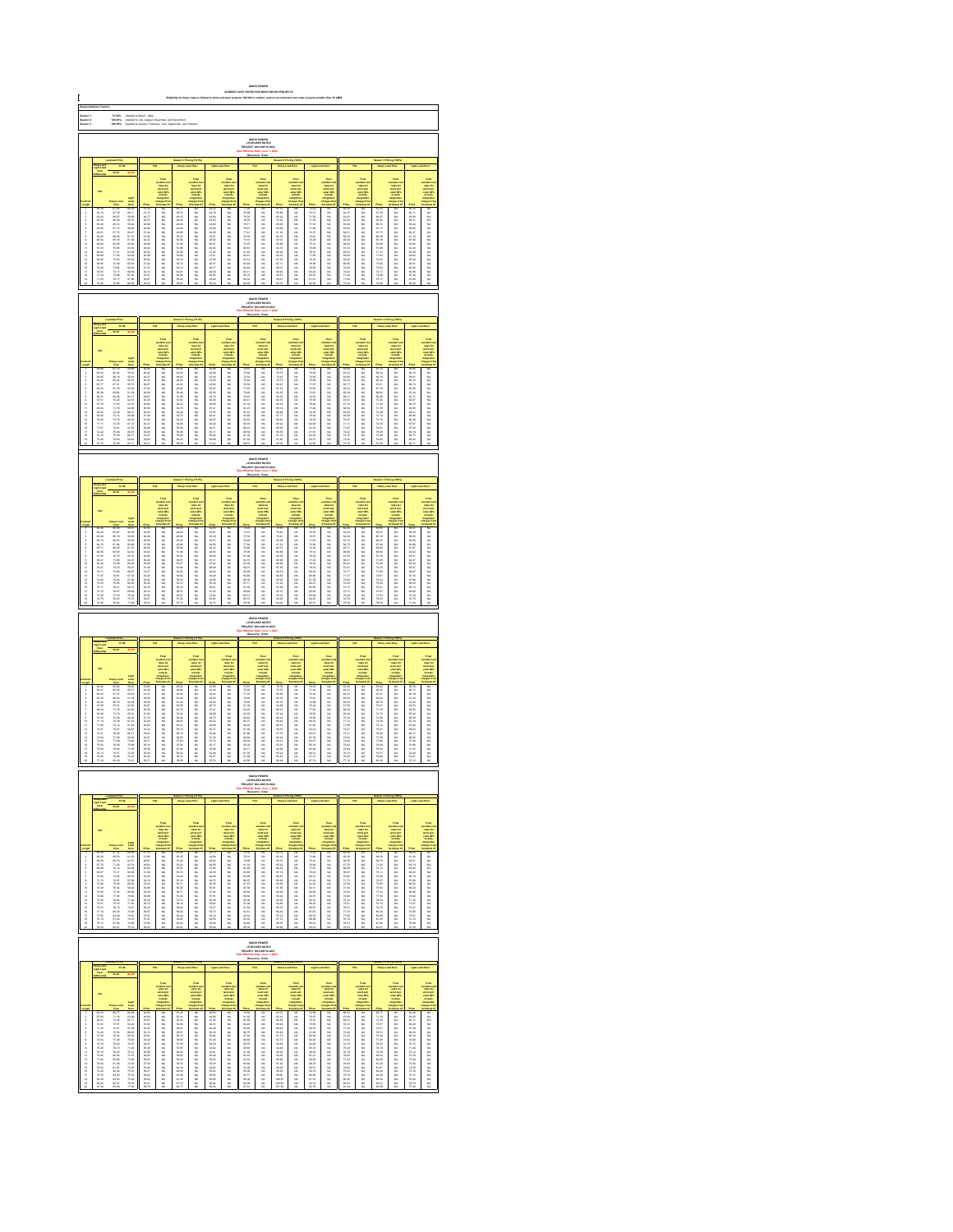### **AVOIDED COST RATES FOR NON-FUELED PROJECTS**

| <b>Seasonalization Factors</b> |        |                                                                      |
|--------------------------------|--------|----------------------------------------------------------------------|
|                                |        | (Applied to March - May)                                             |
| Season 1                       | 73.50% |                                                                      |
| Season 2                       |        | 120.00% (Applied to July, August, November, and December)            |
| Season 3                       |        | 100.00% (Applied to January, February, June, September, and October) |
|                                |        |                                                                      |

|              |                                       |                            |                           |                |                                                                                                                                 |                |                                                                                                                                 |                |                                                                                                                          |                  | <b>IDAHO POWER</b><br><b>NON-LEVELIZED RATES</b><br>PROJECT ON-LINE IN 2022<br>Rate Effective Date: June 1, 2022<br>Resource: Solar |                  |                                                                                                                                 |                |                                                                                                                                 |                |                                                                                                                                 |                |                                                                                                                                 |                |                                                                                                                          |
|--------------|---------------------------------------|----------------------------|---------------------------|----------------|---------------------------------------------------------------------------------------------------------------------------------|----------------|---------------------------------------------------------------------------------------------------------------------------------|----------------|--------------------------------------------------------------------------------------------------------------------------|------------------|-------------------------------------------------------------------------------------------------------------------------------------|------------------|---------------------------------------------------------------------------------------------------------------------------------|----------------|---------------------------------------------------------------------------------------------------------------------------------|----------------|---------------------------------------------------------------------------------------------------------------------------------|----------------|---------------------------------------------------------------------------------------------------------------------------------|----------------|--------------------------------------------------------------------------------------------------------------------------|
|              |                                       | <b>Non-Levelized Price</b> |                           |                |                                                                                                                                 |                | Season 1 Pricing (73.5%)                                                                                                        |                |                                                                                                                          |                  |                                                                                                                                     |                  | Season 2 Pricing (120%)                                                                                                         |                |                                                                                                                                 |                |                                                                                                                                 |                | Season 3 Pricing (100%)                                                                                                         |                |                                                                                                                          |
|              | <b>Heavy and</b><br><b>Light Load</b> | \$7.28                     |                           |                | Flat                                                                                                                            |                | <b>Heavy Load Hour</b>                                                                                                          |                | <b>Light Load Hour</b>                                                                                                   |                  | Flat                                                                                                                                |                  | <b>Heavy Load Hour</b>                                                                                                          |                | <b>Light Load Hour</b>                                                                                                          |                | Flat                                                                                                                            |                | <b>Heavy Load Hour</b>                                                                                                          |                | <b>Light Load Hour</b>                                                                                                   |
|              | Hour<br><b>Differential</b>           | \$3.24                     | (\$4.04)                  |                |                                                                                                                                 |                |                                                                                                                                 |                |                                                                                                                          |                  |                                                                                                                                     |                  |                                                                                                                                 |                |                                                                                                                                 |                |                                                                                                                                 |                |                                                                                                                                 |                |                                                                                                                          |
| Year         | Flat                                  | <b>Heavy Load</b><br>Hour  | Light<br><b>Load Hour</b> | Price          | <b>Final avoided</b><br>cost rates for<br>wind and<br>solar QFs<br>include<br>integration<br>charges from<br><b>Schedule 87</b> | Price          | <b>Final avoided</b><br>cost rates for<br>wind and<br>solar QFs<br>include<br>integration<br>charges from<br><b>Schedule 87</b> | Price          | <b>Final avoided</b><br>cost rates for<br>wind and<br>solar QFs<br>include<br>integration<br>charges from<br>Schedule 87 | Price            | <b>Final avoided</b><br>cost rates for<br>wind and<br>solar QFs<br>include<br>integration<br>charges from<br><b>Schedule 87</b>     | Price            | <b>Final avoided</b><br>cost rates for<br>wind and<br>solar QFs<br>include<br>integration<br>charges from<br><b>Schedule 87</b> | Price          | <b>Final avoided</b><br>cost rates for<br>wind and<br>solar QFs<br>include<br>integration<br>charges from<br><b>Schedule 87</b> | Price          | <b>Final avoided</b><br>cost rates for<br>wind and<br>solar QFs<br>include<br>integration<br>charges from<br><b>Schedule 87</b> | Price          | <b>Final avoided</b><br>cost rates for<br>wind and<br>solar QFs<br>include<br>integration<br>charges from<br><b>Schedule 87</b> | Price          | <b>Final avoided</b><br>cost rates for<br>wind and<br>solar QFs<br>include<br>integration<br>charges from<br>Schedule 87 |
| 2022         | 64.39                                 | 67.63                      | 60.35                     | 47.32          | <b>NA</b>                                                                                                                       | 49.71          | <b>NA</b>                                                                                                                       | 44.35          | <b>NA</b>                                                                                                                | 77.26            | NA                                                                                                                                  | 81.15            | <b>NA</b>                                                                                                                       | 72.42          | <b>NA</b>                                                                                                                       | 64.39          | <b>NA</b>                                                                                                                       | 67.63          | NA                                                                                                                              | 60.35          | <b>NA</b>                                                                                                                |
| 2023         | 63.89                                 | 67.13                      | 59.85                     | 46.96          | <b>NA</b>                                                                                                                       | 49.34          | <b>NA</b>                                                                                                                       | 43.99          | <b>NA</b>                                                                                                                | 76.67            | <b>NA</b>                                                                                                                           | 80.55            | <b>NA</b>                                                                                                                       | 71.82          | <b>NA</b>                                                                                                                       | 63.89          | <b>NA</b>                                                                                                                       | 67.13          | <b>NA</b>                                                                                                                       | 59.85          | <b>NA</b>                                                                                                                |
| 2024<br>2025 | 62.46<br>62.40                        | 65.69<br>65.64             | 58.41<br>58.36            | 45.90<br>45.86 | <b>NA</b><br><b>NA</b>                                                                                                          | 48.29<br>48.24 | <b>NA</b><br><b>NA</b>                                                                                                          | 42.93<br>42.89 | <b>NA</b><br><b>NA</b>                                                                                                   | 74.95<br>74.87   | <b>NA</b><br><b>NA</b>                                                                                                              | 78.83<br>78.76   | <b>NA</b><br><b>NA</b>                                                                                                          | 70.10<br>70.03 | <b>NA</b><br><b>NA</b>                                                                                                          | 62.46<br>62.40 | <b>NA</b><br><b>NA</b>                                                                                                          | 65.69<br>65.64 | <b>NA</b><br><b>NA</b>                                                                                                          | 58.41<br>58.36 | <b>NA</b><br><b>NA</b>                                                                                                   |
| 2026         | 64.08                                 | 67.32                      | 60.04                     | 47.10          | <b>NA</b>                                                                                                                       | 49.48          | <b>NA</b>                                                                                                                       | 44.13          | <b>NA</b>                                                                                                                | 76.90            | <b>NA</b>                                                                                                                           | 80.79            | <b>NA</b>                                                                                                                       | 72.05          | <b>NA</b>                                                                                                                       | 64.08          | <b>NA</b>                                                                                                                       | 67.32          | <b>NA</b>                                                                                                                       | 60.04          | <b>NA</b>                                                                                                                |
| 2027         | 66.53                                 | 69.77                      | 62.49                     | 48.90          | <b>NA</b>                                                                                                                       | 51.28          | <b>NA</b>                                                                                                                       | 45.93          | <b>NA</b>                                                                                                                | 79.84            | <b>NA</b>                                                                                                                           | 83.72            | <b>NA</b>                                                                                                                       | 74.99          | <b>NA</b>                                                                                                                       | 66.53          | <b>NA</b>                                                                                                                       | 69.77          | <b>NA</b>                                                                                                                       | 62.49          | <b>NA</b>                                                                                                                |
| 2028         | 69.46                                 | 72.70                      | 65.42                     | 51.05          | <b>NA</b>                                                                                                                       | 53.43          | <b>NA</b>                                                                                                                       | 48.08          | <b>NA</b>                                                                                                                | 83.35            | <b>NA</b>                                                                                                                           | 87.24            | <b>NA</b>                                                                                                                       | 78.50          | <b>NA</b>                                                                                                                       | 69.46          | <b>NA</b>                                                                                                                       | 72.70          | <b>NA</b>                                                                                                                       | 65.42          | <b>NA</b>                                                                                                                |
| 2029         | 72.09                                 | 75.33                      | 68.05                     | 52.99          | <b>NA</b>                                                                                                                       | 55.37          | <b>NA</b>                                                                                                                       | 50.02          | <b>NA</b>                                                                                                                | 86.51            | <b>NA</b>                                                                                                                           | 90.40            | <b>NA</b>                                                                                                                       | 81.66          | <b>NA</b>                                                                                                                       | 72.09          | <b>NA</b>                                                                                                                       | 75.33          | <b>NA</b>                                                                                                                       | 68.05          | <b>NA</b>                                                                                                                |
| 2030         | 74.27                                 | 77.51                      | 70.23                     | 54.59          | <b>NA</b>                                                                                                                       | 56.97          | <b>NA</b>                                                                                                                       | 51.62          | <b>NA</b>                                                                                                                | 89.12            | <b>NA</b>                                                                                                                           | 93.01            | <b>NA</b>                                                                                                                       | 84.27          | <b>NA</b>                                                                                                                       | 74.27          | <b>NA</b>                                                                                                                       | 77.51          | <b>NA</b>                                                                                                                       | 70.23          | <b>NA</b>                                                                                                                |
| 2031         | 76.21                                 | 79.45                      | 72.17                     | 56.02          | <b>NA</b>                                                                                                                       | 58.40          | <b>NA</b>                                                                                                                       | 53.05          | <b>NA</b>                                                                                                                | 91.46            | <b>NA</b>                                                                                                                           | 95.34            | <b>NA</b>                                                                                                                       | 86.61          | <b>NA</b>                                                                                                                       | 76.21          | <b>NA</b>                                                                                                                       | 79.45          | <b>NA</b>                                                                                                                       | 72.17          | <b>NA</b>                                                                                                                |
| 2032         | 78.39                                 | 81.63                      | 74.35                     | 57.61          | <b>NA</b>                                                                                                                       | 59.99          | <b>NA</b>                                                                                                                       | 54.64          | <b>NA</b>                                                                                                                | 94.06            | <b>NA</b>                                                                                                                           | 97.95            | <b>NA</b>                                                                                                                       | 89.21          | <b>NA</b>                                                                                                                       | 78.39          | <b>NA</b>                                                                                                                       | 81.63          | <b>NA</b>                                                                                                                       | 74.35          | <b>NA</b>                                                                                                                |
| 2033         | 80.50                                 | 83.74                      | 76.46                     | 59.17          | <b>NA</b>                                                                                                                       | 61.55          | <b>NA</b>                                                                                                                       | 56.20          | <b>NA</b>                                                                                                                | 96.60            | <b>NA</b>                                                                                                                           | 100.49           | <b>NA</b>                                                                                                                       | 91.75          | <b>NA</b>                                                                                                                       | 80.50          | <b>NA</b>                                                                                                                       | 83.74          | <b>NA</b>                                                                                                                       | 76.46          | <b>NA</b>                                                                                                                |
| 2034         | 82.16                                 | 85.40                      | 78.12                     | 60.38          | <b>NA</b>                                                                                                                       | 62.77          | <b>NA</b>                                                                                                                       | 57.42          | <b>NA</b>                                                                                                                | 98.59            | <b>NA</b>                                                                                                                           | 102.47           | <b>NA</b>                                                                                                                       | 93.74          | <b>NA</b>                                                                                                                       | 82.16          | <b>NA</b>                                                                                                                       | 85.40          | <b>NA</b>                                                                                                                       | 78.12          | <b>NA</b><br><b>NA</b>                                                                                                   |
| 2035<br>2036 | 83.46<br>85.10                        | 86.69<br>88.34             | 79.41<br>81.06            | 61.34<br>62.55 | <b>NA</b><br><b>NA</b>                                                                                                          | 63.72<br>64.93 | <b>NA</b><br><b>NA</b>                                                                                                          | 58.37<br>59.58 | <b>NA</b><br><b>NA</b>                                                                                                   | 100.15<br>102.12 | <b>NA</b><br><b>NA</b>                                                                                                              | 104.03<br>106.01 | <b>NA</b><br><b>NA</b>                                                                                                          | 95.30<br>97.27 | <b>NA</b><br><b>NA</b>                                                                                                          | 83.46<br>85.10 | <b>NA</b><br><b>NA</b>                                                                                                          | 86.69<br>88.34 | <b>NA</b><br><b>NA</b>                                                                                                          | 79.41<br>81.06 | <b>NA</b>                                                                                                                |
| 2037         | 86.66                                 | 89.90                      | 82.62                     | 63.70          | <b>NA</b>                                                                                                                       | 66.08          | <b>NA</b>                                                                                                                       | 60.73          | <b>NA</b>                                                                                                                | 103.99           | <b>NA</b>                                                                                                                           | 107.88           | <b>NA</b>                                                                                                                       | 99.15          | <b>NA</b>                                                                                                                       | 86.66          | <b>NA</b>                                                                                                                       | 89.90          | <b>NA</b>                                                                                                                       | 82.62          | <b>NA</b>                                                                                                                |
| 2038         | 88.49                                 | 91.73                      | 84.45                     | 65.04          | <b>NA</b>                                                                                                                       | 67.42          | <b>NA</b>                                                                                                                       | 62.07          | <b>NA</b>                                                                                                                | 106.19           | <b>NA</b>                                                                                                                           | 110.08           | <b>NA</b>                                                                                                                       | 101.34         | <b>NA</b>                                                                                                                       | 88.49          | <b>NA</b>                                                                                                                       | 91.73          | <b>NA</b>                                                                                                                       | 84.45          | <b>NA</b>                                                                                                                |
| 2039         | 90.31                                 | 93.55                      | 86.27                     | 66.38          | <b>NA</b>                                                                                                                       | 68.76          | <b>NA</b>                                                                                                                       | 63.41          | <b>NA</b>                                                                                                                | 108.37           | <b>NA</b>                                                                                                                           | 112.26           | <b>NA</b>                                                                                                                       | 103.53         | <b>NA</b>                                                                                                                       | 90.31          | <b>NA</b>                                                                                                                       | 93.55          | <b>NA</b>                                                                                                                       | 86.27          | <b>NA</b>                                                                                                                |
| 2040         | 92.46                                 | 95.70                      | 88.42                     | 67.96          | <b>NA</b>                                                                                                                       | 70.34          | <b>NA</b>                                                                                                                       | 64.99          | <b>NA</b>                                                                                                                | 110.95           | <b>NA</b>                                                                                                                           | 114.84           | <b>NA</b>                                                                                                                       | 106.11         | <b>NA</b>                                                                                                                       | 92.46          | <b>NA</b>                                                                                                                       | 95.70          | <b>NA</b>                                                                                                                       | 88.42          | <b>NA</b>                                                                                                                |
| 2041         | 94.47                                 | 97.71                      | 90.43                     | 69.43          | <b>NA</b>                                                                                                                       | 71.81          | <b>NA</b>                                                                                                                       | 66.46          | <b>NA</b>                                                                                                                | 113.36           | <b>NA</b>                                                                                                                           | 117.25           | <b>NA</b>                                                                                                                       | 108.51         | <b>NA</b>                                                                                                                       | 94.47          | <b>NA</b>                                                                                                                       | 97.71          | <b>NA</b>                                                                                                                       | 90.43          | <b>NA</b>                                                                                                                |
| 2042         | 96.17                                 | 99.41                      | 92.13                     | 70.69          | <b>NA</b>                                                                                                                       | 73.07          | <b>NA</b>                                                                                                                       | 67.72          | <b>NA</b>                                                                                                                | 115.41           | <b>NA</b>                                                                                                                           | 119.30           | <b>NA</b>                                                                                                                       | 110.56         | NA                                                                                                                              | 96.17          | <b>NA</b>                                                                                                                       | 99.41          | <b>NA</b>                                                                                                                       | 92.13          | NA                                                                                                                       |
| 2043         | 98.22                                 | 101.46                     | 94.18                     | 72.19          | <b>NA</b>                                                                                                                       | 74.57          | <b>NA</b>                                                                                                                       | 69.22          | <b>NA</b>                                                                                                                | 117.86           | <b>NA</b>                                                                                                                           | 121.75           | <b>NA</b>                                                                                                                       | 113.01         | <b>NA</b>                                                                                                                       | 98.22          | <b>NA</b>                                                                                                                       | 101.46         | <b>NA</b>                                                                                                                       | 94.18          | <b>NA</b>                                                                                                                |
| 2044         | 100.43                                | 103.67                     | 96.39                     | 73.82          | <b>NA</b>                                                                                                                       | 76.20          | <b>NA</b>                                                                                                                       | 70.85          | <b>NA</b>                                                                                                                | 120.52           | <b>NA</b>                                                                                                                           | 124.41           | <b>NA</b>                                                                                                                       | 115.67         | <b>NA</b>                                                                                                                       | 100.43         | <b>NA</b>                                                                                                                       | 103.67         | <b>NA</b>                                                                                                                       | 96.39          | <b>NA</b>                                                                                                                |
| 2045         | 102.58                                | 105.82                     | 98.54                     | 75.40          | <b>NA</b>                                                                                                                       | 77.78          | <b>NA</b>                                                                                                                       | 72.43          | <b>NA</b>                                                                                                                | 123.10           | <b>NA</b>                                                                                                                           | 126.99           | <b>NA</b>                                                                                                                       | 118.25         | <b>NA</b>                                                                                                                       | 102.58         | <b>NA</b>                                                                                                                       | 105.82         | <b>NA</b>                                                                                                                       | 98.54          | <b>NA</b>                                                                                                                |
| 2046         | 104.82                                | 108.06                     | 100.78                    | 77.04          | <b>NA</b>                                                                                                                       | 79.42          | <b>NA</b>                                                                                                                       | 74.07          | <b>NA</b>                                                                                                                | 125.78           | <b>NA</b>                                                                                                                           | 129.67           | <b>NA</b>                                                                                                                       | 120.94         | <b>NA</b>                                                                                                                       | 104.82         | <b>NA</b>                                                                                                                       | 108.06         | <b>NA</b>                                                                                                                       | 100.78         | <b>NA</b>                                                                                                                |
|              |                                       |                            |                           |                |                                                                                                                                 |                |                                                                                                                                 |                |                                                                                                                          |                  |                                                                                                                                     |                  |                                                                                                                                 |                |                                                                                                                                 |                |                                                                                                                                 |                |                                                                                                                                 |                | NA                                                                                                                       |
| 2047         | 107.09                                | 110.33                     | 103.05                    | 78.71          | <b>NA</b>                                                                                                                       | 81.09          | <b>NA</b>                                                                                                                       | 75.74          | NA                                                                                                                       | 128.51           | <b>NA</b>                                                                                                                           | 132.40           | NA                                                                                                                              | 123.66         | NA                                                                                                                              | 107.09         | <b>NA</b>                                                                                                                       | 110.33         | <b>NA</b>                                                                                                                       |                | 103.05                                                                                                                   |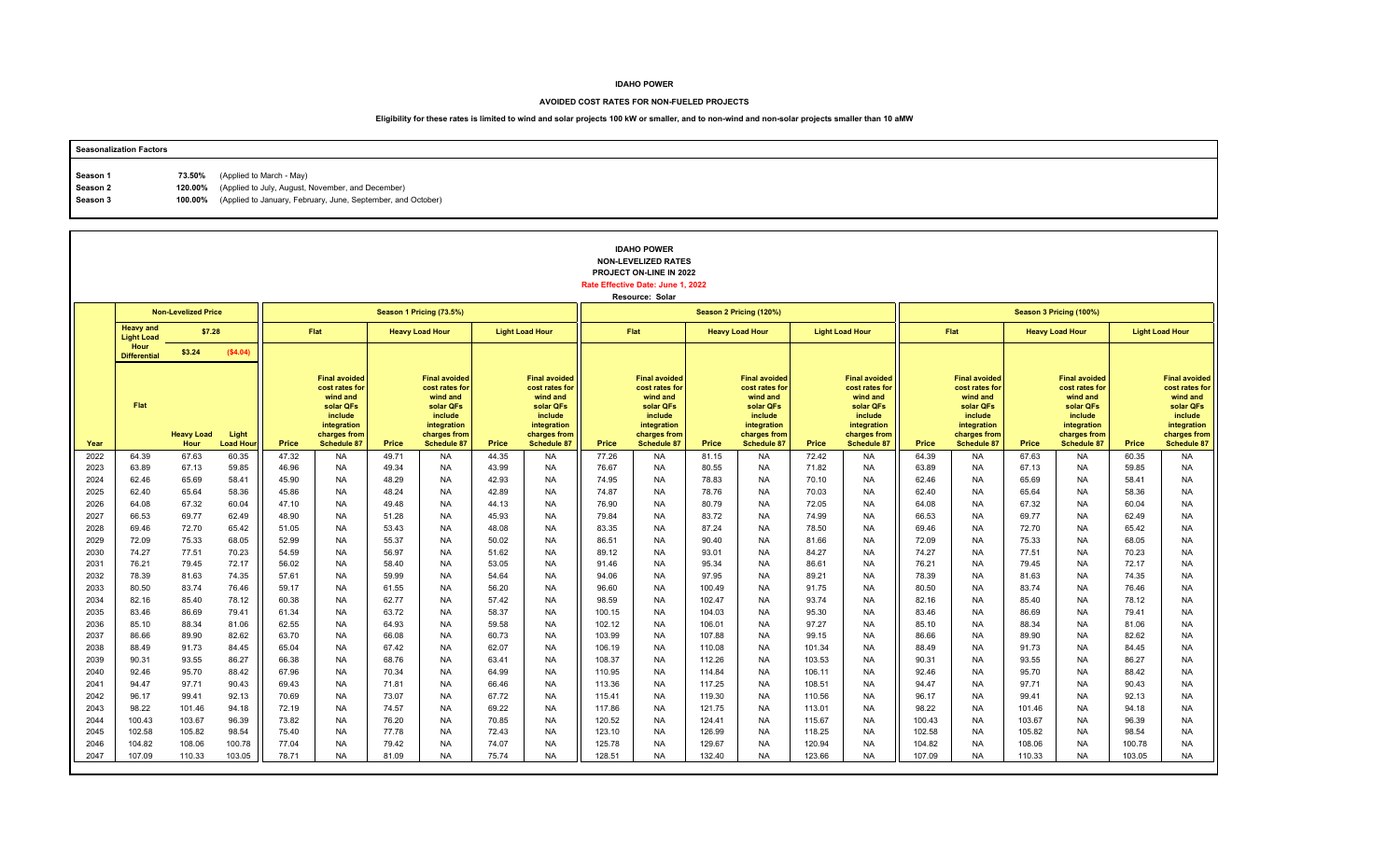| C                                                                                                                                                                 |                                                                                                            |                                                                                                                                                                                                                                      |                                                                                                                                                                                                                                      |                                                                                                            |                                                                                     |                                             |                                                                                                 |                                                                                                      |                                                                                                                                                                                                                               |                                                                                 |                                                                                        |                                                         |                                                                                |                                                                 |                                                                        |                                             |                                                                                    |                                               |                                                                                                         |                                                                                                                                                                                                                                |                                                                                                                                                                                                                               |
|-------------------------------------------------------------------------------------------------------------------------------------------------------------------|------------------------------------------------------------------------------------------------------------|--------------------------------------------------------------------------------------------------------------------------------------------------------------------------------------------------------------------------------------|--------------------------------------------------------------------------------------------------------------------------------------------------------------------------------------------------------------------------------------|------------------------------------------------------------------------------------------------------------|-------------------------------------------------------------------------------------|---------------------------------------------|-------------------------------------------------------------------------------------------------|------------------------------------------------------------------------------------------------------|-------------------------------------------------------------------------------------------------------------------------------------------------------------------------------------------------------------------------------|---------------------------------------------------------------------------------|----------------------------------------------------------------------------------------|---------------------------------------------------------|--------------------------------------------------------------------------------|-----------------------------------------------------------------|------------------------------------------------------------------------|---------------------------------------------|------------------------------------------------------------------------------------|-----------------------------------------------|---------------------------------------------------------------------------------------------------------|--------------------------------------------------------------------------------------------------------------------------------------------------------------------------------------------------------------------------------|-------------------------------------------------------------------------------------------------------------------------------------------------------------------------------------------------------------------------------|
| Saason 1<br>Saason 3<br>Saason 3<br>73.60%<br>120.00%<br>100.00%<br> <br> Applied to March - May)<br> Applied to Jaly, August, No<br> Applied to Jaly, August, No |                                                                                                            |                                                                                                                                                                                                                                      |                                                                                                                                                                                                                                      |                                                                                                            |                                                                                     |                                             |                                                                                                 |                                                                                                      |                                                                                                                                                                                                                               |                                                                                 |                                                                                        |                                                         |                                                                                |                                                                 |                                                                        |                                             |                                                                                    |                                               |                                                                                                         |                                                                                                                                                                                                                                |                                                                                                                                                                                                                               |
| IDAHO POWER<br>LEVELIZED RATE:<br>JECT ON-LINE IN:                                                                                                                |                                                                                                            |                                                                                                                                                                                                                                      |                                                                                                                                                                                                                                      |                                                                                                            |                                                                                     |                                             |                                                                                                 |                                                                                                      |                                                                                                                                                                                                                               |                                                                                 |                                                                                        |                                                         |                                                                                |                                                                 |                                                                        |                                             |                                                                                    |                                               |                                                                                                         |                                                                                                                                                                                                                                |                                                                                                                                                                                                                               |
| 87.38                                                                                                                                                             |                                                                                                            |                                                                                                                                                                                                                                      |                                                                                                                                                                                                                                      |                                                                                                            |                                                                                     |                                             |                                                                                                 |                                                                                                      |                                                                                                                                                                                                                               |                                                                                 |                                                                                        |                                                         |                                                                                |                                                                 |                                                                        |                                             |                                                                                    |                                               |                                                                                                         |                                                                                                                                                                                                                                |                                                                                                                                                                                                                               |
|                                                                                                                                                                   |                                                                                                            |                                                                                                                                                                                                                                      |                                                                                                                                                                                                                                      |                                                                                                            |                                                                                     |                                             |                                                                                                 |                                                                                                      |                                                                                                                                                                                                                               |                                                                                 |                                                                                        |                                                         |                                                                                |                                                                 |                                                                        |                                             |                                                                                    |                                               |                                                                                                         |                                                                                                                                                                                                                                |                                                                                                                                                                                                                               |
|                                                                                                                                                                   |                                                                                                            |                                                                                                                                                                                                                                      |                                                                                                                                                                                                                                      |                                                                                                            |                                                                                     |                                             | <b>THEFT</b>                                                                                    |                                                                                                      |                                                                                                                                                                                                                               |                                                                                 | Find<br>under de<br>under der der<br>under Officielle<br>under der                     |                                                         |                                                                                |                                                                 |                                                                        |                                             |                                                                                    |                                               | Final<br>voluntario<br>voluntario<br>voluntario<br>voluntario<br>voluntario<br>voluntario<br>voluntario |                                                                                                                                                                                                                                |                                                                                                                                                                                                                               |
|                                                                                                                                                                   |                                                                                                            |                                                                                                                                                                                                                                      |                                                                                                                                                                                                                                      |                                                                                                            |                                                                                     |                                             |                                                                                                 |                                                                                                      |                                                                                                                                                                                                                               |                                                                                 |                                                                                        |                                                         |                                                                                |                                                                 |                                                                        |                                             |                                                                                    |                                               |                                                                                                         |                                                                                                                                                                                                                                |                                                                                                                                                                                                                               |
|                                                                                                                                                                   |                                                                                                            |                                                                                                                                                                                                                                      |                                                                                                                                                                                                                                      |                                                                                                            |                                                                                     |                                             |                                                                                                 |                                                                                                      |                                                                                                                                                                                                                               |                                                                                 |                                                                                        |                                                         |                                                                                |                                                                 |                                                                        |                                             |                                                                                    |                                               |                                                                                                         |                                                                                                                                                                                                                                |                                                                                                                                                                                                                               |
|                                                                                                                                                                   |                                                                                                            |                                                                                                                                                                                                                                      |                                                                                                                                                                                                                                      |                                                                                                            |                                                                                     |                                             |                                                                                                 |                                                                                                      |                                                                                                                                                                                                                               |                                                                                 |                                                                                        |                                                         |                                                                                |                                                                 |                                                                        |                                             |                                                                                    |                                               |                                                                                                         |                                                                                                                                                                                                                                |                                                                                                                                                                                                                               |
| 显示失真原不显示协计经经转线继续排排                                                                                                                                                | 第52章  第52章  第62章  第62章  第62章  第62章  第62章  第62章                                                             | 2020年1月22日 1月22日 1月23日 1月24日 1月25日 1月25日 1月25日 1月25日 1月25日 1月25日 1月25日 1月25日 1月25日                                                                                                                                                   |                                                                                                                                                                                                                                      |                                                                                                            | 3.以以以以以以以以以以以以以以以以以以以以                                                              | 一体体的 化氯化物 医阿尔伯氏试验检尿道检查检尿道检查检查检查检查检查检查       |                                                                                                 |                                                                                                      | Former Section 2014年1月12日,1995年1月12日,1995年1月12日,1995年1月12日,1995年1月12日,1995年1月12日,1995年1月12日,1995年1月1 年,1995年1月11日,1995年1月11日,1995年1月12日,1995年1月11日,1995年1月11日,1995年1月11日,1995年1月11日,1995年1月11日,1995年1月11日,1995年1月11日,1995年1月1 | (红发) 红红色白色 红色 红发 化活动相 化相似的                                                      |                                                                                        | 计标志标记 医心包下的 计多项 化二氯化物 医多种性的 医心包的 医阿尔伯氏试验检尿病             | 以以以以以以以以以以以以以以以以以以以                                                            |                                                                 |                                                                        | 人名英加尔加尔 化混合 化分子反射 医外科性皮肤炎                   |                                                                                    | 计结构 机油酸铝 化自动性环形 计自动性                          |                                                                                                         |                                                                                                                                                                                                                                | take the first second the control of the first second the control of the control of the control of the control of the control of the control of the control of the control of the control of the control of the control of th |
|                                                                                                                                                                   |                                                                                                            |                                                                                                                                                                                                                                      |                                                                                                                                                                                                                                      |                                                                                                            |                                                                                     |                                             |                                                                                                 |                                                                                                      |                                                                                                                                                                                                                               |                                                                                 |                                                                                        |                                                         |                                                                                |                                                                 |                                                                        |                                             |                                                                                    |                                               |                                                                                                         |                                                                                                                                                                                                                                |                                                                                                                                                                                                                               |
| <b>EMHO POWER</b><br>LEVELIZED RATES                                                                                                                              |                                                                                                            |                                                                                                                                                                                                                                      |                                                                                                                                                                                                                                      |                                                                                                            |                                                                                     |                                             |                                                                                                 |                                                                                                      |                                                                                                                                                                                                                               |                                                                                 |                                                                                        |                                                         |                                                                                |                                                                 |                                                                        |                                             |                                                                                    |                                               |                                                                                                         |                                                                                                                                                                                                                                |                                                                                                                                                                                                                               |
|                                                                                                                                                                   |                                                                                                            |                                                                                                                                                                                                                                      |                                                                                                                                                                                                                                      |                                                                                                            |                                                                                     |                                             |                                                                                                 |                                                                                                      |                                                                                                                                                                                                                               |                                                                                 |                                                                                        |                                                         |                                                                                |                                                                 |                                                                        |                                             |                                                                                    |                                               |                                                                                                         |                                                                                                                                                                                                                                |                                                                                                                                                                                                                               |
|                                                                                                                                                                   |                                                                                                            |                                                                                                                                                                                                                                      |                                                                                                                                                                                                                                      |                                                                                                            |                                                                                     |                                             | vented and<br>select and<br>select the control<br>industries                                    |                                                                                                      | Final<br>subject is<br>subject in<br>subject in<br>include                                                                                                                                                                    |                                                                                 | vended a<br>select and<br>select and<br>matterial                                      |                                                         | vented on<br>reduction<br>solar different<br>social different<br>includes      |                                                                 |                                                                        |                                             | rains for<br>state and<br>state CP<br>instate                                      |                                               |                                                                                                         |                                                                                                                                                                                                                                |                                                                                                                                                                                                                               |
|                                                                                                                                                                   |                                                                                                            |                                                                                                                                                                                                                                      |                                                                                                                                                                                                                                      |                                                                                                            |                                                                                     |                                             |                                                                                                 |                                                                                                      |                                                                                                                                                                                                                               |                                                                                 |                                                                                        |                                                         |                                                                                |                                                                 |                                                                        |                                             |                                                                                    |                                               |                                                                                                         |                                                                                                                                                                                                                                | taka 2016年1月11日,1月12日,1月12日,1月12日,1月12日,1月12日,1月12日,1月12日,1月12日,1月12日,1月12日,1月12日,1月12日,1月12日,1月12日,                                                                                                                          |
| 运当年车先卫年全地计说话到话说 纤维细                                                                                                                                               |                                                                                                            | 38月前后会 38月18日 12月18日 12月18日 12月18日                                                                                                                                                                                                   | LNM 2016年 2010年 2月20日 2月23日 2月23日 2月23日 2月23日 2月23日 2月23日 2月23日 2月23日 2月23日 2月23日 2月23日 2月23日 2月23日 2月23日 2月23日 2月23日 2月23日 2月23日 2月23日 2月23日 2月23日 2月23日 2月23日 2月23日 2月23日 2月23日 2月23日 2月23日 2月23日 2月23日 2月23日 2月23日 2月23日 2        |                                                                                                            | 化脱机机机机 机机机机机机机机机机机机机                                                                | 网络动物植物植物 计编码 化二氯化二氯化二氯化二氯化二氯化二氯化二氯化二氯化二氯化二氯 |                                                                                                 | 2020年11月11日 11月11日 11月11日 11月21日 11月22日 11月22日 11月22日 11月22日 11月22日 11月22日 11月22日 11月22日 11月22日 11月2 |                                                                                                                                                                                                                               | 经已经已经经经已经经经经纪 化硫化铁铁铁铝                                                           | 1. 化甲状腺杆菌素 医皮肤皮肤皮肤皮肤皮肤皮肤皮肤                                                             | 强压材 威压病 精神性精神病的 计计算算符 计数据存储器 计编码 计数据数据 法法律的             | 以以以以以以以以以以以以以以以以以以以                                                            | 了第30岁的第三人称单数 化二氯化物 化二氯化物 化三氯化物 化三氯化物 化三氯化物 医阿尔伯氏试验检尿道检查         | 2.以前是以后的人的人的人的人的人的人的人的人                                                |                                             |                                                                                    |                                               | 加加加加加加加加加加加加加加加加加加                                                                                      | 2010 2020 2020 21:30 22:30 22:30 22:30 22:30 23:30 23:30 23:30 23:30 23:30 23:30 23:30 23:40 23:40 24:40 24:40 24:40 24:40 24:40 24:40 24:40 24:40 24:40 24:40 24:40 24:40 24:40 24:40 24:40 24:40 24:40 24:40 24:40 24:40 24: |                                                                                                                                                                                                                               |
|                                                                                                                                                                   |                                                                                                            |                                                                                                                                                                                                                                      |                                                                                                                                                                                                                                      |                                                                                                            |                                                                                     |                                             |                                                                                                 |                                                                                                      |                                                                                                                                                                                                                               |                                                                                 |                                                                                        |                                                         |                                                                                |                                                                 |                                                                        |                                             |                                                                                    |                                               |                                                                                                         |                                                                                                                                                                                                                                |                                                                                                                                                                                                                               |
|                                                                                                                                                                   |                                                                                                            |                                                                                                                                                                                                                                      |                                                                                                                                                                                                                                      |                                                                                                            |                                                                                     |                                             |                                                                                                 |                                                                                                      |                                                                                                                                                                                                                               |                                                                                 |                                                                                        |                                                         |                                                                                |                                                                 |                                                                        |                                             |                                                                                    |                                               |                                                                                                         |                                                                                                                                                                                                                                |                                                                                                                                                                                                                               |
|                                                                                                                                                                   |                                                                                                            |                                                                                                                                                                                                                                      |                                                                                                                                                                                                                                      |                                                                                                            |                                                                                     |                                             |                                                                                                 |                                                                                                      |                                                                                                                                                                                                                               |                                                                                 |                                                                                        |                                                         |                                                                                |                                                                 |                                                                        |                                             |                                                                                    |                                               |                                                                                                         |                                                                                                                                                                                                                                |                                                                                                                                                                                                                               |
|                                                                                                                                                                   |                                                                                                            |                                                                                                                                                                                                                                      |                                                                                                                                                                                                                                      |                                                                                                            |                                                                                     |                                             |                                                                                                 |                                                                                                      |                                                                                                                                                                                                                               |                                                                                 | IDAHO POWER<br>LEVELIZED RATES<br>LECT ON-LINE IN 202-                                 |                                                         |                                                                                |                                                                 |                                                                        |                                             |                                                                                    |                                               |                                                                                                         |                                                                                                                                                                                                                                |                                                                                                                                                                                                                               |
|                                                                                                                                                                   | navy am<br>ghl Loa<br>87.3                                                                                 |                                                                                                                                                                                                                                      |                                                                                                                                                                                                                                      |                                                                                                            |                                                                                     |                                             |                                                                                                 |                                                                                                      |                                                                                                                                                                                                                               |                                                                                 |                                                                                        |                                                         |                                                                                |                                                                 |                                                                        |                                             |                                                                                    |                                               |                                                                                                         |                                                                                                                                                                                                                                |                                                                                                                                                                                                                               |
|                                                                                                                                                                   |                                                                                                            |                                                                                                                                                                                                                                      |                                                                                                                                                                                                                                      |                                                                                                            |                                                                                     |                                             |                                                                                                 |                                                                                                      |                                                                                                                                                                                                                               |                                                                                 | wided on<br>subset for<br>wind and<br>suiter Cify<br>include                           |                                                         |                                                                                |                                                                 |                                                                        |                                             |                                                                                    |                                               |                                                                                                         |                                                                                                                                                                                                                                |                                                                                                                                                                                                                               |
|                                                                                                                                                                   |                                                                                                            |                                                                                                                                                                                                                                      |                                                                                                                                                                                                                                      |                                                                                                            |                                                                                     |                                             | weekel as<br>sales for<br>sales for<br>sales Civilians<br>independent                           |                                                                                                      | value of<br>raise for<br>sing and<br>sales QP<br>include                                                                                                                                                                      |                                                                                 |                                                                                        |                                                         | volad co<br>raise for<br>wind and<br>solar CPs<br>include                      |                                                                 |                                                                        |                                             | weathed and<br>material design<br>states (2014)<br>includes<br>integration         |                                               | ontine) a<br>radom Re<br>wired any<br>walter Cit                                                        |                                                                                                                                                                                                                                |                                                                                                                                                                                                                               |
|                                                                                                                                                                   |                                                                                                            |                                                                                                                                                                                                                                      |                                                                                                                                                                                                                                      |                                                                                                            |                                                                                     |                                             |                                                                                                 |                                                                                                      |                                                                                                                                                                                                                               |                                                                                 |                                                                                        |                                                         |                                                                                |                                                                 |                                                                        |                                             |                                                                                    |                                               |                                                                                                         |                                                                                                                                                                                                                                |                                                                                                                                                                                                                               |
|                                                                                                                                                                   |                                                                                                            |                                                                                                                                                                                                                                      |                                                                                                                                                                                                                                      |                                                                                                            |                                                                                     |                                             |                                                                                                 |                                                                                                      |                                                                                                                                                                                                                               |                                                                                 |                                                                                        |                                                         |                                                                                |                                                                 |                                                                        |                                             |                                                                                    |                                               |                                                                                                         |                                                                                                                                                                                                                                |                                                                                                                                                                                                                               |
|                                                                                                                                                                   |                                                                                                            |                                                                                                                                                                                                                                      |                                                                                                                                                                                                                                      |                                                                                                            |                                                                                     |                                             |                                                                                                 |                                                                                                      |                                                                                                                                                                                                                               |                                                                                 |                                                                                        |                                                         |                                                                                |                                                                 |                                                                        |                                             |                                                                                    |                                               |                                                                                                         |                                                                                                                                                                                                                                |                                                                                                                                                                                                                               |
| - 17 日月有月早早日给计时归归帐帐饮饮饮                                                                                                                                            | 路線  2015年1月14日    2015年1月12日    2015年1月1日    2015年1月1日    2015年1月1日    2016年1月1日    2016年1月1日    2016年1月1日 | 2010年1月11日 2月15日 2月15日 2月15日 2月15日 2月15日 2月15日 2月15日 2月15日 2月15日 2月15日 2月15日 2月15日 2月15日 2月15日 2月15日 2月15日 2月15日 2月15日 2月15日 2月15日 2月15日 2月15日 2月15日 2月15日 2月15日 2月15日 2月15日 2月15日 2月15日 2月15日 2月15日 2月15日 2月15日 2月15日 2月1           |                                                                                                                                                                                                                                      |                                                                                                            | 化脱机机脱机脱机机脱机脱机脱机脱机脱机                                                                 | 法分之法法决法 医法无性 医耳状动脉 计数字数据 医阿尔伯氏试验检尿糖         |                                                                                                 | (2) 2016年1月1日 2016年1月1日 2016年1月1日 2017年1月1日 2018年1月1日 2018年1月1日 2018年1月1日 2029年1月1日 2020年1月1日 2020年1 | ************************                                                                                                                                                                                                      |                                                                                 | 2.以后从此的时候的时候的时候的时候的时候的                                                                 |                                                         | 以以及以以以以以以以以以以以以以以以以                                                            | おおめかままおおかけ のほとり かんかんかん あんかん かんしょう かいかん かいかん かいかん かいかん かいかん かいかん | ***********************                                                | 一名的复数形式 化氯化物 医多种性的 医多种性脑炎 医阿尔特氏试验检胆汁 医阿尔特氏征 | ,,,,,,,,,,,,,,,,,,,,,,,,,,,,                                                       | 一名红红金 的复数的复数形式 计多处理 医心包性 计多元数据 医心包的 医多种性的     | 加加加加加加加加加加加加加加加加加加                                                                                      | 2022年12月22日 12月22日 12月22日 12月22日 12月22日 12月23日 12月23日 12月23日 12月23日 12月23日 12月23日 12月23日 12月23日 12月2                                                                                                                           | state and additional Property of Microsoft Property and Additional Property of Microsoft Property and Additional Property of Microsoft Property and Additional Property Property Property Property Property Property Property |
|                                                                                                                                                                   |                                                                                                            |                                                                                                                                                                                                                                      |                                                                                                                                                                                                                                      |                                                                                                            |                                                                                     |                                             |                                                                                                 |                                                                                                      |                                                                                                                                                                                                                               |                                                                                 |                                                                                        |                                                         |                                                                                |                                                                 |                                                                        |                                             |                                                                                    |                                               |                                                                                                         |                                                                                                                                                                                                                                |                                                                                                                                                                                                                               |
|                                                                                                                                                                   |                                                                                                            |                                                                                                                                                                                                                                      |                                                                                                                                                                                                                                      |                                                                                                            |                                                                                     |                                             |                                                                                                 |                                                                                                      |                                                                                                                                                                                                                               |                                                                                 |                                                                                        |                                                         |                                                                                |                                                                 |                                                                        |                                             |                                                                                    |                                               |                                                                                                         |                                                                                                                                                                                                                                |                                                                                                                                                                                                                               |
|                                                                                                                                                                   |                                                                                                            |                                                                                                                                                                                                                                      |                                                                                                                                                                                                                                      |                                                                                                            |                                                                                     |                                             |                                                                                                 |                                                                                                      |                                                                                                                                                                                                                               |                                                                                 | <b>IDAHO POWER<br/>LEVELIZED RATES<br/>JJECT ON-LINE IN 2</b><br>Rictive Date: Jane 1, |                                                         |                                                                                |                                                                 |                                                                        |                                             |                                                                                    |                                               |                                                                                                         |                                                                                                                                                                                                                                |                                                                                                                                                                                                                               |
|                                                                                                                                                                   |                                                                                                            | 17.31                                                                                                                                                                                                                                |                                                                                                                                                                                                                                      |                                                                                                            |                                                                                     |                                             |                                                                                                 |                                                                                                      |                                                                                                                                                                                                                               |                                                                                 |                                                                                        |                                                         |                                                                                |                                                                 |                                                                        |                                             |                                                                                    |                                               |                                                                                                         |                                                                                                                                                                                                                                |                                                                                                                                                                                                                               |
|                                                                                                                                                                   |                                                                                                            |                                                                                                                                                                                                                                      |                                                                                                                                                                                                                                      |                                                                                                            | Final<br>Militar Separat<br>Militar Separat<br>Militar Separate<br>Militar Separate |                                             | Final<br>voltat ca<br>voltat for<br>voltat and<br>salar CPs<br>indicate<br>harpetics            |                                                                                                      | Final<br>coldinal of<br>coldinal and<br>solar GP<br>includes<br>integration                                                                                                                                                   |                                                                                 | vended to<br>sales for<br>what are<br>salar CP<br>includes                             |                                                         | Final<br>colora for<br>colora for<br>website<br>techniqueline<br>colorageation |                                                                 | sandad<br>Alista and an<br>Alista and an<br>Alista and an<br>Alistan S |                                             | Final<br>voltat ca<br>voltat and<br>voltat and<br>solar CP<br>include<br>harged by |                                               | volet &<br>sind at<br>sida G<br>technik<br>sinovit                                                      |                                                                                                                                                                                                                                |                                                                                                                                                                                                                               |
|                                                                                                                                                                   |                                                                                                            |                                                                                                                                                                                                                                      |                                                                                                                                                                                                                                      |                                                                                                            |                                                                                     |                                             |                                                                                                 |                                                                                                      |                                                                                                                                                                                                                               |                                                                                 |                                                                                        |                                                         |                                                                                |                                                                 |                                                                        |                                             |                                                                                    |                                               |                                                                                                         |                                                                                                                                                                                                                                |                                                                                                                                                                                                                               |
|                                                                                                                                                                   |                                                                                                            |                                                                                                                                                                                                                                      |                                                                                                                                                                                                                                      |                                                                                                            |                                                                                     |                                             |                                                                                                 |                                                                                                      |                                                                                                                                                                                                                               |                                                                                 |                                                                                        |                                                         |                                                                                |                                                                 |                                                                        |                                             |                                                                                    |                                               |                                                                                                         |                                                                                                                                                                                                                                |                                                                                                                                                                                                                               |
|                                                                                                                                                                   |                                                                                                            |                                                                                                                                                                                                                                      |                                                                                                                                                                                                                                      |                                                                                                            |                                                                                     |                                             |                                                                                                 |                                                                                                      |                                                                                                                                                                                                                               |                                                                                 |                                                                                        |                                                         |                                                                                |                                                                 |                                                                        |                                             |                                                                                    |                                               |                                                                                                         |                                                                                                                                                                                                                                |                                                                                                                                                                                                                               |
|                                                                                                                                                                   |                                                                                                            |                                                                                                                                                                                                                                      |                                                                                                                                                                                                                                      |                                                                                                            |                                                                                     |                                             |                                                                                                 |                                                                                                      |                                                                                                                                                                                                                               |                                                                                 |                                                                                        |                                                         |                                                                                |                                                                 |                                                                        |                                             |                                                                                    |                                               |                                                                                                         |                                                                                                                                                                                                                                |                                                                                                                                                                                                                               |
|                                                                                                                                                                   | 22.22.24.00.54.00.54.00.25.00.25.00.25.00.25.00.25.00.25.00.25.00.25.00.25.00.25.00.25.00.25.00.25.0       | 3.分别 新新加坡 化合金质 经价格经营 化对称计算                                                                                                                                                                                                           | <b>LAN A ROLL AND A ROLL AND A ROLL AND A ROLL AND A ROLL AND A ROLL AND A ROLL AND A ROLL AND A ROLL AND A ROLL AND A ROLL AND A ROLL AND A ROLL AND A ROLL AND A ROLL AND A ROLL AND A ROLL AND A ROLL AND A ROLL AND A ROLL A</b> |                                                                                                            | 化脱机机放射机 机机机机机机机机机机机机                                                                | 机轮轮轮轮轮轮轮轮轮轮 机机打动机                           |                                                                                                 |                                                                                                      |                                                                                                                                                                                                                               | 准数据计数据 机砂板 化二乙基乙烯 医三角膜炎 计数据数据 计数据数据 计数据 计数据 计数据                                 | 2. 机机 机机机机机机机机机机机机机机机机                                                                 | 43.45 杨武林杨伯5.5 鼠鼠鼠属 5.5 鼠鼠鼠鼠鼠科 12.5 鼠鼠鼠鼠鼠鼠鼠鼠鼠鼠鼠鼠鼠鼠鼠鼠鼠鼠鼠 | 以以以以以以以以以以以以以以以以以以以                                                            | 路路 油汁油 哈哈特拉特林特特 计多数数据 计数据数据 医心包的 医单位性脑炎 计数据 医心脏病                | 2.以前是以后的人的人的人的人的人的人的人的人                                                | 医阿斯特氏试验检尿道检尿病检尿 医阿斯特氏反应                     |                                                                                    | 不分分流的 化自动自动机自动机 机分子                           | 加加加加加加加加加加加加加加加加加加加                                                                                     |                                                                                                                                                                                                                                |                                                                                                                                                                                                                               |
|                                                                                                                                                                   |                                                                                                            |                                                                                                                                                                                                                                      |                                                                                                                                                                                                                                      |                                                                                                            |                                                                                     |                                             |                                                                                                 |                                                                                                      |                                                                                                                                                                                                                               |                                                                                 | DAHO POWER<br>LEVELIZED RATES<br>LIECT ON-LINE IN 21                                   |                                                         |                                                                                |                                                                 |                                                                        |                                             |                                                                                    |                                               |                                                                                                         |                                                                                                                                                                                                                                |                                                                                                                                                                                                                               |
|                                                                                                                                                                   |                                                                                                            |                                                                                                                                                                                                                                      |                                                                                                                                                                                                                                      |                                                                                                            |                                                                                     |                                             |                                                                                                 |                                                                                                      |                                                                                                                                                                                                                               |                                                                                 |                                                                                        |                                                         |                                                                                |                                                                 |                                                                        |                                             |                                                                                    |                                               |                                                                                                         |                                                                                                                                                                                                                                |                                                                                                                                                                                                                               |
|                                                                                                                                                                   |                                                                                                            |                                                                                                                                                                                                                                      |                                                                                                                                                                                                                                      |                                                                                                            |                                                                                     |                                             |                                                                                                 |                                                                                                      |                                                                                                                                                                                                                               |                                                                                 |                                                                                        |                                                         |                                                                                |                                                                 |                                                                        |                                             |                                                                                    |                                               |                                                                                                         |                                                                                                                                                                                                                                |                                                                                                                                                                                                                               |
|                                                                                                                                                                   |                                                                                                            |                                                                                                                                                                                                                                      |                                                                                                                                                                                                                                      |                                                                                                            |                                                                                     |                                             | Final<br>seated ca<br>cales for<br>selected and<br>selected industry<br>industry<br>temperature |                                                                                                      | volded on<br>raise for<br>sales for<br>sales GP<br>include<br>raispation<br>harges for                                                                                                                                        |                                                                                 |                                                                                        |                                                         | vented and<br>selected and<br>selected and<br>helpedian<br>helpedian           |                                                                 |                                                                        |                                             | ented on<br>relative<br>selection<br>selection<br>respective                       |                                               |                                                                                                         |                                                                                                                                                                                                                                |                                                                                                                                                                                                                               |
|                                                                                                                                                                   |                                                                                                            |                                                                                                                                                                                                                                      |                                                                                                                                                                                                                                      |                                                                                                            |                                                                                     |                                             |                                                                                                 |                                                                                                      |                                                                                                                                                                                                                               |                                                                                 |                                                                                        |                                                         |                                                                                |                                                                 |                                                                        |                                             |                                                                                    |                                               |                                                                                                         |                                                                                                                                                                                                                                |                                                                                                                                                                                                                               |
|                                                                                                                                                                   |                                                                                                            |                                                                                                                                                                                                                                      |                                                                                                                                                                                                                                      |                                                                                                            |                                                                                     |                                             |                                                                                                 |                                                                                                      |                                                                                                                                                                                                                               |                                                                                 |                                                                                        |                                                         |                                                                                |                                                                 |                                                                        |                                             |                                                                                    |                                               |                                                                                                         |                                                                                                                                                                                                                                |                                                                                                                                                                                                                               |
|                                                                                                                                                                   |                                                                                                            |                                                                                                                                                                                                                                      |                                                                                                                                                                                                                                      |                                                                                                            |                                                                                     |                                             |                                                                                                 |                                                                                                      |                                                                                                                                                                                                                               |                                                                                 |                                                                                        |                                                         |                                                                                |                                                                 |                                                                        |                                             |                                                                                    |                                               |                                                                                                         |                                                                                                                                                                                                                                |                                                                                                                                                                                                                               |
|                                                                                                                                                                   | 活動記 けんきゅうしょう かいしょう かいこうしょう かいかん かいかん かいしょう かいしょう かいしょう かいかん かいしょう あいかん かんしゃ あいかん かんしゃ あいかん                 |                                                                                                                                                                                                                                      |                                                                                                                                                                                                                                      |                                                                                                            | 1.以以以以以以以以以以以以以以以以以以以                                                               | 机式机械机构 医抗性脑炎 化硫酸铁                           |                                                                                                 | 13日的 化活性分析 化二氯化物 化二氯化物 化三氯化物 化三氯化物 计分布机 计分布机 计分布机 计分布                                                |                                                                                                                                                                                                                               | 【经济报告】 经市场利用 医阴道 医阴道性 医阴道性 医阴道性 医阴道性 医阴道性 医阴道性骨折 医阴道性                           |                                                                                        | 核武器的计划 经经济利润的 医二氯化物                                     |                                                                                | 1分钟计划的过去式和过去分词 化二乙基苯基 化三乙基苯基 化二乙基苯基 化二乙基苯基苯基苯基苯基苯基              | 2. 地址地址地址地址地址地址地址地址地址地址                                                | 化硫酸钠 计最后存储 医假性脑膜炎 医皮肤性 医双角性                 |                                                                                    |                                               | 22. 加热地 化加热加热加热加热 化加热加热加热                                                                               |                                                                                                                                                                                                                                | 2.双腿肌肌肌肌肌肌肌肌肌肌肌肌肌肌肌肌肌肌                                                                                                                                                                                                        |
|                                                                                                                                                                   |                                                                                                            |                                                                                                                                                                                                                                      |                                                                                                                                                                                                                                      |                                                                                                            |                                                                                     |                                             |                                                                                                 |                                                                                                      |                                                                                                                                                                                                                               |                                                                                 |                                                                                        |                                                         |                                                                                |                                                                 |                                                                        |                                             |                                                                                    |                                               |                                                                                                         |                                                                                                                                                                                                                                |                                                                                                                                                                                                                               |
|                                                                                                                                                                   |                                                                                                            |                                                                                                                                                                                                                                      |                                                                                                                                                                                                                                      |                                                                                                            |                                                                                     |                                             |                                                                                                 |                                                                                                      |                                                                                                                                                                                                                               |                                                                                 | IDAHO POWER<br>LEVELIZED RATES<br>LIECT ON-LINE IN 1                                   |                                                         |                                                                                |                                                                 |                                                                        |                                             |                                                                                    |                                               |                                                                                                         |                                                                                                                                                                                                                                |                                                                                                                                                                                                                               |
|                                                                                                                                                                   |                                                                                                            |                                                                                                                                                                                                                                      |                                                                                                                                                                                                                                      |                                                                                                            |                                                                                     |                                             |                                                                                                 |                                                                                                      |                                                                                                                                                                                                                               |                                                                                 |                                                                                        |                                                         |                                                                                |                                                                 |                                                                        |                                             |                                                                                    |                                               |                                                                                                         |                                                                                                                                                                                                                                |                                                                                                                                                                                                                               |
|                                                                                                                                                                   |                                                                                                            |                                                                                                                                                                                                                                      |                                                                                                                                                                                                                                      |                                                                                                            |                                                                                     |                                             | Final<br>selford on<br>selford and<br>selford below<br>indicate<br>harges fro                   |                                                                                                      |                                                                                                                                                                                                                               |                                                                                 |                                                                                        |                                                         | raiss for<br>wind and<br>solar CP<br>include                                   |                                                                 | the                                                                    |                                             | tun                                                                                |                                               |                                                                                                         |                                                                                                                                                                                                                                |                                                                                                                                                                                                                               |
|                                                                                                                                                                   |                                                                                                            |                                                                                                                                                                                                                                      |                                                                                                                                                                                                                                      |                                                                                                            |                                                                                     |                                             |                                                                                                 |                                                                                                      |                                                                                                                                                                                                                               |                                                                                 |                                                                                        |                                                         |                                                                                |                                                                 |                                                                        |                                             |                                                                                    |                                               |                                                                                                         |                                                                                                                                                                                                                                |                                                                                                                                                                                                                               |
|                                                                                                                                                                   |                                                                                                            |                                                                                                                                                                                                                                      |                                                                                                                                                                                                                                      |                                                                                                            |                                                                                     |                                             |                                                                                                 |                                                                                                      |                                                                                                                                                                                                                               |                                                                                 |                                                                                        |                                                         |                                                                                |                                                                 |                                                                        |                                             |                                                                                    |                                               |                                                                                                         |                                                                                                                                                                                                                                |                                                                                                                                                                                                                               |
|                                                                                                                                                                   |                                                                                                            |                                                                                                                                                                                                                                      |                                                                                                                                                                                                                                      |                                                                                                            |                                                                                     |                                             |                                                                                                 |                                                                                                      |                                                                                                                                                                                                                               |                                                                                 |                                                                                        |                                                         |                                                                                |                                                                 |                                                                        |                                             |                                                                                    |                                               |                                                                                                         |                                                                                                                                                                                                                                |                                                                                                                                                                                                                               |
| 牙牙皮身身足目 医排针 经经帐帐经经帐帐                                                                                                                                              | 派战 分解 的复数人名英格兰人姓氏格尔德住所名称来源于古英语含义是 计自动存储器 计自动控制 计数据 计数据 计数据                                                 | <b>Name 2012 12:00:00 12:00:00 12:00:00 12:00:00 12:00:00 12:00:00 12:00:00 12:00:00 12:00:00 12:00:00 12:00:00 12:00:00 12:00:00 12:00:00 12:00:00 12:00:00 12:00:00 12:00:00 12:00:00 12:00:00 12:00:00 12:00:00 12:00:00 12:0</b> | <b>Light Mark 22:46 All 22:46 All 22:46 All 22:46 All 22:46 All 22:46 All 22:56 All 22:56 All 22:56 All 22:56 All 22:56 All 22:56 All 22:56 All 22:56 All 22:56 All 22:56 All 22:56 All 22:56 All 22:56 All 22:56 All 22:56 All </b> | 2020年1月22日 12月22日 12月22日 12月22日 12月22日 12月22日 12月22日 12月22日 12月22日 12月22日 12月22日 12月22日 12月22日 12月22日 12月2 | 化脱脂 化脱脂酸医脱脂酸 化脱脂酸 化脱脂酸                                                              | (5) 经经过公司 计数据数据 计结构计算机                      |                                                                                                 | 医抗抗原 化乙烯基乙烯基 计分类 医心包 医心包 医心包 医心包 医心包 医心包的 医心包的                                                       |                                                                                                                                                                                                                               | 43.名标准 48.名标准 58.名称 58.名称 58.名称 58.名称 58.名称 58.名称 58.名称 58.名称 58.名称 58.名称 58.名称 |                                                                                        | 一种国际 化过程 医精神病 医血管 计多项 医心包的 医二氏试验检尿道检尿病 医阿尔比尔氏征          |                                                                                | 准的准备 化石油 计数字 计数据 计数据 计数据数据 医心包性 计数据数据 计数字 计数字 计数字               |                                                                        | 海分油油 机式式自动自动机成成成 医横动动脉                      |                                                                                    | 发展的 医二氯化物 医二氯化物 医三氯化物 医三氯化物 医三氯化物 医三氯化物 医三氯化物 | 化加加加加加加加加加加加加加加加加加加                                                                                     | 2016年10月22日 1月22日 1月22日 1月23日 1月23日 1月23日 1月23日 1月23日 1月23日 1月23日 1月23日 1月23日 1月23日                                                                                                                                            |                                                                                                                                                                                                                               |